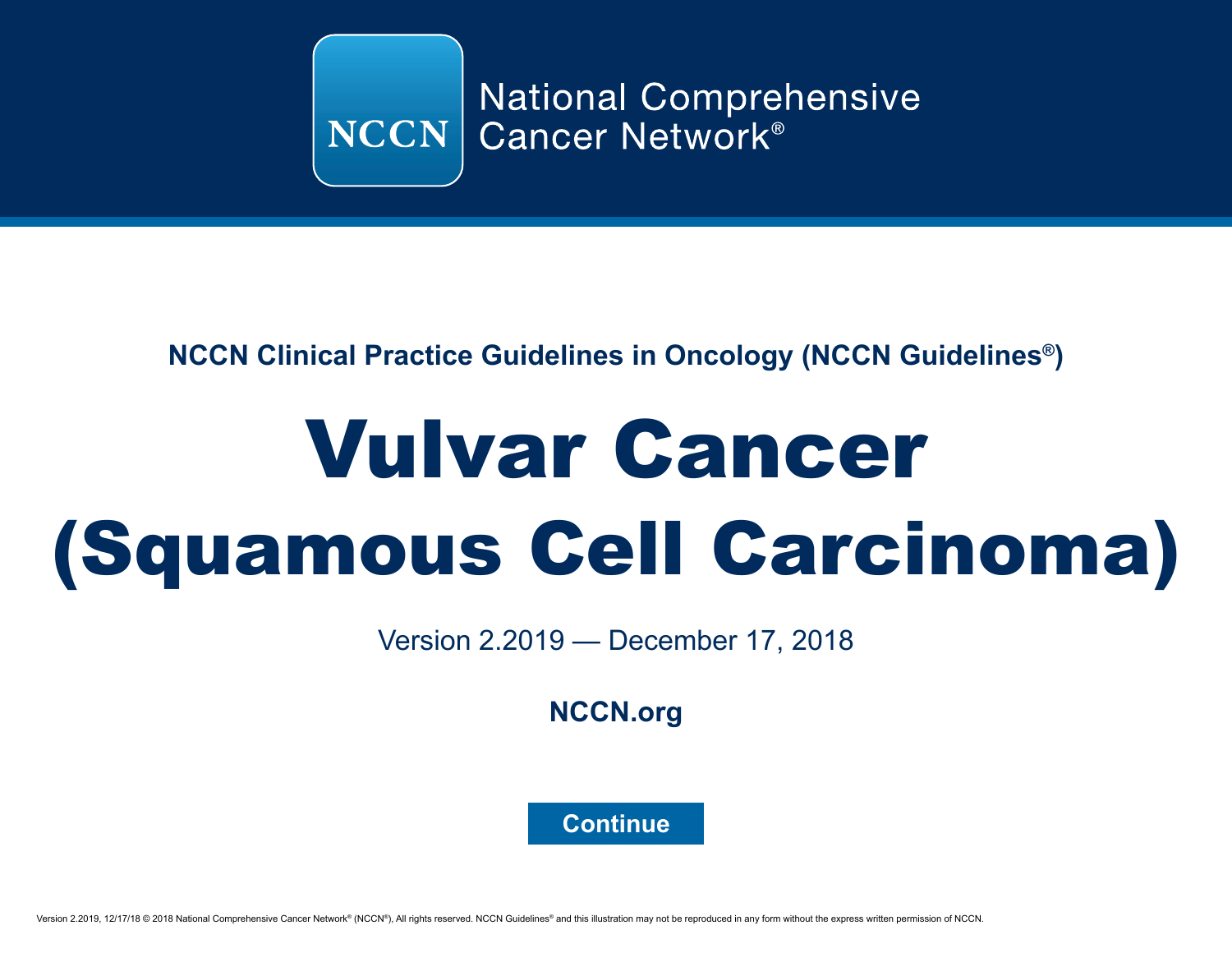<span id="page-1-0"></span>**National** Comprehensive **NCCN** Cancer Network<sup>®</sup>

**NCCN Guidelines Version 2.2019 Vulvar Cancer (Squamous Cell Carcinoma)**

**\*Wui-Jin Koh, MD/Chair § Fred Hutchinson Cancer Research Center/Seattle Cancer Care Alliance**

**\*Nadeem R. Abu-Rustum, MD Ω/Vice Chair Memorial Sloan Kettering Cancer Center**

**Sarah Bean, MD ≠ Duke Cancer Institute**

**Kristin Bradley, MD § University of Wisconsin Carbone Cancer Center**

**Susana M. Campos, MD, MPH, MS † Dana-Farber/Brigham and Women's Cancer Center** 

**Kathleen R. Cho, MD ≠ University of Michigan Rogel Cancer Center**

**Hye Sook Chon, MD Ω Moffitt Cancer Center**

**Christina Chu, MD Ω Fox Chase Cancer Center**

**Rachel Clark Ω Massachusetts General Hospital Cancer Center**

**David Cohn, MD Ω The Ohio State University Comprehensive Cancer Center - James Cancer Hospital and Solove Research Institute**

**Marta Ann Crispens, MD Ω Vanderbilt-Ingram Cancer Center**

**[NCCN Guidelines Panel Disclosures](http://www.nccn.org/disclosures/PanelDisclosureList.aspx?MeetingId=0&GroupId=603) CONTINUE** 

**Shari Damast, MD § Yale Cancer Center/ Smilow Cancer Hospital**

**Oliver Dorigo, MD, PhD Ω Stanford Cancer Institute**

**Patricia J. Eifel, MD § The University of Texas MD Anderson Cancer Center**

**Christine M. Fisher, MD, MPH § University of Colorado Cancer Center**

**Peter Frederick, MD Ω Roswell Park Cancer Institute**

**David K. Gaffney, MD, PhD § Huntsman Cancer Institute at the University of Utah**

**Ernest Han, MD, PhD Ω City of Hope Comprehensive Cancer Center**

**Warner K. Huh, MD Ω University of Alabama at Birmingham Comprehensive Cancer Center**

**John R. Lurain, III, MD Ω Robert H. Lurie Comprehensive Cancer Center of Northwestern University**

**Andrea Mariani, MD Ω Mayo Clinic Cancer Center**

**David Mutch, MD Ω Siteman Cancer Center at Barnes-Jewish Hospital and Washington University School of Medicine**



**Christa Nagel, MD Ω**

**Case Comprehensive Cancer Center/ University Hospitals Seidman Cancer Center and Cleveland Clinic Taussig Cancer Institute**

**Larissa Nekhlyudov, MD, MPH Dana-Farber/Brigham and Women's Cancer Center**

**Amanda Nickles Fader, MD Ω The Sidney Kimmel Comprehensive Cancer Center at Johns Hopkins**

**Steven W. Remmenga, MD Ω Fred & Pamela Buffett Cancer Center**

**R. Kevin Reynolds, MD Ω University of Michigan Rogel Cancer Center**

**Todd Tillmanns, MD Ω St. Jude Children's Research Hospital/ The University of Tennessee Health Science Center**

**Stefanie Ueda, MD Ω UCSF Helen Diller Family Comprehensive Cancer Center**

**Emily Wyse ¥ Patient Advocate**

**NCCN Nicole McMillian, MS Jillian Scavone, PhD Catheryn M. Yashar, MD § UC San Diego Moores Cancer Center**

- Ω Gynecologic oncology
- † Medical oncology
- § Radiotherapy/Radiation oncology
- ≠ Pathology
- ¥ Patient advocacy
- \* Discussion Section Writing committee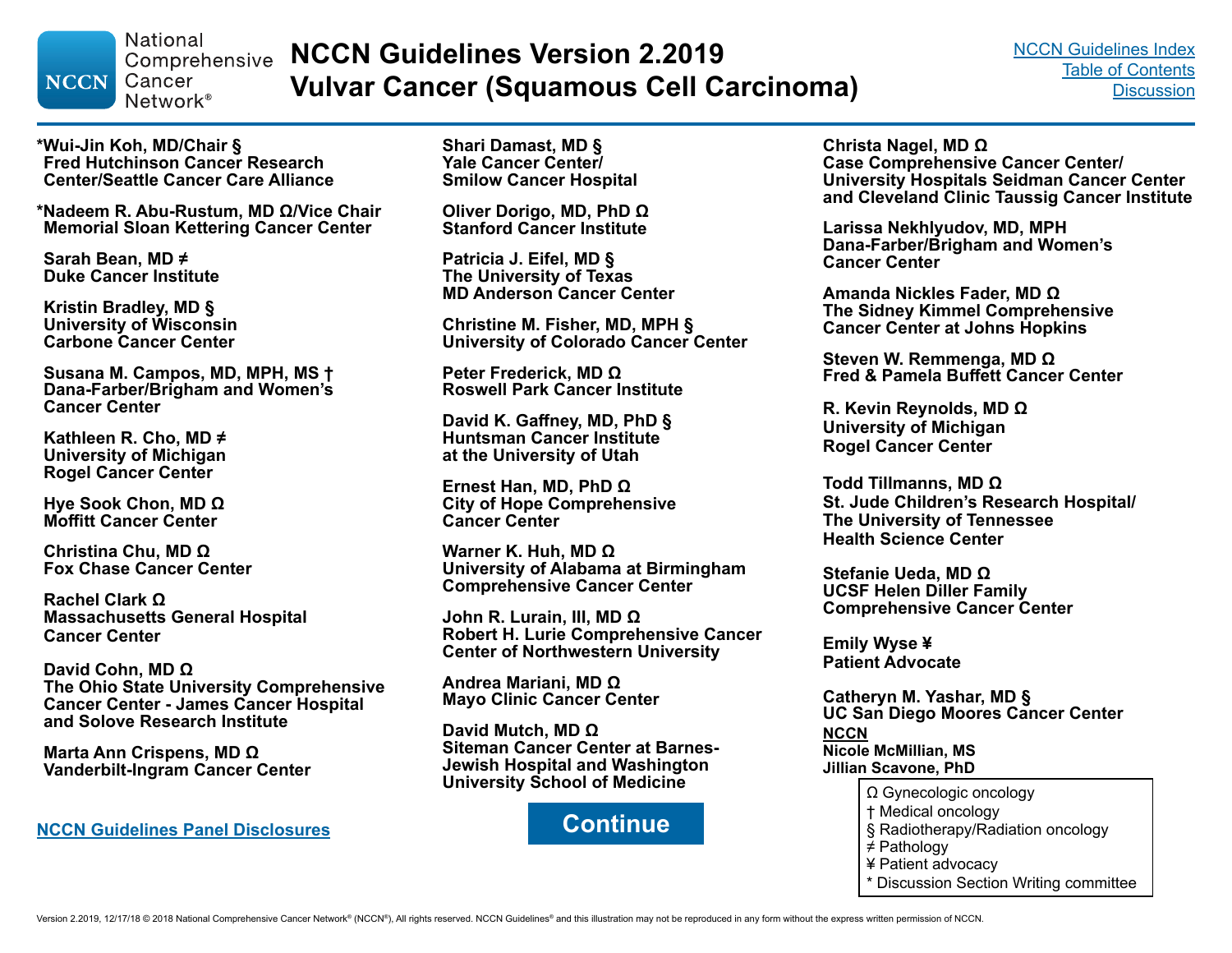<span id="page-2-0"></span>**National** Comprehensive **NCCN** Cancer Network<sup>®</sup>

**NCCN Guidelines Version 2.2019 Vulvar Cancer (Squamous Cell Carcinoma)**

[NCCN Vulvar Cancer Panel Members](#page-1-0) [Summary of the Guidelines Updates](#page-3-0)

[Workup \(VULVA-1\)](#page-5-0) [Early Stage: T1, Smaller T2 \(VULVA-2\)](#page-6-0) [Adjuvant Therapy Based On Primary Tumor Risk Factors \(VULVA-3\)](#page-7-0) [Adjuvant Therapy Based On Nodal Status \(VULVA-4\)](#page-8-0) [Locally Advanced: Larger T2, T3 \(VULVA-5\)](#page-9-0) [Additional Treatment \(VULVA-6\)](#page-10-0) [Metastatic Disease Beyond Pelvis: Any T, Any N, M1 \(VULVA-7\)](#page-11-0) [Surveillance \(VULVA-8\)](#page-12-0) [Therapy for Recurrence Clinically Limited to the Vulva \(VULVA-9\)](#page-13-0) [Therapy for Clinical Nodal or Distant Recurrence \(VULVA-10\)](#page-14-0)

[Principles of Pathology \(VULVA-A\)](#page-15-0) [Principles of Imaging \(VULVA-B\)](#page-16-0) [Principles of Surgery \(VULVA-C\)](#page-17-0) [Principles of Radiation Therapy \(VULVA-D\)](#page-21-0) [Systemic Therapy \(VULVA-E\)](#page-26-0)

## [Staging \(ST-1\)](#page-27-0)

#### **For vulvar melanoma see the [NCCN Guidelines for Cutaneous Melanoma](https://www.nccn.org/professionals/physician_gls/pdf/cutaneous_melanoma.pdf)**

The NCCN Guidelines® are a statement of evidence and consensus of the authors regarding their views of currently accepted approaches to treatment. Any clinician seeking to apply or consult the NCCN Guidelines is expected to use independent medical judgment in the context of individual clinical circumstances to determine any patient's care or treatment. The National Comprehensive Cancer Network® (NCCN®) makes no representations or warranties of any kind regarding their content, use or application and disclaims any responsibility for their application or use in any way. The NCCN Guidelines are copyrighted by National Comprehensive Cancer Network®. All rights reserved. The NCCN Guidelines and the illustrations herein may not be reproduced in any form without the express written permission of NCCN. ©2018.

**Clinical Trials:** NCCN believes that the best management for any patient with cancer is in a clinical trial. Participation in clinical trials is especially encouraged.

To find clinical trials online at NCCN Member Institutions, [click here:](http://www.nccn.org/clinical_trials/clinicians.aspx) [nccn.org/clinical\\_trials/clinicians.aspx.](http://www.nccn.org/clinical_trials/clinicians.aspx)

**NCCN Categories of Evidence and Consensus:** All recommendations are category 2A unless otherwise indicated.

See [NCCN Categories of Evidence](#page-29-0)  [and Consensus](#page-29-0).

**NCCN Categories of Preference:** All recommendations are considered appropriate.

See [NCCN Categories of Preference](#page-29-0)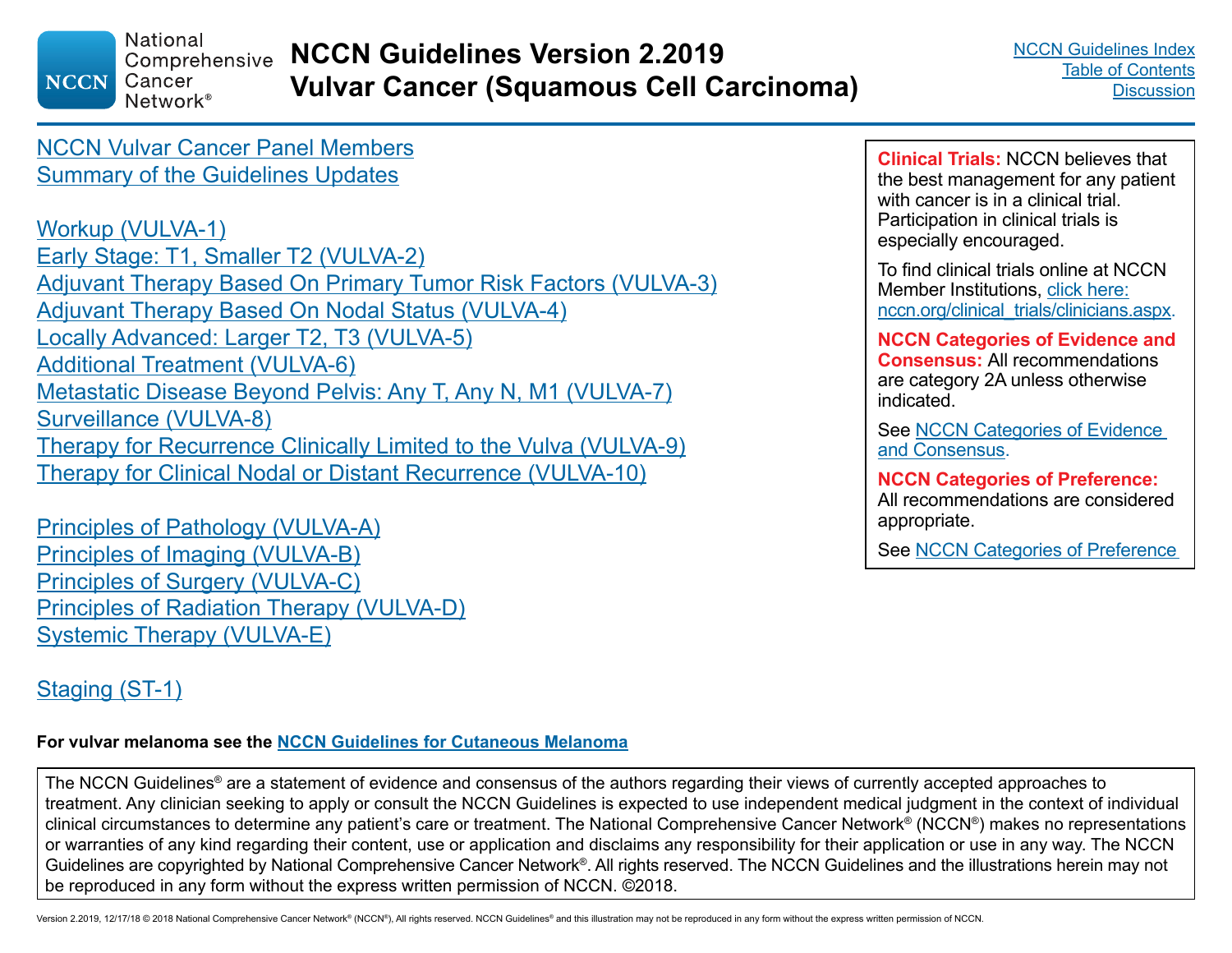**Updates in Version 2.2019 of the NCCN Guidelines for Vulvar Cancer from Version 1.2019 include:**

#### **[VULVA-A](#page-15-0) Principles of Pathology**

**• This is a new section that includes recommendations for pathologic assessment after vulvectomy.** 

#### **[MS-1](#page-29-0)**

<span id="page-3-0"></span>**NCCN** 

**• The Discussion section has been updated to reflect the changes in the algorithm.**

**Updates in Version 1.2019 of the NCCN Guidelines for Vulvar Cancer from Version 1.2018 include:**

#### **[VULVA-1](#page-5-0)**

**• Workup: New bullet added, "***For elderly patients with vulvar cancer, see the [NCCN Guidelines for Older Adult Oncology](https://www.nccn.org/professionals/physician_gls/pdf/senior.pdf)***"**

#### **[VULVA-3](#page-7-0)**

**• Footnote k revised: "Other primary risk factors include:** *close tumor margins***, lymphovascular invasion, negative but close tumor margins (<8 mm), tumor size...."**

#### **[VULVA-4](#page-8-0)**

- **Adjuvant therapy to the nodes: For SLN(s) positive, recommendation revised, "EBRT ± concurrent chemotherapy (category 1 for radiation)."**
- **Footnote l revised: "If ipsilateral groin is positive, the contralateral groin should be evaluated surgically and/or treated with EBRT.** *In select cases of a single, small-volume, unilateral, positive inguinal node with a well-lateralized primary tumor diameter ≤2 cm and depth of invasion ≤5 mm and with a clinically negative contralateral groin examination, a contralateral groin dissection or radiation may be omitted. (Bosquet JG, Magrina Jf, Magtibay PM, et al. Patterns of inguinal groin metastases in squamous cell carcinoma of the vulva. Gynecologic Oncol 2007;105:742-746.)***"**

#### **[VULVA-5](#page-9-0)**

**• Footnote o revised: "Larger T2 tumors: >4 cm** *and/***or with involvement of the urethra, vagina, or anus."**

#### **[VULVA-6](#page-10-0)**

**• Additional Treatment: Revised, "Consider biopsy of tumor bed to confirm pathologically complete response (***p***CR)."**

#### **[VULVA-8](#page-12-0)**

- **Workup: Second bullet revised, "Consider biopsy to confirm** *local and/or* **distant metastasis** *recurrence.***"**
- **The following reference was removed as footnote: "Salani R, Khanna N, Frimer M, et al. An update on post-treatment surveillance and diagnosis of recurrence in women with gynecologic malignancies: Society of Gynecol Oncology (SGO) recommendations. Gynecol Oncol 2017;146:3-10." It is included in the Discussion section.**

#### **[VULVA-9](#page-13-0)**

**• Therapy for Recurrence: Recommendation revised, "Radical excision and** *±* **unilateral or bilateral inguinofemoral LN dissection (if lymphadenectomy not previously performed)"**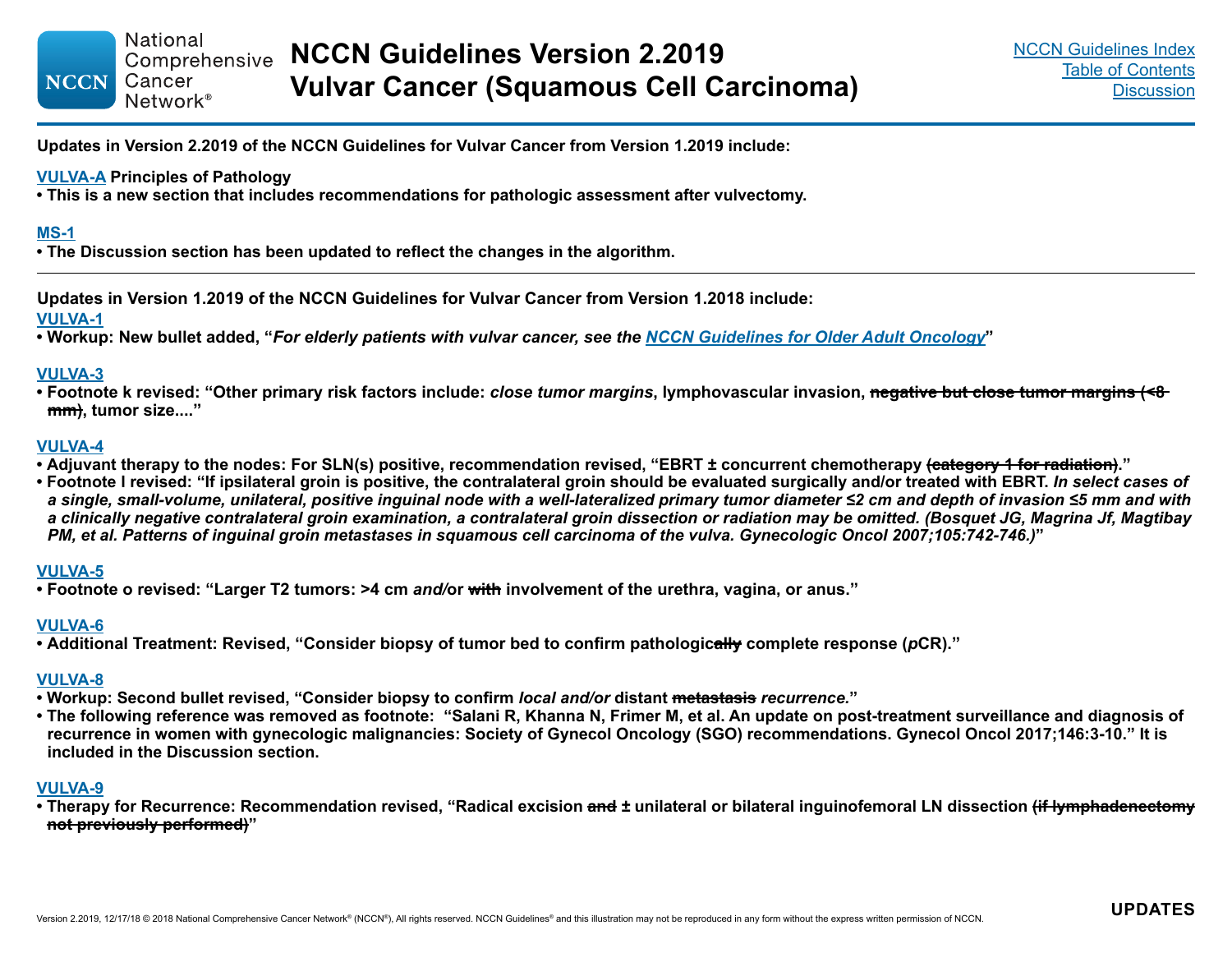#### **[VULVA-B](#page-17-0) Principles of Surgery**

- **[1 of 4](#page-17-0) Tumor Margin Status**
- **Third bullet revised: "In the setting of a close or positive surgical tumor margin (<8 mm from tumor), re-resection may be considered to obtain more adequate** *wider* **margins."**
- **Footnote removed: "For margins that are free but close (>0 mm but <8 mm), evidence is lacking to support decreased recurrence and improved survival with re-resection of disease or adjuvant local radiation to the primary tumor site."**
- **[2 of 4](#page-18-0) Surgical Staging**
- **New bullet added: "***Lymphadenectomy or SLN evaluation can be omitted in patients with stage IA primary disease with clinically negative groins due to a <1% risk of lymphatic metastases***."**
- **Bullet removed: "Some patients are not candidates for lymphadenectomy including those with stage IA disease due to a <1% risk of lymphatic metastases."**
- **[3 of 4](#page-19-0) Inguinofemoral Senitnel Lymph Node Biopsy**
- **Seventh bullet revised: "...Approximately 3–4 cc of dye is injected** *peritumorally* **using a four-point injection technique at 2, 5, 7, and 10 o'clock...**

#### **[VULVA-C](#page-21-0) Principles of Radiation Therapy**

**• This section was extensively revised.**

#### **[VULVA-D](#page-26-0) Systemic Therapy**

- **The NCCN Categories of Preference has been applied to all of the suggested regimens.**
- **Chemotherapy for Advanced, Recurrent/Metastatic Disease**
- **"***Cisplatin/paclitaxel/bevacizumab"* **added as an option**
- **"***Carboplatin/paclitaxel/bevacizumab***" added as a category 2B recommendation.**
- **"Pembrolizumab for MSI-H/dMMR tumors" changed to**

**"Pembrolizumab for** *PD-L1-positive or* **MSI-H/dMMR tumors". A corresponding footnote regarding pembrolizumab for PD-L1–positive tumors was also added, "***Recommended for disease progression on or after chemotherapy in patients whose tumors express PD-L1 (CPS ≥1) as determined by an FDA-approved test***."**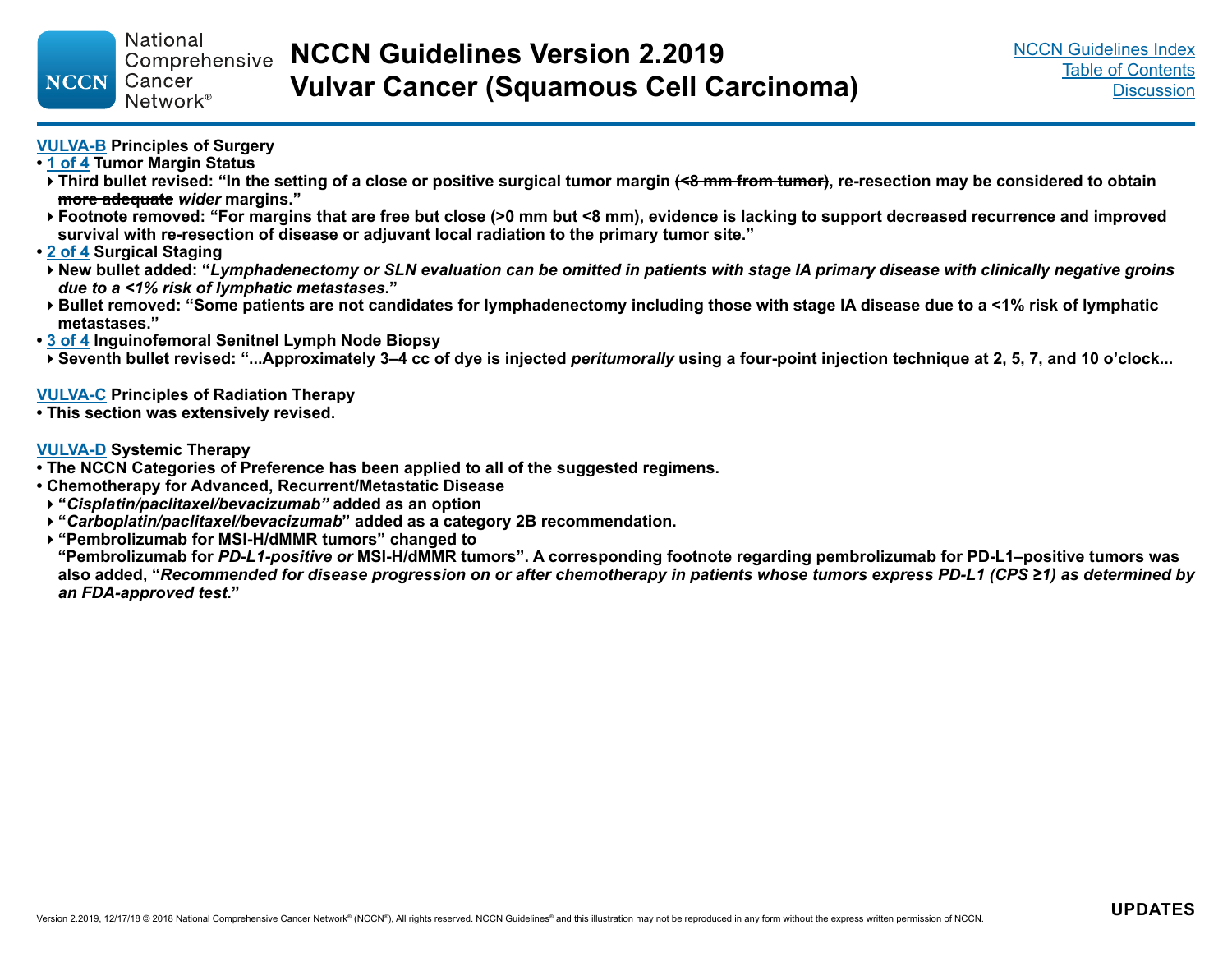#### **National NCCN Guidelines Version 2.2019** Comprehensive Cancer **Vulvar Cancer (Squamous Cell Carcinoma)** Network<sup>®</sup>

#### **SQUAMOUS CELL CARCINOMA<sup>a</sup>**

<span id="page-5-0"></span>**NCCN** 



aHistologic high-grade squamous intraepithelial lesion (HSIL; formerly defined as carcinoma in situ [CIS] and incorporates vulvar intraepithelial neoplasia 2 and 3 [VIN2/3]) can be treated with wide local excision.

**b[See Principles of Pathology \(VULVA-A\)](#page-15-0).**<br> **CSee Principles of Imaging (VULVA-B).** 

<sup>d</sup>Consider HIV testing, especially in younger patients. Patients with vulvar cancer and HIV should be referred to an HIV specialist and should be treated for vulvar cancer as per these guidelines. Modifications to cancer treatment should not be made solely on the basis of HIV status. <sup>e</sup>Smaller T2 tumors: ≤4 cm.

**Note: All recommendations are category 2A unless otherwise indicated.**

**Clinical Trials: NCCN believes that the best management of any patient with cancer is in a clinical trial. Participation in clinical trials is especially encouraged.**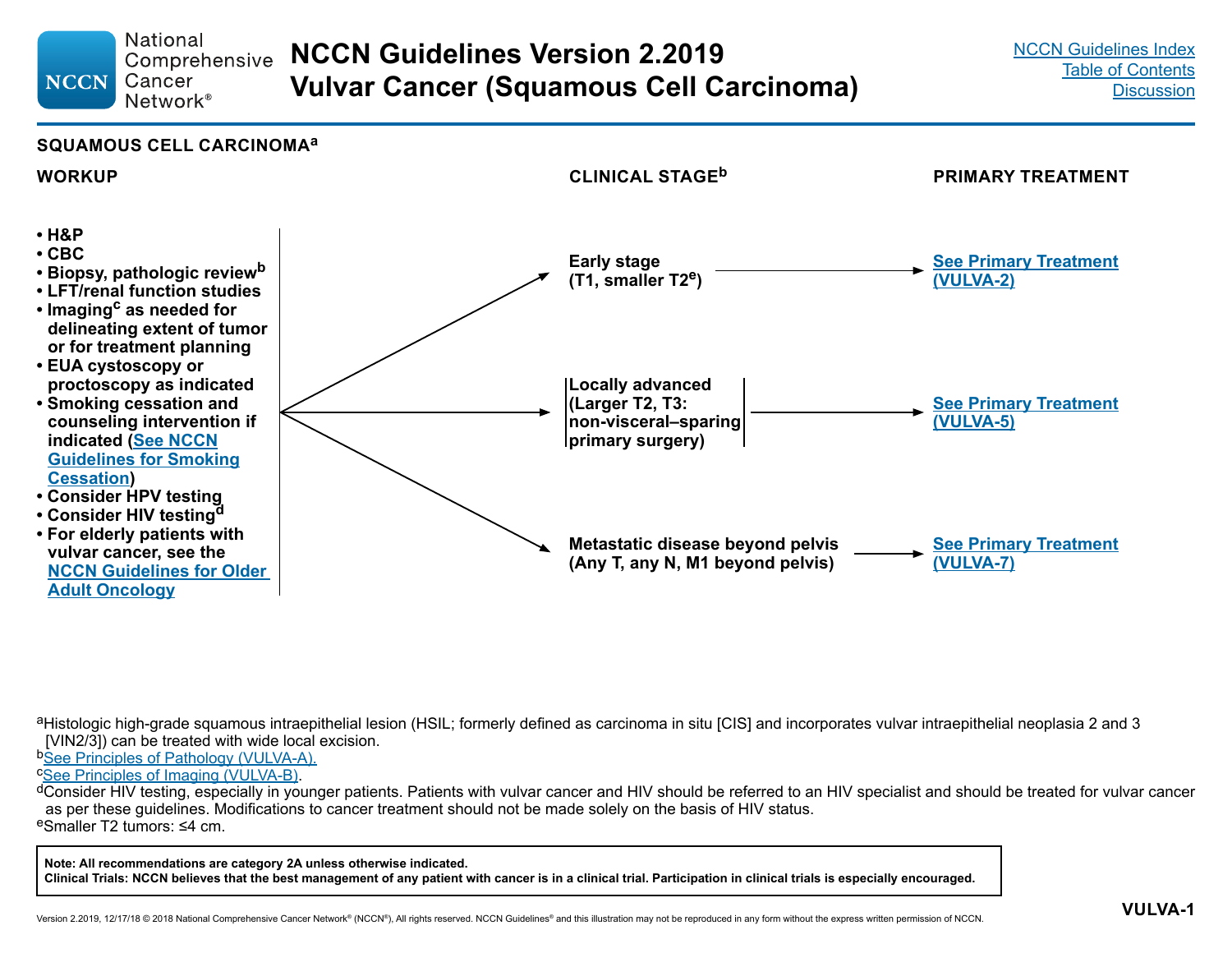<span id="page-6-0"></span>

**Note: All recommendations are category 2A unless otherwise indicated. Clinical Trials: NCCN believes that the best management of any patient with cancer is in a clinical trial. Participation in clinical trials is especially encouraged.**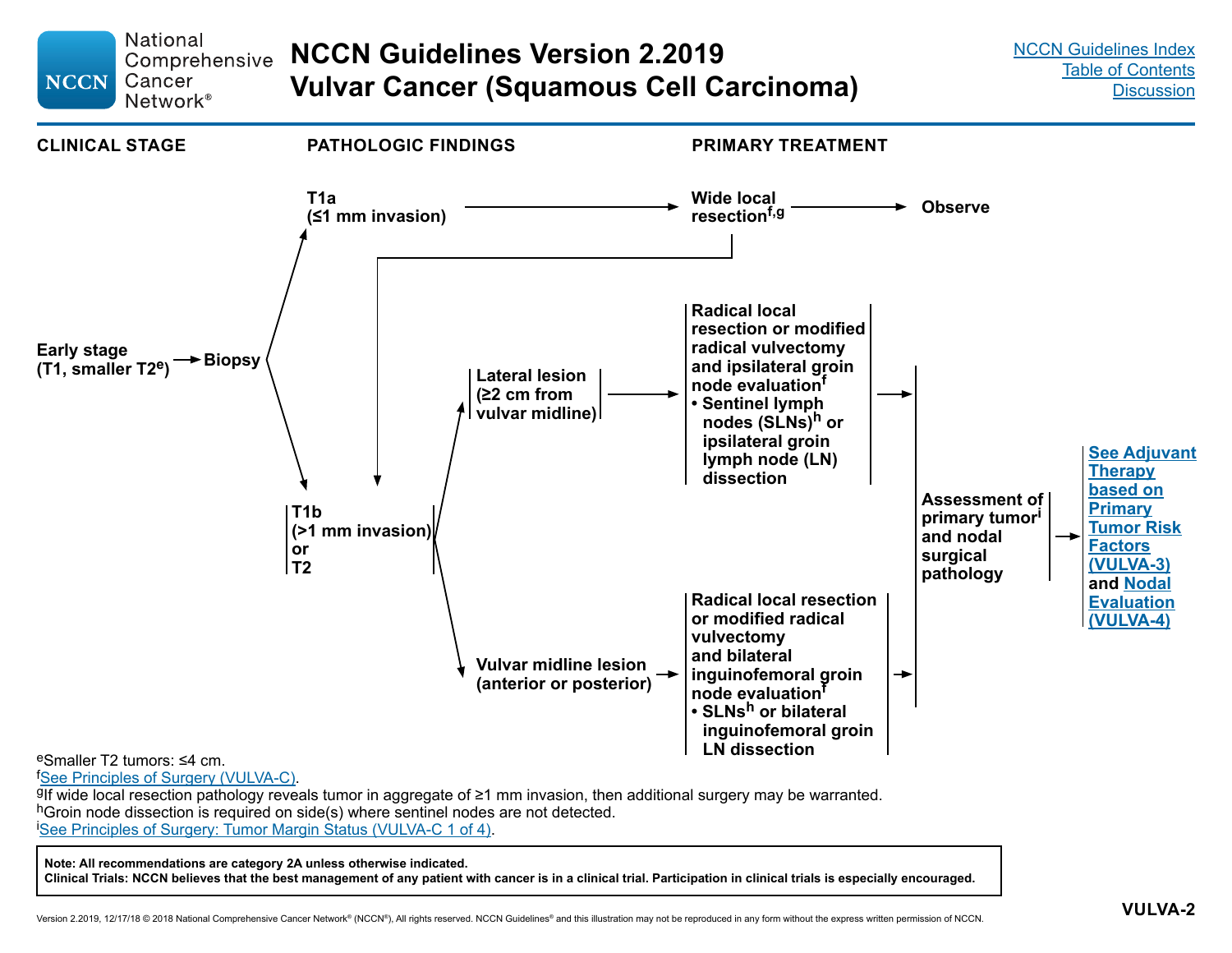<span id="page-7-0"></span>

**[See Surveillance \(VULVA-8\)](#page-12-0)**

<sup>f</sup>See Principles of Surgery (VULVA-C).

<sup>t</sup>See Principles of Surgery (VULVA-C)[.](#page-17-0)<br><sup>j</sup>The management of positive margins for HSIL (non-invasive disease) should be individualized.

kSee Principles of Radiation Therapy (VULVA-D).

Other primary risk factors include: close tumor margins, lymphovascular invasion, tumor size, depth of invasion, and pattern of invasion (spray or diffuse). Nodal involvement (as an indicator of lymphovascular space invasion) may also impact selection of adjuvant therapy to the primary site.

**Note: All recommendations are category 2A unless otherwise indicated.**

**Clinical Trials: NCCN believes that the best management of any patient with cancer is in a clinical trial. Participation in clinical trials is especially encouraged.**

Version 2.2019, 12/17/18 © 2018 National Comprehensive Cancer Network® (NCCN®), All rights reserved. NCCN Guidelines® and this illustration may not be reproduced in any form without the express written permission of NCCN.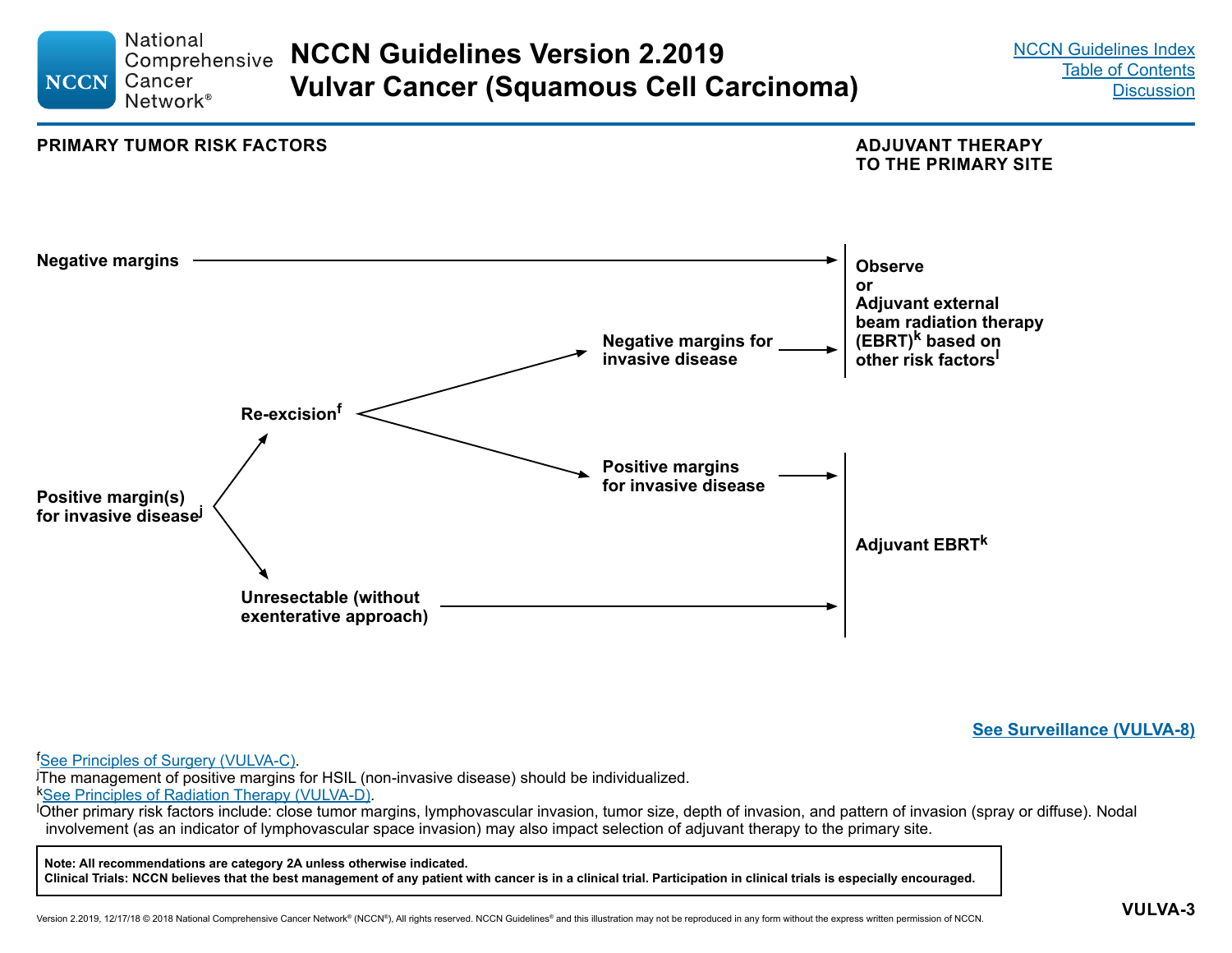<span id="page-8-0"></span>

 $k$ See Principles of Radiation Therapy (VULVA-D).<br>In if ipsilateral groin is positive, the contralateral groin should be evaluated surgically and/or treated with EBRT. In select cases of a single, small-volume, unilateral positive inguinal node with a well-lateralized primary tumor diameter ≤2 cm and depth of invasion ≤5 mm and with a clinically negative contralateral groin examination, a contralateral groin dissection or radiation may be omitted. (Bosquet JG, Magrina Jf, Magtibay PM, et al. Patterns of inguinal groin metastases in squamous cell carcinoma of the vulva. Gynecologic Oncol 2007;105:742-746.)

n[See Principles of Surgery: Inguinofemoral Sentinel Lymph Node Biopsy \(VULVA-C 3 of 4\)](#page-19-0).<br>
<sup>o</sup>[See Systemic Therapy \(VULVA-E\).](#page-26-0)

**Note: All recommendations are category 2A unless otherwise indicated.**

**Clinical Trials: NCCN believes that the best management of any patient with cancer is in a clinical trial. Participation in clinical trials is especially encouraged.**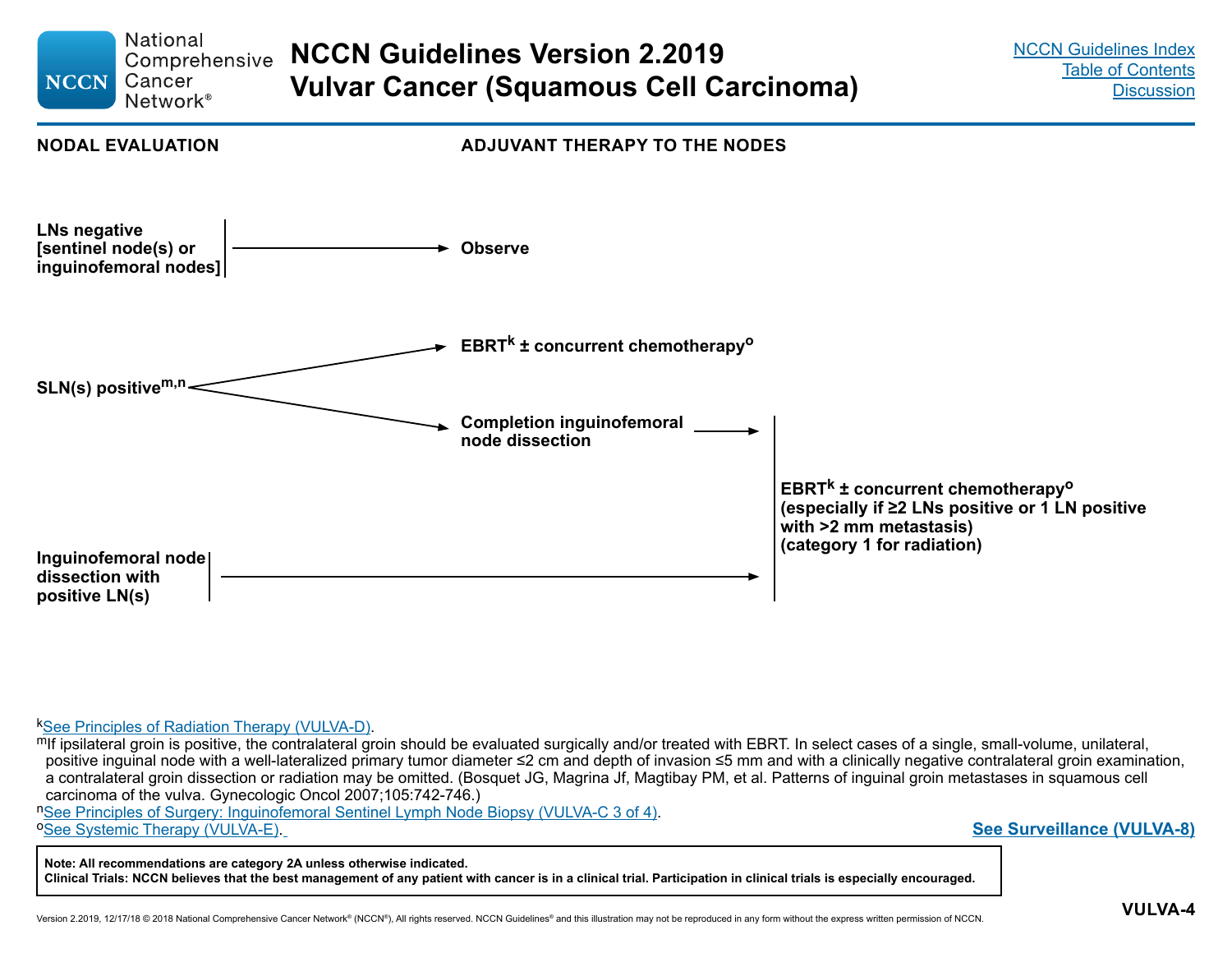<span id="page-9-0"></span>

**Note: All recommendations are category 2A unless otherwise indicated.**

**Clinical Trials: NCCN believes that the best management of any patient with cancer is in a clinical trial. Participation in clinical trials is especially encouraged.**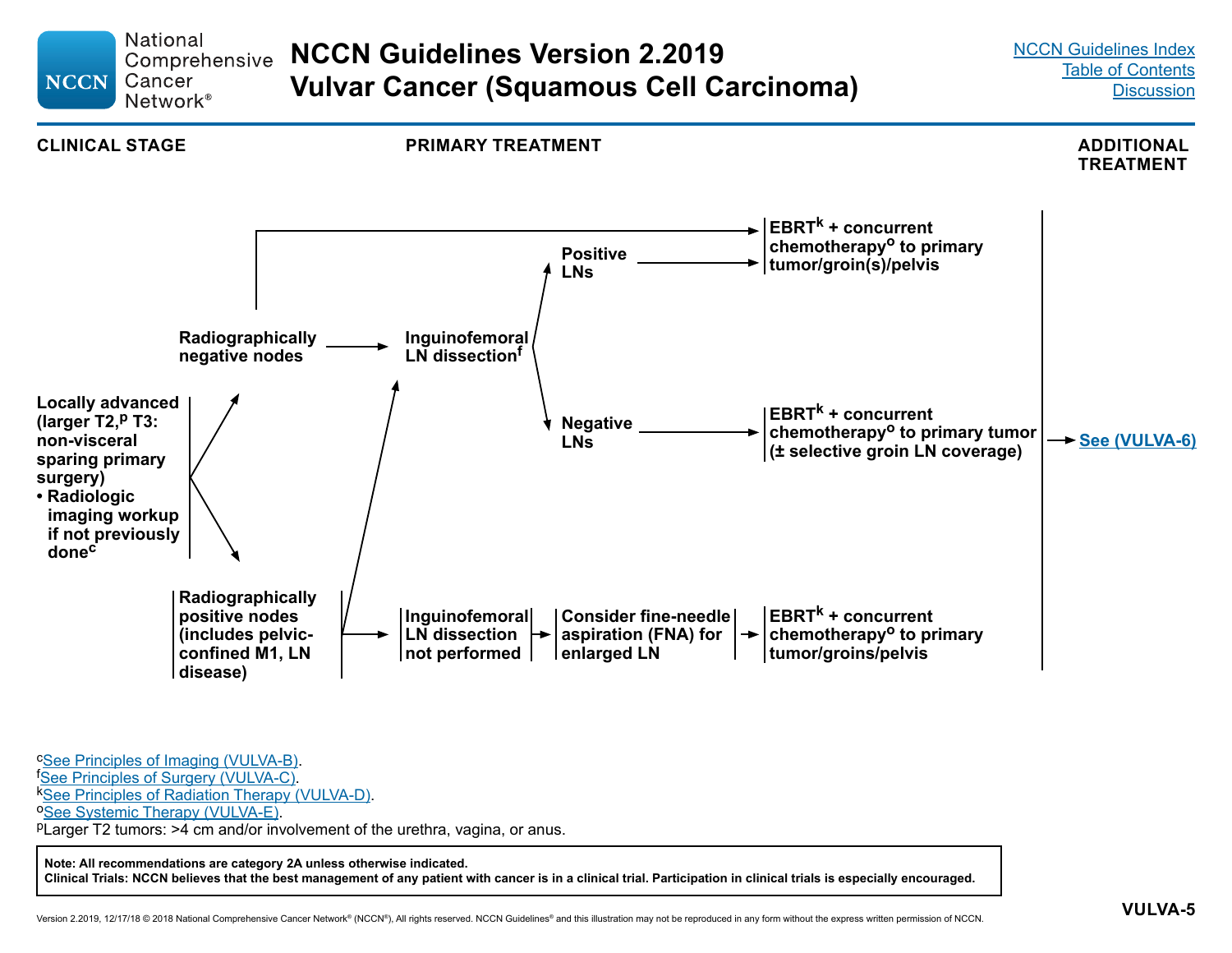<span id="page-10-0"></span>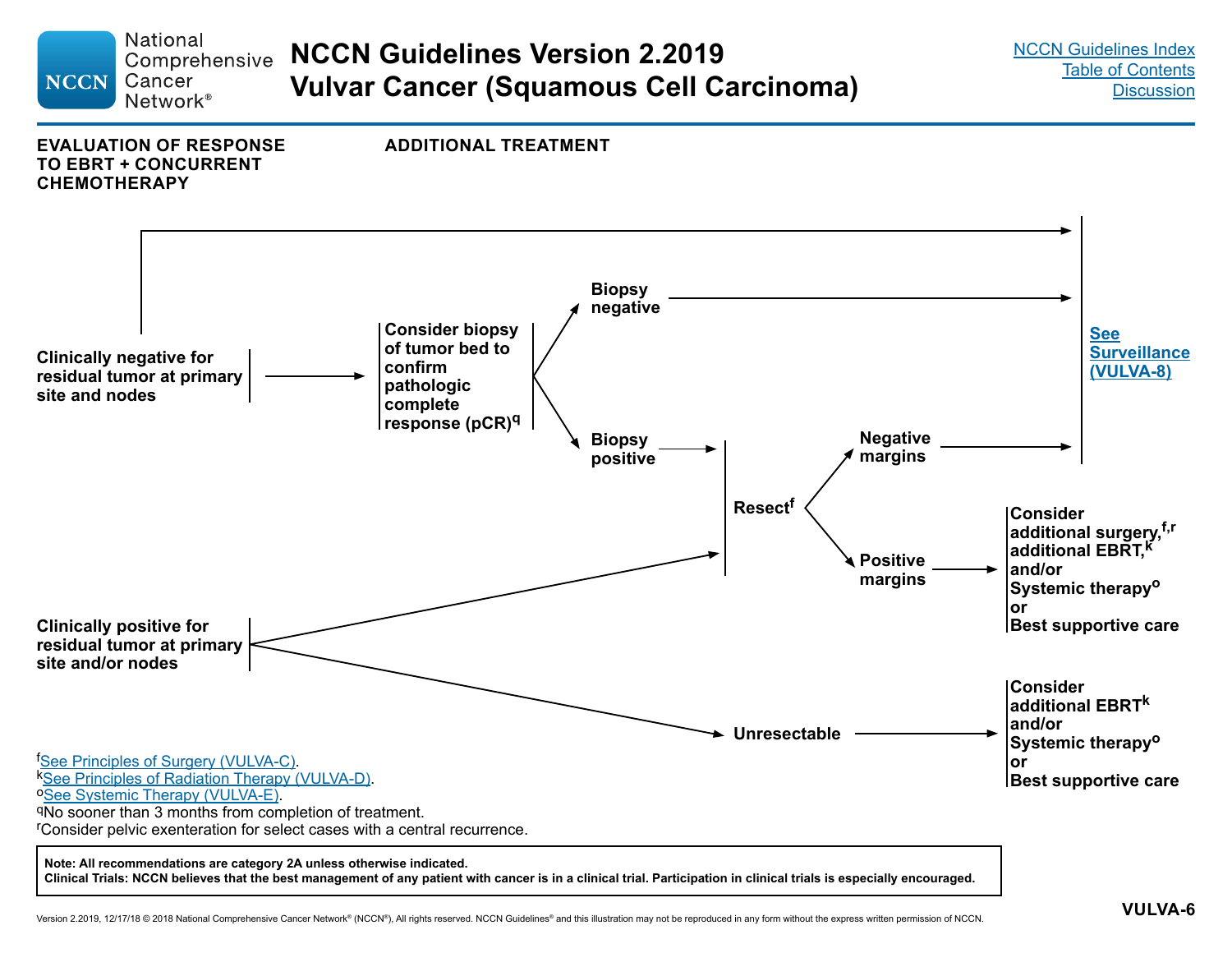<span id="page-11-0"></span>

| <b>NCCN</b>                                                                       | <b>National</b><br>Comprehensive<br>Cancer<br>Network <sup>®</sup> | <b>NCCN Guidelines Version 2.2019</b><br><b>Vulvar Cancer (Squamous Cell Carcinoma)</b>                                                                                                 | <b>NCCN Guidelines Index</b><br><b>Table of Contents</b><br><b>Discussion</b> |
|-----------------------------------------------------------------------------------|--------------------------------------------------------------------|-----------------------------------------------------------------------------------------------------------------------------------------------------------------------------------------|-------------------------------------------------------------------------------|
| <b>CLINICAL STAGE</b>                                                             |                                                                    | <b>PRIMARY TREATMENT</b>                                                                                                                                                                |                                                                               |
| <b>Metastatic disease</b><br>beyond pelvis<br>(any T, any N, M1<br>beyond pelvis) |                                                                    | EBRT <sup>k</sup> for locoregional control/symptom palliation<br>and/or<br>Systemic therapy <sup>o</sup><br>or<br><b>Best supportive care (See NCCN Guidelines for Palliative Care)</b> |                                                                               |

k[See Principles of Radiation Therapy \(VULVA-D\)](#page-21-0).<br> **[See Systemic Therapy \(VULVA-E\).](#page-26-0)** 

**Note: All recommendations are category 2A unless otherwise indicated. Clinical Trials: NCCN believes that the best management of any patient with cancer is in a clinical trial. Participation in clinical trials is especially encouraged.**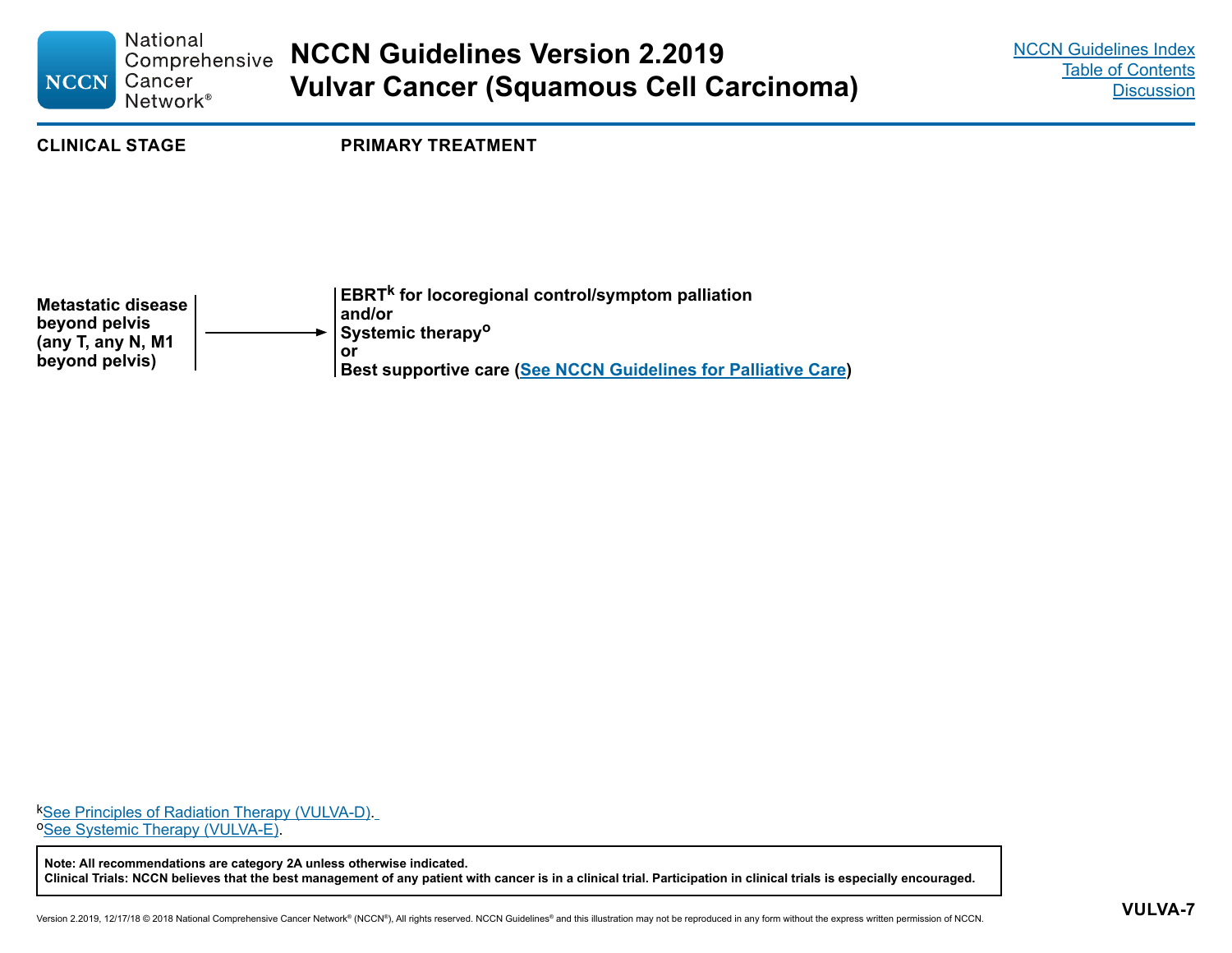**National NCCN Guidelines Version 2.2019** Comprehensive Cancer **Vulvar Cancer (Squamous Cell Carcinoma)** Network<sup>®</sup>



<span id="page-12-0"></span>**NCCN** 

<sup>c</sup>[See Principles of Imaging \(VULVA-B\)](#page-16-0).<br><sup>s</sup>Regular cytology can be considered for detection of lower genital tract dysplasia, although its value in detection of recurrent genital tract cancer is limited. The likelihood of picking up asymptomatic recurrences by cytology alone is low.

**Note: All recommendations are category 2A unless otherwise indicated. Clinical Trials: NCCN believes that the best management of any patient with cancer is in a clinical trial. Participation in clinical trials is especially encouraged.**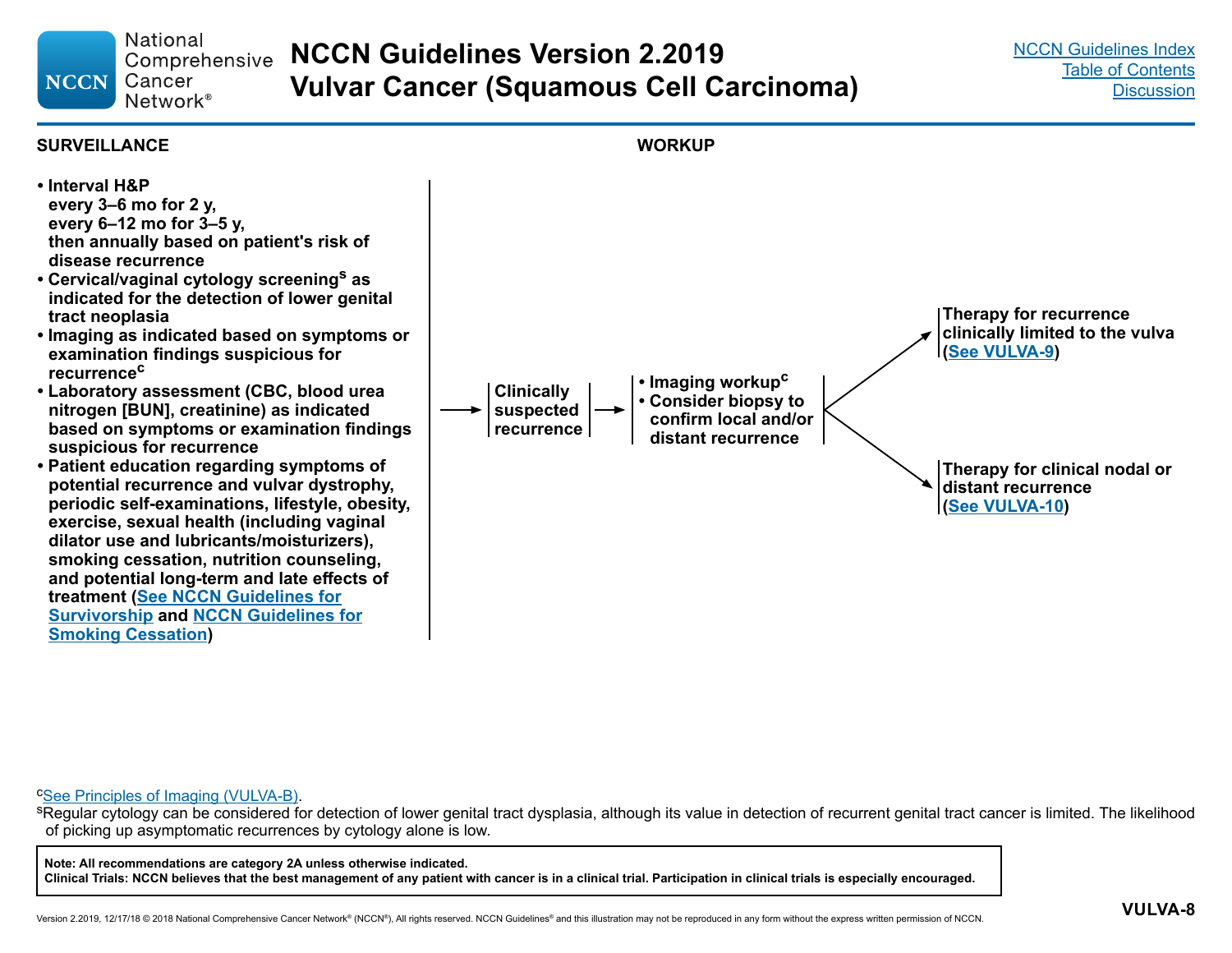<span id="page-13-0"></span>

**Clinical Trials: NCCN believes that the best management of any patient with cancer is in a clinical trial. Participation in clinical trials is especially encouraged.**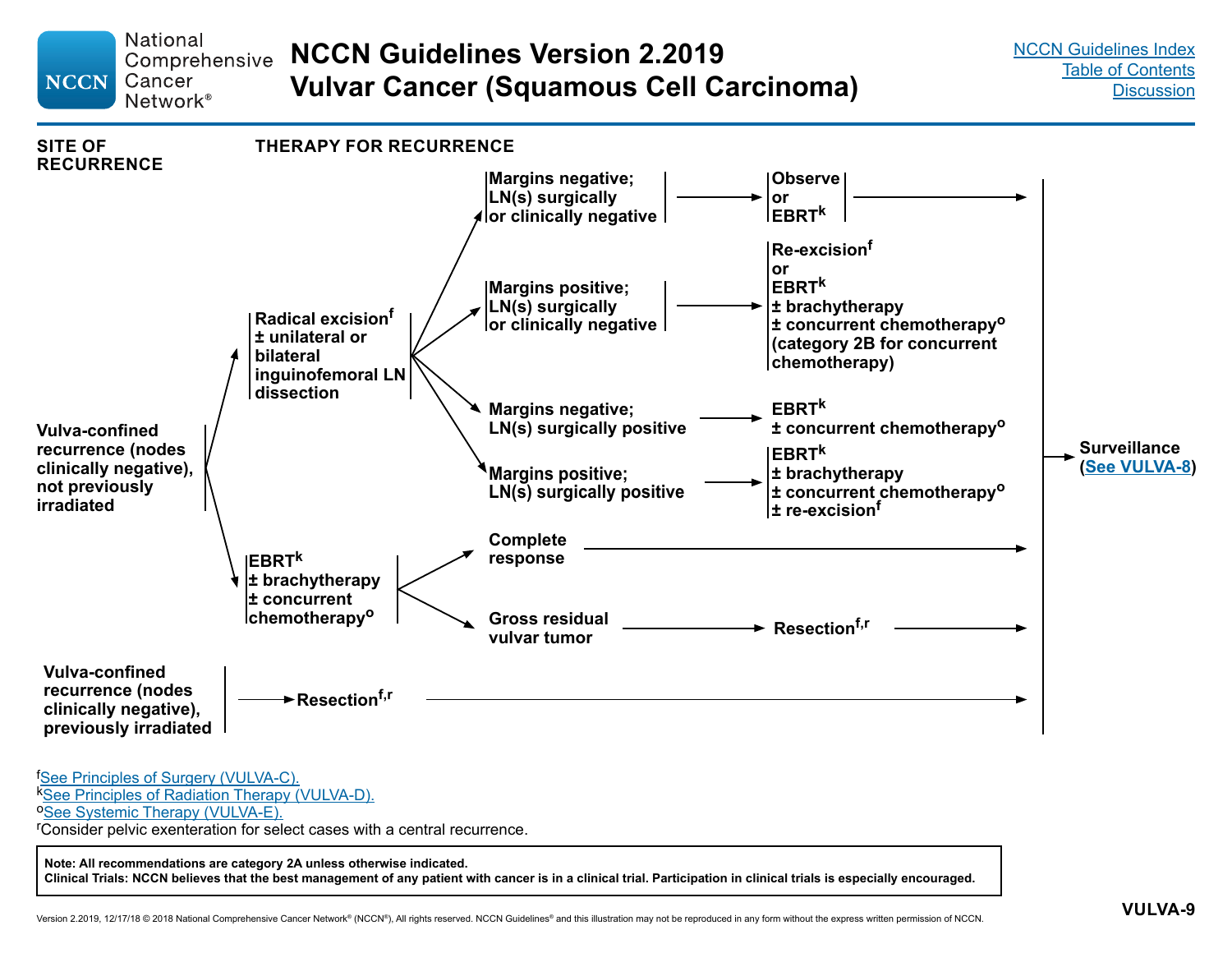#### <span id="page-14-0"></span>**National NCCN Guidelines Version 2.2019** Comprehensive **NCCN** Cancer **Vulvar Cancer (Squamous Cell Carcinoma)** Network<sup>®</sup>



**[See Principles of Surgery \(VULVA-C\).](#page-17-0)** <sup>k</sup>[See Principles of Radiation Therapy \(VULVA-D\).](#page-21-0) o[See Systemic Therapy \(VULVA-E\).](#page-26-0)

**Note: All recommendations are category 2A unless otherwise indicated. Clinical Trials: NCCN believes that the best management of any patient with cancer is in a clinical trial. Participation in clinical trials is especially encouraged.**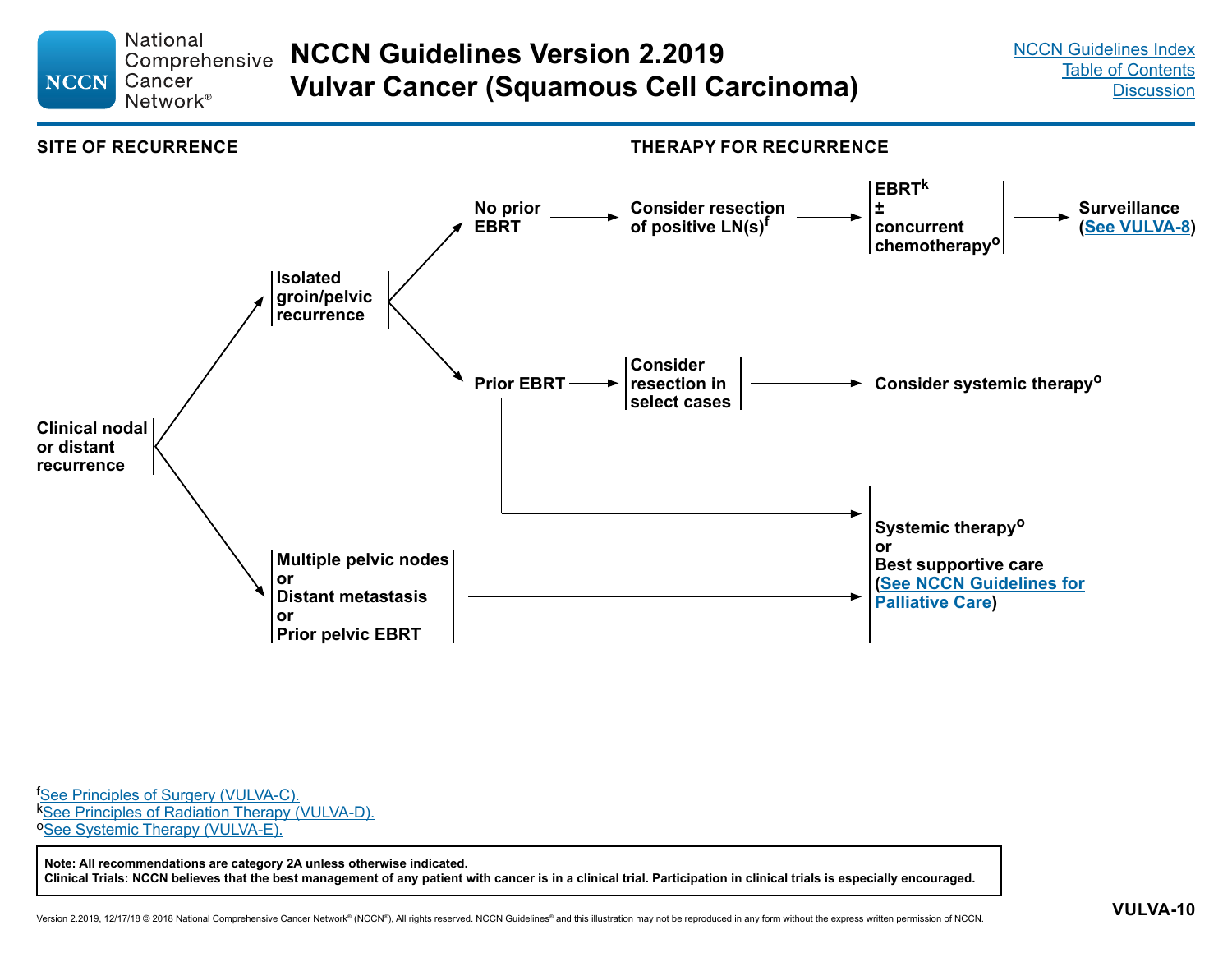#### **PRINCIPLES OF PATHOLOGY<sup>1</sup>**

**Procedure: Vulvectomy**

**Pathologic assessment for carcinoma:**

- **Vulva**
- **Procedure type (partial/total/radical vulvectomy)**
- **Tumor site**

<span id="page-15-0"></span>**NCCN** 

- **Tumor size, include greatest dimension and additional two dimensions**
- **Number of tumor foci**
- **Histologic type**
- **Histologic grade**
- **Depth of invasion (in mm)<sup>a</sup>**
- **Surgical resection margin status**
- **Lymphovascular invasion**
- **Other tissue/organ involvement (vagina, urethra, anus, bladder mucosa, rectal mucosa, pelvic bone, other)**
- **Lymph nodes (when resected)**
- **K** Sentinel lymph nodes should undergo ultrastaging for detection of low-volume metastasis<sup>b</sup>
- **Number of lymph nodes with:**
	- ◊ **Metastasis 5 mm or greater**
	- ◊ **Metastasis 5 mm or less**
	- ◊ **Isolated tumor cells (0.2 mm or less)**
- **Consider MMR/MSI testing for patients with recurrent, progressive, or metastatic disease**

Footnotes

aDepth of invasion is measured in millimeters from the epithelial-stromal junction of the adjacent, most superficial dermal papilla to the deepest point of invasion. bUltrastaging commonly entails thin serial sectioning of the gross sentinel lymph node and review of multiple H&E stained sections and cytokeratin immunohistochemistry for all blocks of sentinel lymph node. There is not a standard protocol for lymph node ultrastaging.

#### References

<sup>1</sup>Movahedi-Lankarani S, Krishnamurti U, Bell D, et al. Protocol for the Examination of Specimens from Patients with Primary Carcinoma of the Vulva. College of American Pathologists 2018.

**Note: All recommendations are category 2A unless otherwise indicated. Clinical Trials: NCCN believes that the best management of any patient with cancer is in a clinical trial. Participation in clinical trials is especially encouraged.**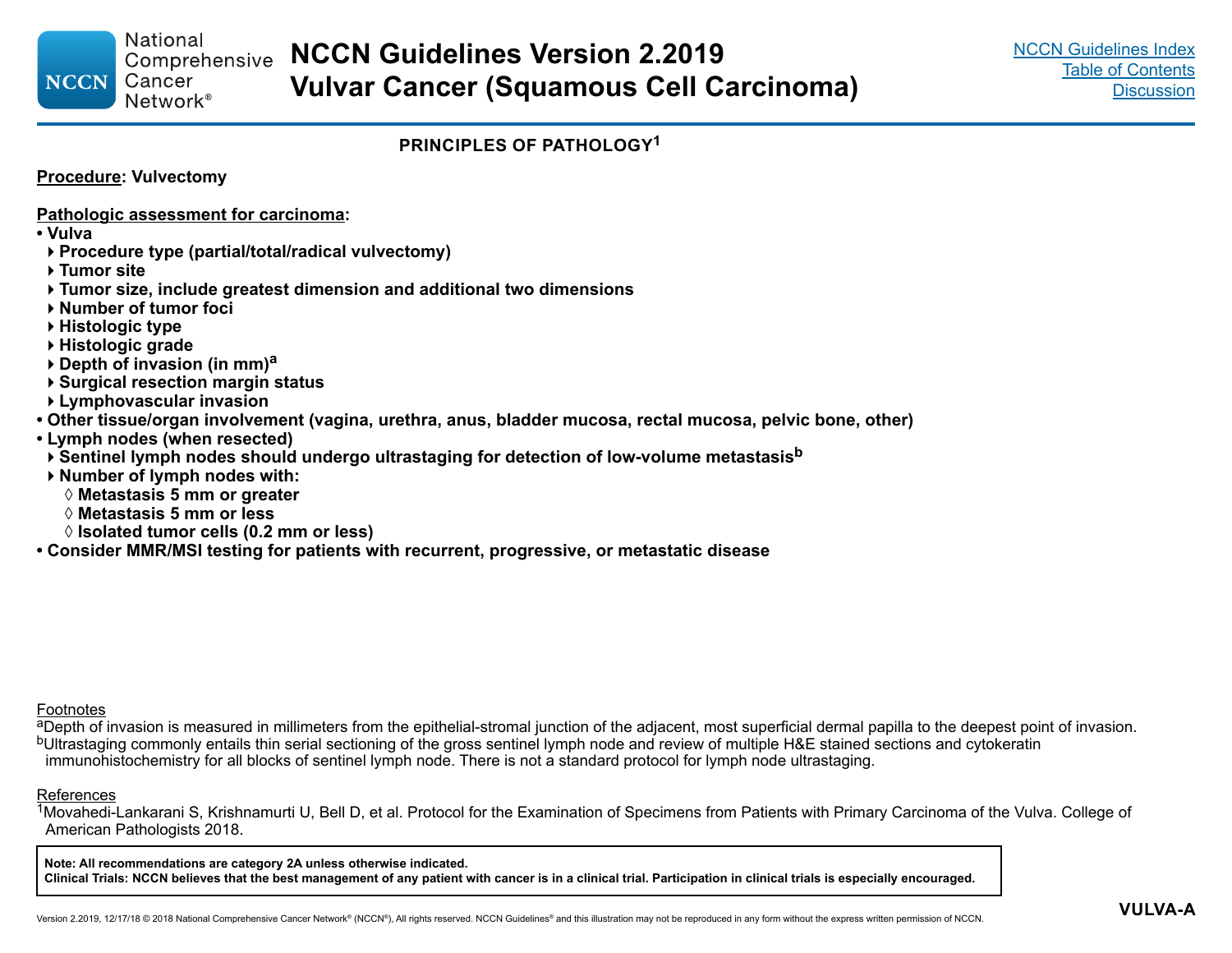#### **PRINCIPLES OF IMAGINGa,1-5**

#### <span id="page-16-0"></span>**Initial Workup**

- **Consider chest imaging with plain radiography (chest x-ray). If an abnormality is seen, then chest CT without contrast may be performed.**
- **Consider pelvic MRI to aid in surgical and/or radiation treatment planning.b**
- **Consider whole body PET/CT or chest/abdomen/pelvic CT for T2 or larger tumors or if metastasis is suspected.<sup>b</sup>**
- **Other initial imaging should be based on symptomatology and clinical concern for metastatic disease.b**

#### **Follow-up/Surveillance**

- **CT chest/abdomen/pelvis or whole body PET/CT if recurrence/metastasis is suspected.c**
- Other imaging should be based on symptomatology and clinical concern for recurrent/metastatic disease.<sup>c</sup>

#### **Imaging for Documented Recurrence**

- **Consider whole body PET/CT if not previously performed during surveillance.**
- **Consider pelvic MRI to aid in further treatment planning.**

#### Footnotes

aMRI and CT are performed with contrast throughout the guidelines unless contraindicated. Contrast is not required for screening chest CT.

<sup>b</sup>Indications may include abnormal physical exam findings; bulky vulvar tumor (≥4 cm or close to critical structures); vaginal, urethral, or anal involvement; delay in presentation or treatment; and pelvic, abdominal, or pulmonary symptoms.

<sup>c</sup>Indications may include abnormal physical exam findings such as palpable new mass or adenopathy, or new pelvic, abdominal, or pulmonary symptoms. References

<sup>1</sup>Salani R, Khanna N, Frimer M, et al. An update on post-treatment surveillance and diagnosis of recurrence in women with gynecologic malignancies: Society of Gynecologic Oncology (SGO) recommendations. Gynecol Oncol 2017;146:3-10.

<sup>2</sup>Kataoka MY, Sala E, Baldwin P, et al. The accuracy of magnetic resonance imaging in staging of vulvar cancer: a retrospective multi-centre study. Gynecol Oncol 2010;117:82-87.

 $3$ Robertson NL, Hricak H, Sonoda Y, et al. The impact of FDG-PET/CT in the management of patients with vulvar and vaginal cancer. Gynec Oncol 2016;140:420-424. <sup>4</sup>Elit L, Reade CJ. Recommendations for follow-up care for gynecologic cancer survivors. Obstet Gynecol 2015;126:1207-1214.

5Viswanathan C, Kirschner K, Truong M, et al. Multimodlity imaging of vulvar cancer: staging, therapeutic response, and complications. AJR AM J Roentgenol 2013; 200:1387-1400.

**Note: All recommendations are category 2A unless otherwise indicated.**

**Clinical Trials: NCCN believes that the best management of any patient with cancer is in a clinical trial. Participation in clinical trials is especially encouraged.**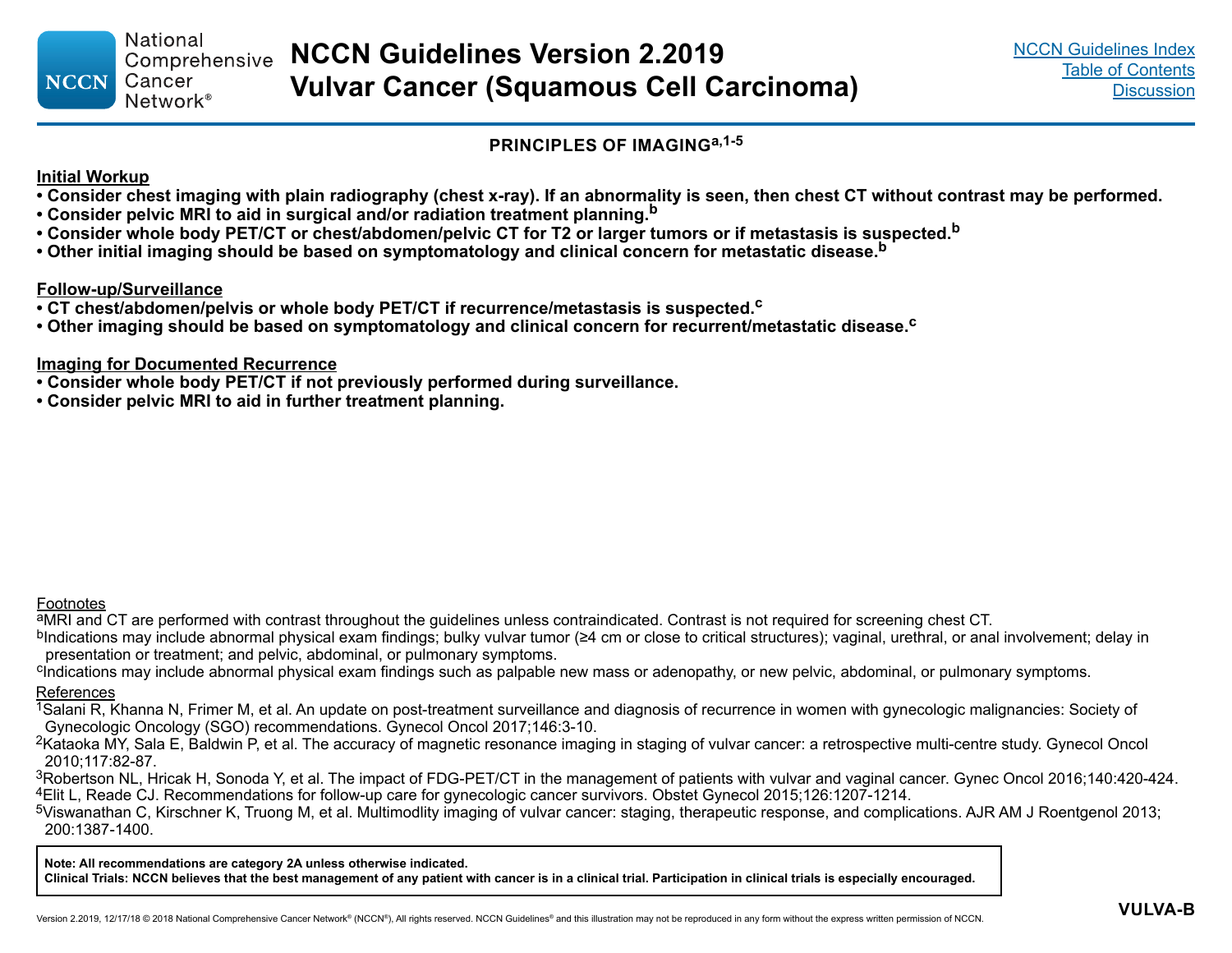#### **PRINCIPLES OF SURGERY: TUMOR MARGIN STATUS**

- <span id="page-17-0"></span>**• Studies suggest a high overall incidence of local recurrence in vulvar carcinoma.1 Tumor margin of resection has been postulated as a significant prognostic factor for recurrence in squamous cell carcinoma (SCC) of the vulva.2,3**
- **Efforts should be made to obtain adequate surgical margins (1–2 cm) at primary surgery.**
- **In the setting of a close or positive surgical tumor margin, re-resection may be considered to obtain wider margins.4 Adjuvant local radiation therapy (RT) is another alternative.5 The risk-benefit ratio and morbidity of these approaches must be considered and individualized in each patient.**
- **Close or positive margins that involve the urethra, anus, or vagina may not be resectable without incurring significant potential morbidity and adverse impact on patient quality of life.**
- **Other factors including nodal status should be considered in the decision whether to perform subsequent surgery. Re-resection of close or positive vulvar tumor margins may not be beneficial in patients with metastases to the inguinal nodes that require treatment with EBRT ± chemotherapy after surgery.**
- **Pathologists often have a challenging time assessing the presence and depth of invasion in vulvar SCC. The depth of stromal invasion is currently defined as the measurement of the tumor from the epithelial-stromal junction of the adjacent most superficial dermal papilla to the deepest point of invasion. Alternative ways to measure the depth of invasion have recently been proposed.<sup>6</sup>**

**Note: All recommendations are category 2A unless otherwise indicated. Clinical Trials: NCCN believes that the best management of any patient with cancer is in a clinical trial. Participation in clinical trials is especially encouraged.**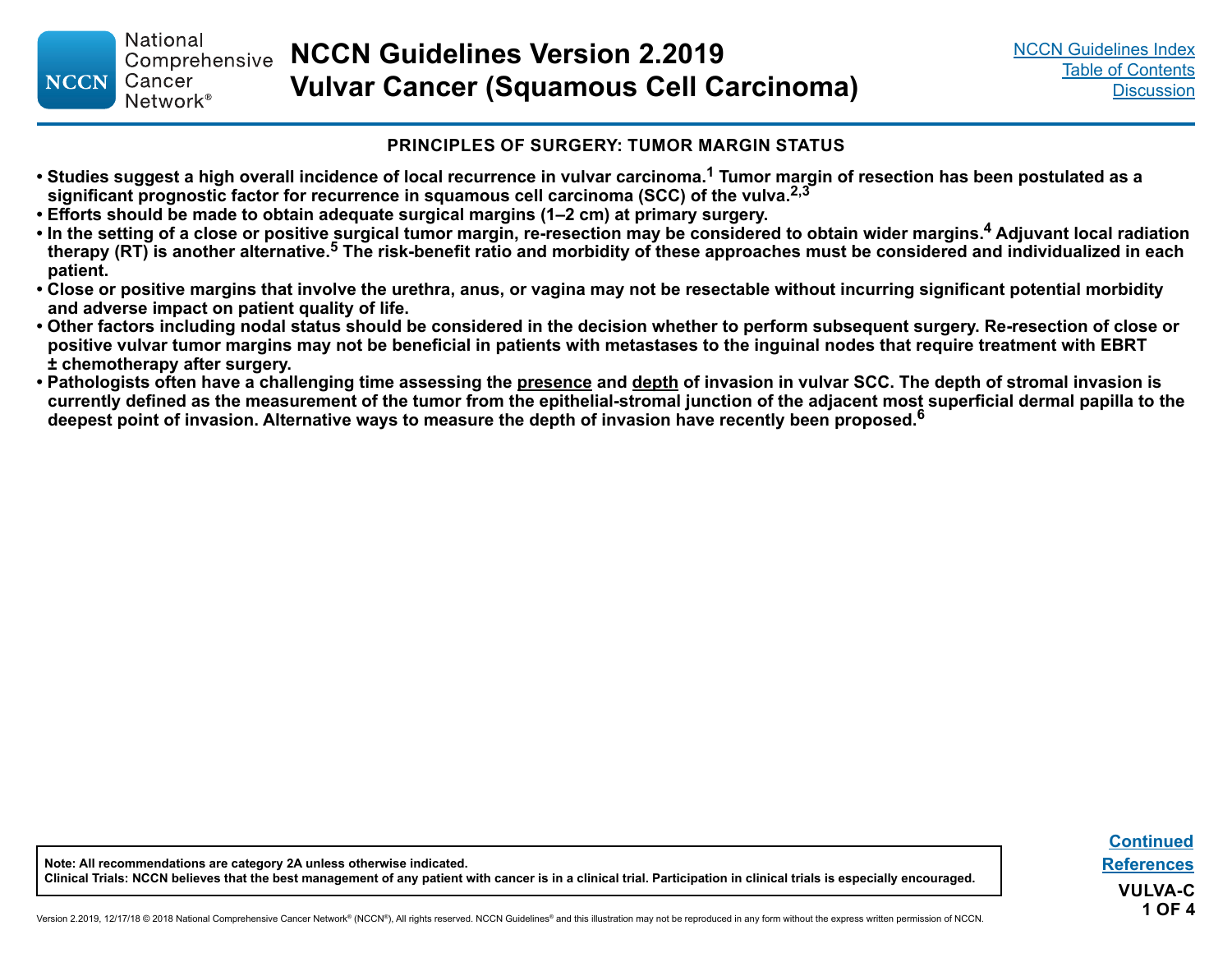#### **PRINCIPLES OF SURGERY: SURGICAL STAGING**

- **Vulvar cancer is staged using the American Joint Committee on Cancer (AJCC) and the International Federation of Gynecology and Obstetrics (FIGO) staging systems [\(Table ST-1\)](#page-27-0).7,8**
- **Staging involves complete surgical resection of the primary vulvar tumor(s) with at least 1-cm margins and either a unilateral or bilateral inguinofemoral lymphadenectomy, or an SLN biopsy in select patients. Inguinofemoral lymphadenectomy removes the LNs superficial to the inguinal ligament, within the proximal femoral triangle, and deep to the cribriform fascia.**
- **LN status is the most important determinant of survival.<sup>9</sup>**

<span id="page-18-0"></span>**NCCN** 

- **Historically, en bloc resection of the vulvar tumor and complete bilateral inguinofemoral lymphadenectomy (resection of superficial inguinal and deep femoral nodes) were performed, but this approach was associated with significant morbidity. 10**
- **The current standard involves resection of the vulvar tumor and LNs through separate incisions.<sup>10</sup>**
- **The choice of vulvar tumor resection technique depends on the size and extent of the primary lesion and may include radical local excision and modified radical vulvectomy.**
- **The depth of the resection is similar for both radical local excision and radical vulvectomy (ie, to the urogenital diaphragm).11**
- **There are no prospective trials comparing the resection techniques above. Retrospective data suggest there is no difference in recurrence outcome between radical local excision compared with radical vulvectomy.**
- **For a primary vulvar tumor that is <4 cm, located 2 cm or more from the vulvar midline and in the setting of clinically negative inguinofemoral LNs, a unilateral inguinofemoral lymphadenectomy or SLN biopsy is appropriate ([See Principles of Surgery: Inguinofemoral Sentinel Lymph](#page-19-0)  [Node Biopsy VULVA-C 3 of 4](#page-19-0)).12**
- For a primary vulvar tumor located within 2 cm from or crossing the vulvar midline, a bilateral inguinofemoral lymphadenectomy<sup>12</sup> or SLN **biopsy is recommended.**
- **Lymphadenectomy or SLN evaluation can be omitted in patients with stage IA primary disease with clinically negative groins due to a <1% risk of lymphatic metastases.<sup>12</sup>**
- **For patients with stage IB-II disease, inguinal lymphadenectomy is recommended due to a risk of >8% of lymphatic metastases.12**
- **A negative unilateral lymphadenectomy is associated with a <3% risk of contralateral metastases.<sup>13</sup>**
- **In the setting of positive LN disease after unilateral lymphadenectomy, contralateral lymphadenectomy9 or radiation of the contralateral groin is recommended. Any nodes that are grossly enlarged or suspicious for metastases during the unilateral lymphadenectomy should be evaluated by frozen section pathology intraoperatively in order to tailor the extent and bilaterality of the LN dissection.**
- **Those with locally advanced disease may benefit from neoadjuvant radiation with concurrent platinum-based radiosensitizing chemotherapy. If a complete response is not achieved, surgical resection of the residual disease is recommended in patients with resectable disease who are appropriate surgical candidates.<sup>12</sup>**
- **The management of bulky inguinofemoral LNs in the setting of an unresectable or T3 primary vulvar lesion is unclear. It is reasonable to consider either: 1) primary cytoreductive surgery of the bulky LNs followed by platinum-based chemosensitizing radiation to the bilateral groins and primary vulvar tumor; or 2) platinum-based chemosensitizing radiation to the bilateral groins and primary vulvar tumor alone.14**

**Note: All recommendations are category 2A unless otherwise indicated.**

**Clinical Trials: NCCN believes that the best management of any patient with cancer is in a clinical trial. Participation in clinical trials is especially encouraged.**

**VULVA-C 2 OF 4 [Continued](#page-19-0) [References](#page-20-0)**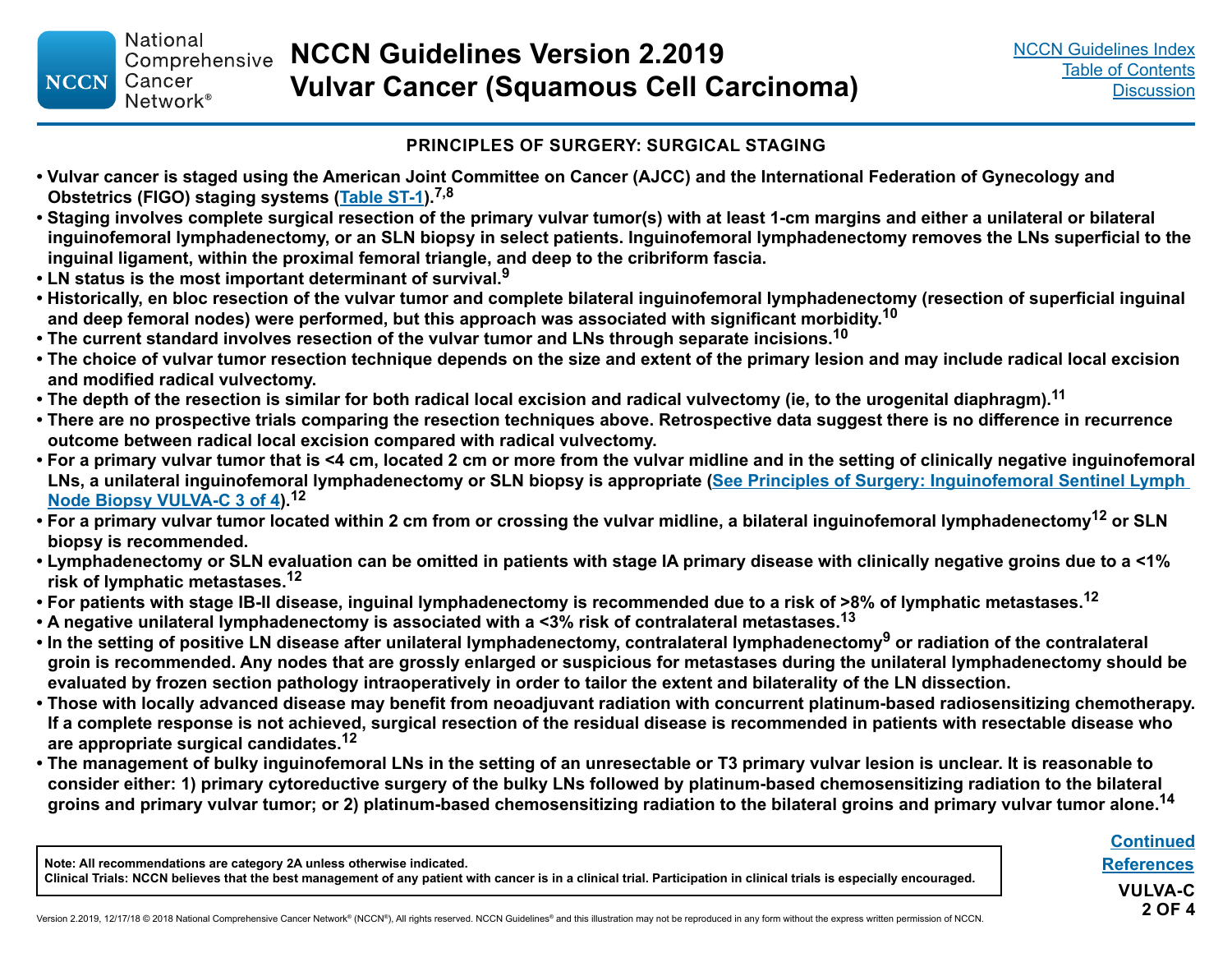**National** 

Cancer

Network<sup>®</sup>

<span id="page-19-0"></span>**NCCN** 

#### **PRINCIPLES OF SURGERY: INGUINOFEMORAL SENTINEL LYMPH NODE BIOPSY**

- **Unilateral or bilateral inguinal lymphadenectomy is associated with a high rate of postoperative morbidity; 20%–40% of patients are at risk of wound complications and 30%–70% of patients are at risk for lymphedema.15,16**
- **Increasing evidence suggests that the use of SLN biopsy of the inguinofemoral LN basin is an alternative standard-of-care approach to lymphadenectomy in select women with SCC of the vulva.17,18**
- **SLN biopsy results in decreased postoperative morbidity without compromising detection of LN metastases.17,19**
- **Prospective, cooperative group trials have evaluated the SLN technique and demonstrate feasibility, safety, validity, and a low risk of groin recurrences with this surgical approach in vulvar cancer.17,18**
- **Candidates for SLN biopsy include patients with negative clinical groin examination and imaging, a primary unifocal vulvar tumor size of <4 centimeters, and no previous vulvar surgery that may have impacted lymphatic flow to the inguinal region.18,20,21**
- **If SLN biopsy is considered, it ideally should be performed by a high-volume SLN surgeon, as high-volume surgeons exhibit improved SLN detection rates.<sup>18</sup>**
- **Increased sensitivity of SLN detection is observed when both radiocolloid and dye are used.17,18,19 The radiocolloid most commonly injected into the vulvar tumors is technetium-99m sulfur colloid. It is most commonly injected 2–4 hours prior to the vulvectomy and lymphadenectomy procedure. A preoperative lymphoscintigraphy may be performed to aid in anatomically locating the sentinel node. The dye most commonly used is Isosulfan Blue 1%. Approximately 3–4 cc of dye is injected peritumorally using a four-point injection technique at 2, 5, 7, and 10 o'clock. The dye is injected intradermally in the operating room within 15–30 minutes of initiating the procedure.**
- **It is recommended that the SLN procedure is performed prior to the excision of the vulvar tumor, so as not to disrupt the lymphatic network between the primary vulvar tumor and the inguinal LN basin. Additionally, the injected blue dye will only transiently localize (ie, for 30–60 minutes) in the first group of nodes that correspond to the primary vulvar tumors.**
- **Use of a gamma probe to detect the injected radiocolloid within the inguinofemoral region is recommended prior to making the groin incision in order to tailor the location and size of the incision.**
- **A complete inguinofemoral lymphadenectomy is recommended if an ipsilateral SLN is not detected.**
- **The management of positive SLNs is currently being evaluated and may include performance of complete inguinofemoral lymphadenectomy and/or administration of adjuvant radiation to the affected groin(s).**
- **If ipsilateral SLN is positive, the contralateral groin should be evaluated surgically and/or treated with EBRT.**

**Note: All recommendations are category 2A unless otherwise indicated. Clinical Trials: NCCN believes that the best management of any patient with cancer is in a clinical trial. Participation in clinical trials is especially encouraged.**

**VULVA-C 3 OF 4 [Continued](#page-20-0) [References](#page-20-0)**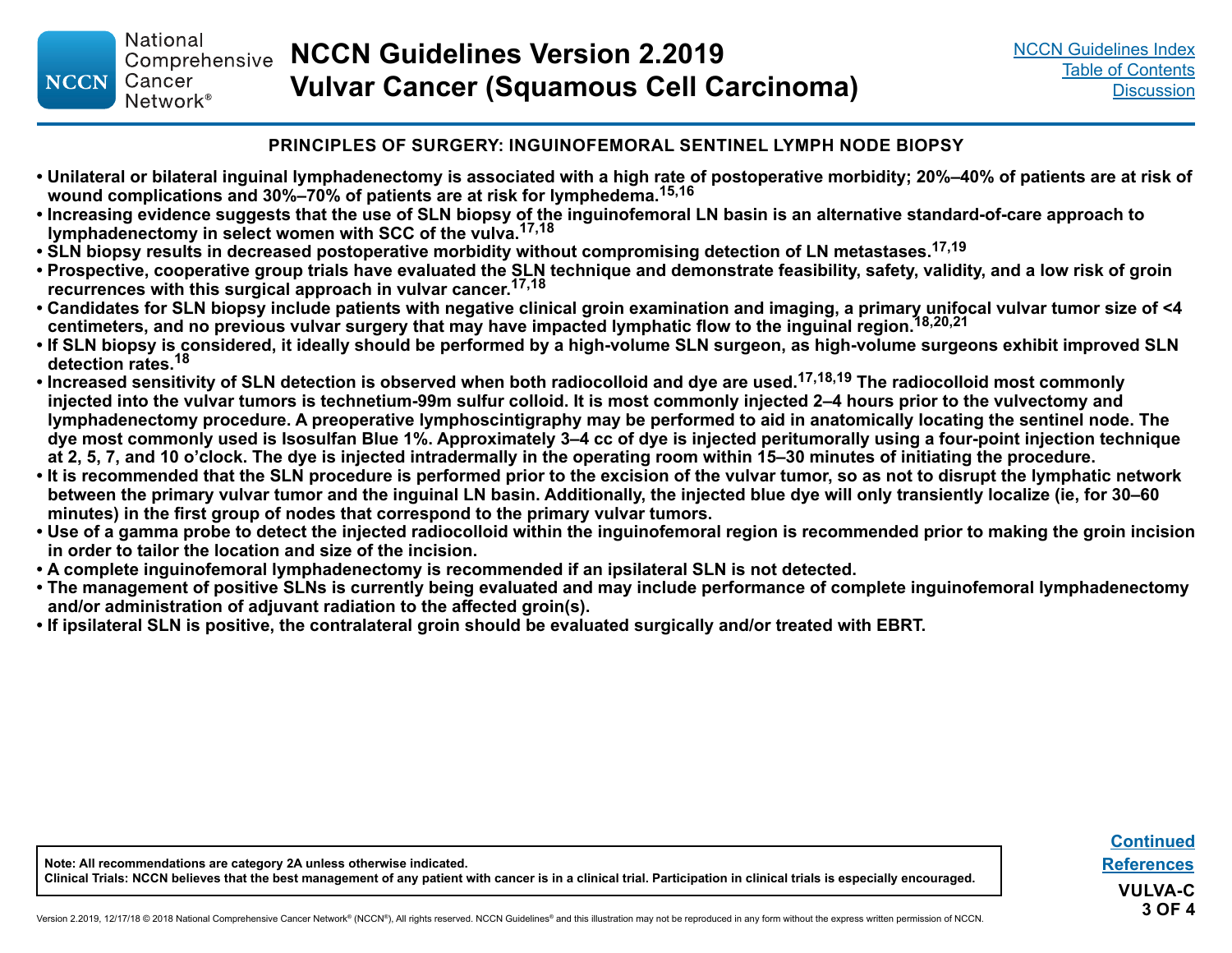#### **PRINCIPLES OF SURGERY REFERENCES**

<span id="page-20-0"></span><sup>1</sup>Rouzier R1, Haddad B, Plantier F, et al. Local relapse in patients treated for squamous cell vulvar carcinoma: incidence and prognostic value. Obstet Gynecol 2002;100:1159-1167.

<sup>2</sup>Heaps JM, Fu YS, Montz FJ, et al. Surgical-pathologic variables predictive of local recurrence in squamous cell carcinoma of the vulva 1990;38:309-314.

3De Hullu JA, Hollema H, Lolkema S, et al. Vuvar carcinoma. The price of less radical surgery. Cancer 2002;95:2331-2338.

4Arvas M, Kahramanoglu I, Bese T, et al. The role of pathological margin distance and prognostic factors after primary surgery in squamous cell carcinoma of the vulva. Int J Gynecol Cancer 2018;28:623-631.

5Faul CM, Mirmow D, Huang Q, et al. Adjuvant radiation for vulvar carcinoma: improved local control. Ing J Radiat Oncol Biol Phys 1997;38:381-389.

 $6$ van den Einden LC, Massuger LF, Jonkman JK, et al. An alternative way to measure the depth of invasion of vulvar squamous cell carcinoma in relation to prognosis. Mod Pathol 2015;28:295-302.

<sup>7</sup>Pecorelli S. Revised FIGO staging of the vulva, cervix, and endometrium. Int J Gynaecol Obstet 2009;105:103-104.

<sup>8</sup>Vulva: In American Joint Committee on Cancer Staging Manual, 7th, Edge SB, Byrd DR, Compton CC, et al Eds. Springer, New York 2010. p. 379.

9Burger MP, Hollema H, Emanuels AG, et al. The importance of groin node status to survival of T1 and T2 vulvar carcinoma patients. Gynecol Oncol 1995;57:327-334.

<sup>10</sup>DiSaia P, Creasman WT, Rich WM. An alternate approach to early cancer of the vulva. Am J Obstet Gynecol 1979;133:825-832.

<sup>11</sup>De Hullu JA, Hollema H, Lolkema S, et al. Vulvar carcinoma. The price of less radical surgery. Cancer 2002;95:2331-2338.

<sup>12</sup>Stehman FB, Look KY. Carcinoma of the vulva. Obstet Gynecol 2006;107:719-733.

<sup>13</sup>Gonzalez-Bosquet J, Magrina JF, Magtibay PM, et al. Patterns of inguinal groin node metastases in squamous cell carcinoma of the vulva. Gynecol Oncol 2007;105:742-746.

<sup>14</sup> Moore DH, Ali S, Koh WJ, et al. A phase II trial of radiation therapy and weekly cisplatin chemotherapy for the treatment of locally advanced squamous cell carcinoma of the vulva: a gynecologic oncology group study. Gynecol Oncol 2012;124:529-533.

15DiSaia PJ, Creasman WT, Rich WM. An alternate approach to early cancer of the vulva. Am J Obstet Gynecol 1979;133:825-832.

<sup>16</sup>Carlson JW, Kauderer J, Hutson A, et al. GOG 244, the lymphedema and gynecologic cancer (LEG) study: Incidence and risk factors in newly diagnosed patients. Gynecol Oncol 2018;149:6-7.

17Van der Zee AG, Oonk MH, De Hullu JA, et al. Sentinel lymph node dissection is safe in the treatment of early-stage vulvar carcinoma. J Clin Oncol 2008;26:884-889.  $18$ Levenback CF, Ali S, Coleman R, et al. Lymphatic mapping and sentinel lymph node biopsy in women with squamous cell carcinoma of the vulva: a gynecologic oncology group study. J Clin Oncol 2012;30:3786-3791.

<sup>19</sup>Oonk MH, van Hemel BM, Hollema H, et al. Size of sentinel-node metastasis and chances of non-sentinel-node involvement and survival in early stage vulvar cancer: results from GROINSS-V, a multicentre observational study. Lancet Oncol 2010;11:646-652.

<sup>20</sup>Covens A, Vella ET, Kennedy EB, et al. Sentinel lymph node biopsy in vulvar cancer: Systematic review, meta-analysis and guideline recommendations. Gynecol Oncol 2015;137:351-361.

<sup>21</sup>Te Grootenhuis NC, van der Zee AG, van Doorn HC, et al. Sentinel nodes in vulvar cancer: Long-term follow-up of the GROningen INternational Study on Sentinel nodes in Vulvar cancer (GROINSS-V) I. Gynecol Oncol 2016 Jan;140:8-14.

**Note: All recommendations are category 2A unless otherwise indicated. Clinical Trials: NCCN believes that the best management of any patient with cancer is in a clinical trial. Participation in clinical trials is especially encouraged.**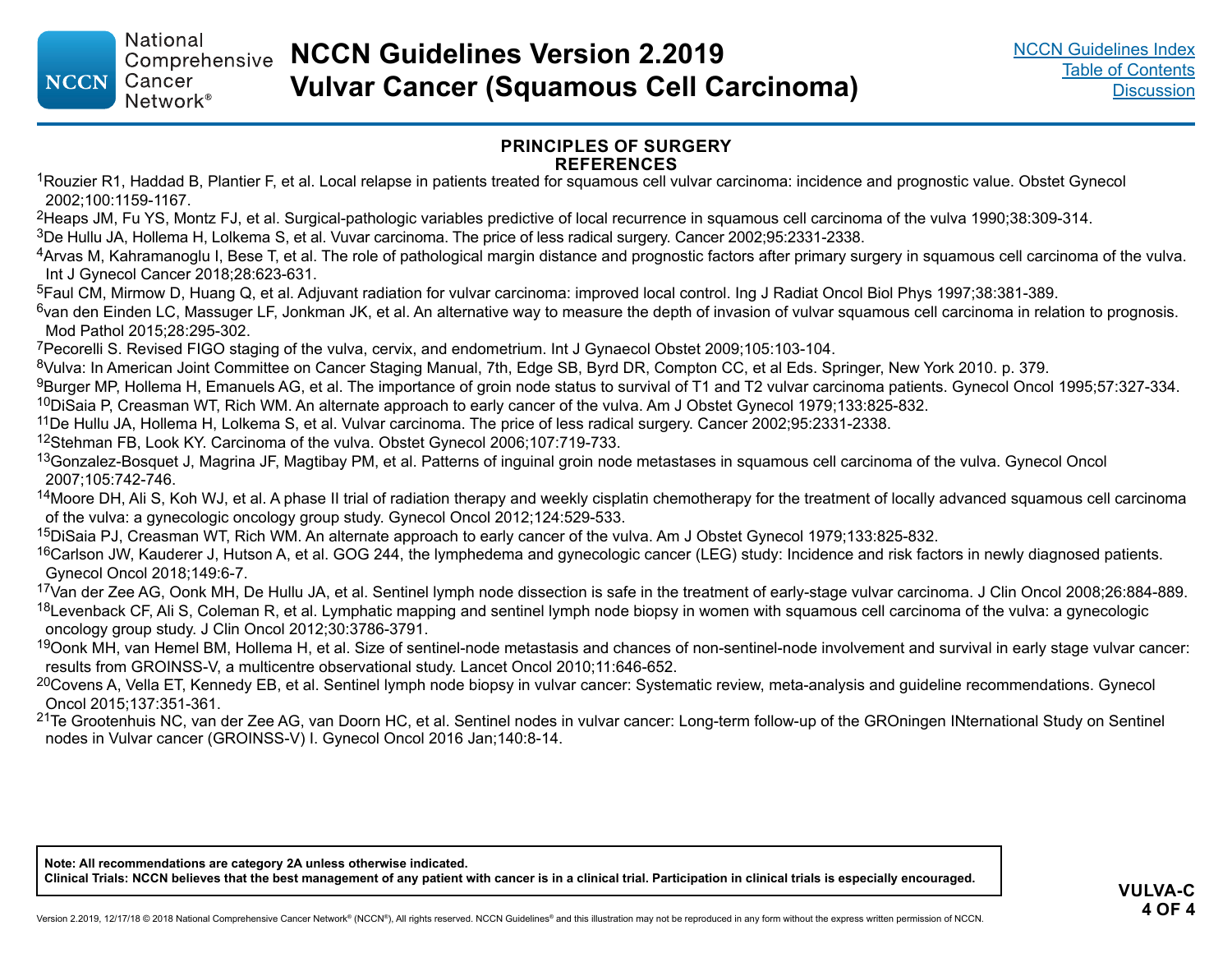#### **PRINCIPLES OF RADIATION THERAPY**

#### <span id="page-21-0"></span>**General Principles**

- **RT is often used in the management of patients with vulvar cancer as adjuvant therapy following initial surgery, as part of primary therapy in locally advanced disease, or for secondary therapy/palliation in recurrent/metastatic disease.**
- **Radiation technique and doses are important to maximize tumor control while limiting adjacent normal tissue toxicity.**
- **Tumor-directed RT refers to RT directed at sites of known or suspected tumor involvement. In general, tumor-directed EBRT is directed to the vulva and/or inguinofemoral, external, and internal iliac nodal regions. Brachytherapy can sometimes be used as a boost to anatomically amenable primary tumors. Careful attention should be taken to ensure adequate tumor coverage by combining clinical examination, imaging findings, and appropriate nodal volumes at risk to define the target volume. For example, invasion into the anus above the pectinate line would necessitate coverage of the perirectal nodes.1,2**
- **Ensure coverage of gross tumor burden with margin. In highly selected cases where only a superficial vulvar target is to be treated, an enface electron beam may be used.**
- **Utilization of imaging studies are an important part of the treatment planning process. The use of CT-based treatment planning and conformal blocking is considered the standard of care for EBRT.**
- **Historically, a widely disparate range of approaches has been described. In an attempt to better standardize RT use and techniques, a recent international survey, with consequent recommendations, has been reported.3**
- **Acute effects during RT (eg, diarrhea, bladder irritation, fatigue, mucocutaneous reaction) are expected to some degree in most patients, and can be further accentuated by concurrent chemotherapy. These toxicities should be aggressively managed (eg, local skin care, symptomatic medications), and treatment breaks should be avoided or minimized. Many patients may develop an overgrowth of Candida albicans; treatment with oral and local anti-fungal agents will markedly reduce skin reaction. If a bacterial infection develops, prompt recognition and appropriate treatment is essential. These acute effects generally resolve several weeks after completion of radiation.**
- **Postoperative adjuvant treatment should be initiated as soon as adequate healing is achieved, preferably within 6–8 weeks.**

**[Continued](#page-22-0) [References](#page-25-0) VULVA-D 1 OF 5**

**Note: All recommendations are category 2A unless otherwise indicated. Clinical Trials: NCCN believes that the best management of any patient with cancer is in a clinical trial. Participation in clinical trials is especially encouraged.**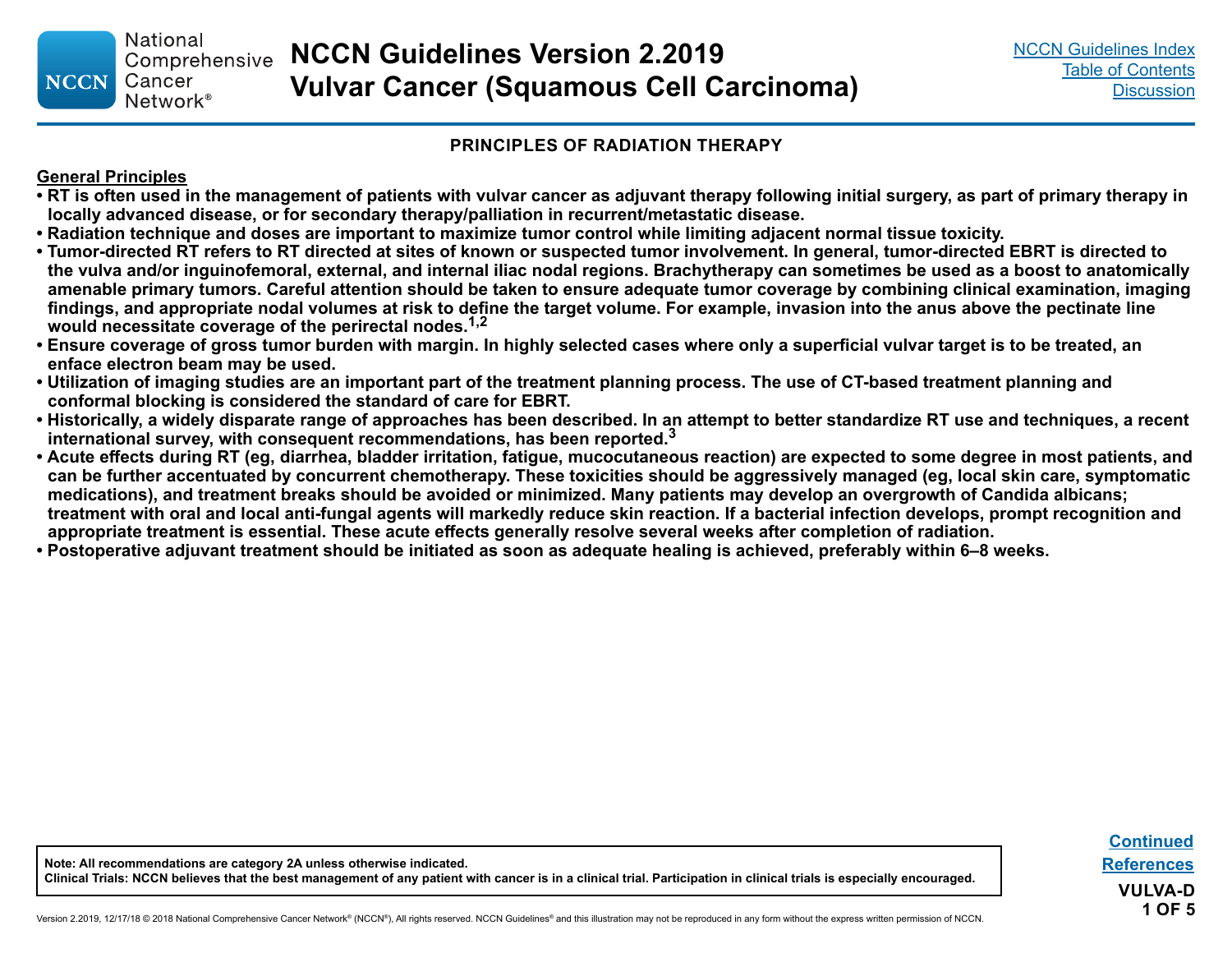#### **PRINCIPLES OF RADIATION THERAPY**

#### <span id="page-22-0"></span>**Treatment Information – 3D Conformal/Anterior-Posterior (AP/PA) Fields**

**• Target Volumes** 

- **The target is best defined by both physical examination and CT-based treatment planning; contouring of the target structures is recommended. When an AP/PA technique is primarily used, often wide AP and narrower PA fields are used with electrons supplementing the dose to the inguinal region if the depth of the inguinal nodes allows for electron coverage. More conformal techniques such as threeor four-field approaches may allow for greater sparing of bowel and/or bladder, depending on tumor extent and patient anatomy. CT or MRI planning, with possible image fusion technology, should be used to assure adequate dosing and coverage with contouring of the primary, and the inguinofemoral and iliac nodes. Radio-opaque markers should be placed on key landmarks at the time of simulation to assist in definition of the primary target volume.**
- **The superior field border should be no lower than the bottom of the sacroiliac joints or higher than the L4/L5 junction unless pelvic nodes are involved. If pelvic nodes are involved, the upper border can be raised to 5 cm above the most cephalad-positive node. The superior border should extend as a horizontal line to cover the inguinofemoral nodes at the level of the anterior-inferior iliac spine. The lateral border will be a vertical line drawn from the anterior-inferior iliac spine. To adequately cover the inguinal nodes, the inferio-lateral inguinal nodal border should be parallel to the inguinal crease and inferior enough to encompass the inguinofemoral nodal bed to the intertrochanteric line of the femur or 1.5–2 cm distal to the saphenofemoral junction. The inferior vulvar border will be lower and should be at least 2 cm below the most distal part of the vulva. Care should be taken to spare the femoral heads and necks.**

**Note: All recommendations are category 2A unless otherwise indicated. Clinical Trials: NCCN believes that the best management of any patient with cancer is in a clinical trial. Participation in clinical trials is especially encouraged.**

**[Continued](#page-23-0) VULVA-D 2 OF 5 [References](#page-25-0)**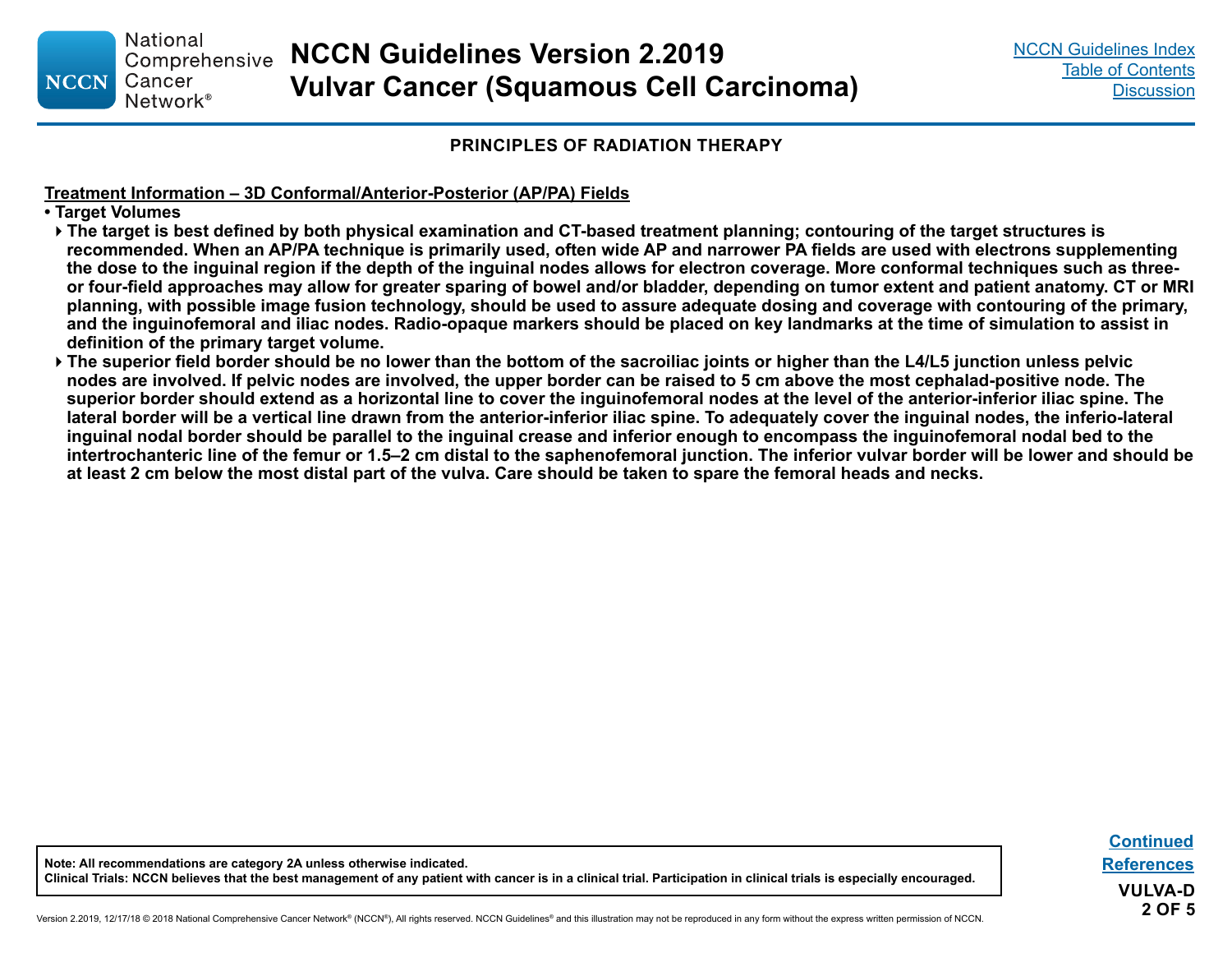**National NCCN Guidelines Version 2.2019** Comprehensive Cancer **Vulvar Cancer (Squamous Cell Carcinoma)** Network<sup>®</sup>

#### **PRINCIPLES OF RADIATION THERAPY**

#### **Treatment Information – Intensity-Modulated Radiation Therapy (IMRT)**

- **The vulvar and nodal targets should be contoured on the planning CT. Any gross vulvar disease should be contoured as a gross tumor volume (GTV) and include any visible and/or palpable extension. The vulvar clinical target volume (CTV) target is defined as the GTV or tumor bed plus the adjacent skin, mucosa, and subcutaneous tissue of the vulva excluding bony tissue. A wire placed clinically to define the vulvar skin borders and the GTV during CT simulation is essential. In addition, a marker on the anus, urethra, clitoris, and the wiring of any scars will aid in planning.**
- **To ensure adequate distal margin on the vulvar target volume, a "false structure" or bolus should be placed over the vulva for treatment planning purposes. Doses to the target areas should be confirmed using thermoluminescent dosimeter (TLD) at first treatment.**
- **Symmetrical geometric expansions on the vessels should NOT be used for the inguinofemoral nodes. The inguinofemoral nodal CTV will extend laterally from the inguinofemoral vessels to the medial border of the sartorius and rectus femoris muscles, posteriorly to the anterior vastus medialis muscle, and medially to the pectineus muscle or 2.5–3 cm medially from the vessels. Anteriorly, the volume should extend to the anterior border of the sartorius muscle (the most anterior muscle on the lateral inguinofemoral border). The caudal extent of the inguinofemoral nodal basin is the top of the lesser trochanter of the femur.<sup>2</sup>**
- **The pelvic nodal CTV is the vasculature of the bilateral external iliac, obturator, and internal iliac nodal regions with a minimum of 7 mm of symmetrical expansion excluding bone and muscle.**
- **The groin CTV volume will not extend outside the skin and should be trimmed by 3 mm in the absence of skin involvement (with skin involvement, the CTV should extend to the skin with bolus material applied during treatment). Planning target volume (PTV) expansion is then 7–10 mm.**
- **Image-guided IMRT is an essential component of treatment (to account for vulva edema or marked tumor regression).**
- **Planning should be taken with care to respect normal tissue tolerances such as rectum, bladder, small bowel, and femoral head and neck.<sup>4</sup>**

#### **General Treatment Information**

<span id="page-23-0"></span>**NCCN** 

- **Bolus should be used to ensure adequate dosing to superficial target volume both at the primary site and when lymph nodes are just below the skin surface.**
- **TLD, optically stimulated luminescence dosimeter (OSLD), or electronic dosimetry to skin may be used for dose verification.**

**Note: All recommendations are category 2A unless otherwise indicated. Clinical Trials: NCCN believes that the best management of any patient with cancer is in a clinical trial. Participation in clinical trials is especially encouraged.**

**VULVA-D 3 OF 5 [Continued](#page-24-0) [References](#page-25-0)**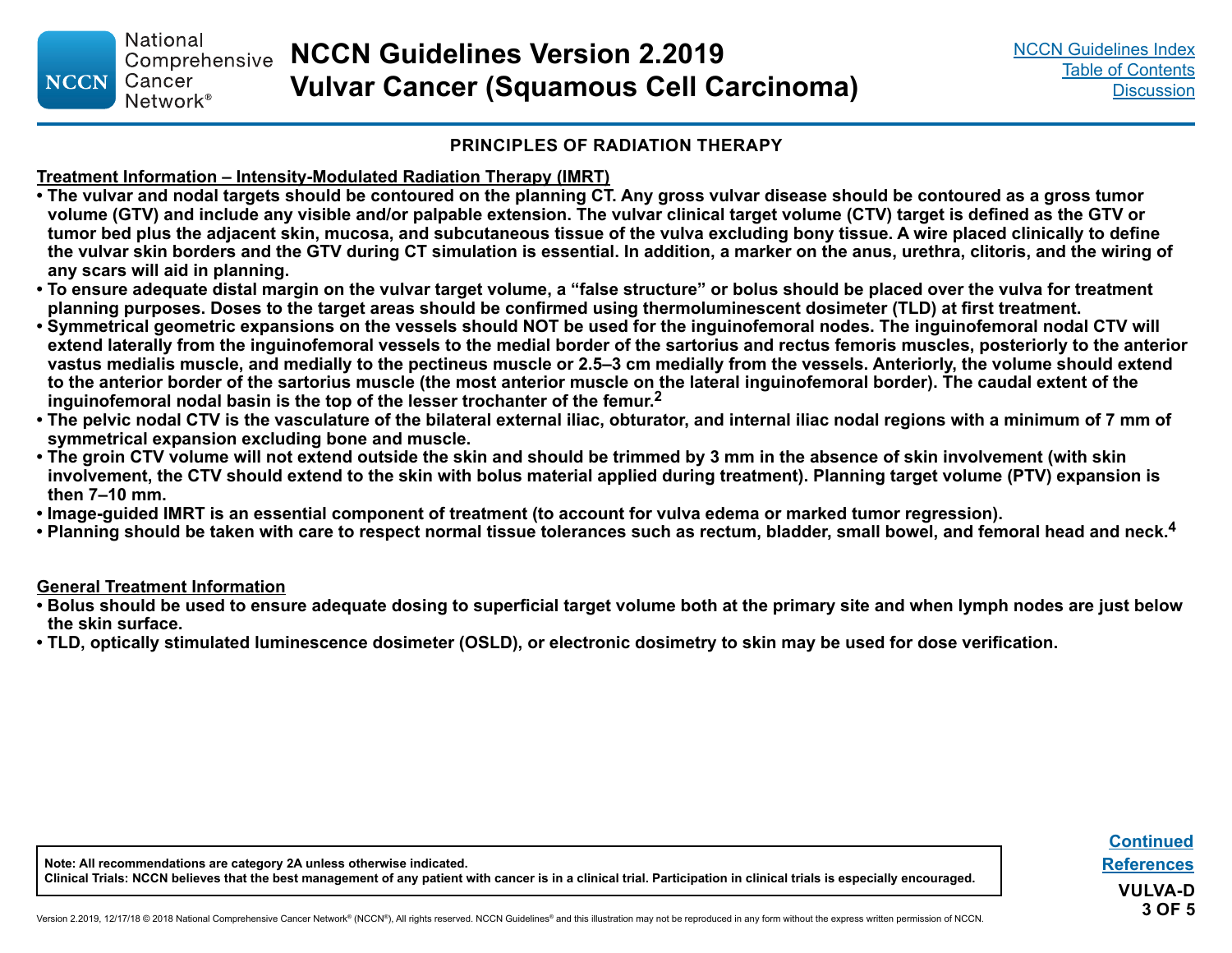#### **PRINCIPLES OF RADIATION THERAPY**

<span id="page-24-0"></span>**Dosing Prescription Regimen** 

- **The target tissues should be treated once daily, 5 days per week. Breaks from treatment should be minimized. Adequate dosing is crucial and can be accomplished with either 3D conformal approaches or IMRT as long as care is given to assure adequate dosing and coverage of tissues at risk for tumor involvement.1,5**
- **Doses range from 45–50.4 Gy in 25–28 fractions (1.8 Gy fractions) for adjuvant therapy to 59.4–64.8 Gy in 33–36 total fractions (1.8 Gy fractions) for unresectable disease. In select cases, bulky/persistent primary disease or large nodes that are unresectable may be boosted to 70 Gy.**
- **Suggested dosing to areas of risk:**
- **Gross primary disease = 60–70 Gy**
- **Primary surgical bed (post op, negative margins) = 45–50 Gy**

**Uninvolved LNs = 45–50 Gy**

- **Inguinal LNs (positive, R0) = 50–55 Gy**
- **Inguinal LNs (extracapsular extension [ECE]) = 54–64 Gy**
- **LNs (gross unresectable disease) = 60–70 Gy**

**[Continued](#page-25-0)**

**[References](#page-25-0)**

**VULVA-D 4 OF 5**

**Note: All recommendations are category 2A unless otherwise indicated. Clinical Trials: NCCN believes that the best management of any patient with cancer is in a clinical trial. Participation in clinical trials is especially encouraged.**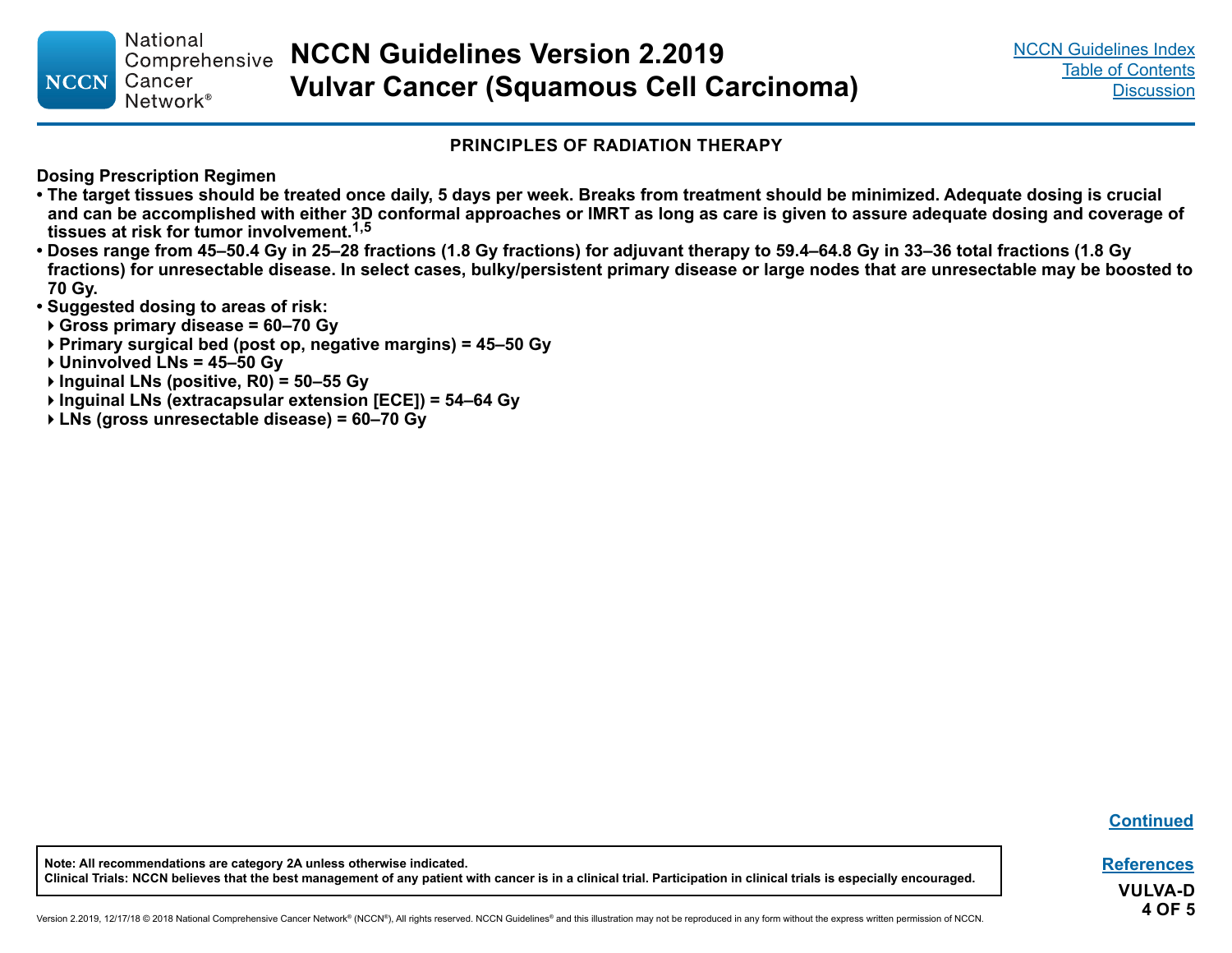<span id="page-25-0"></span>**NCCN** 

#### **PRINCIPLES OF RADIATION THERAPY REFERENCES**

<sup>1</sup>Beriwal S, Shukla G, Shinde A, et al. Preoperative intensity modulated radiation therapy and chemotherapy for locally advanced vulvar carcinoma: analysis of pattern of relapse. Int J Radiat Oncol Biol Phys 2013;85:1269-1274.

<sup>2</sup>Kim CH, Olson AC, Kim H, Beriwal S. Contouring inguinal and femoral nodes; how much margin is needed around the vessels? Pract Radiat Oncol 2012;2:274-278.  $3$ Gaffney DK, King B, Viswanathan AN, et al. Consensus recommendations for radiation therapy contouring and treatment of vulvar carcinoma. Int J Radiat Oncol Biol Phys 2016;95:1191-1200.

<sup>4</sup>Kachnic LA, Winter K, Myerson RJ, et al. RTOG 0529: a phase 2 evaluation of dose-painted intensity modulated radiation therapy in combination with 5-fluorouracil and mitomycin-C for the reduction of acute morbidity in carcinoma of the anal canal. Int J Radiat Oncol Biol Phys 2013;86:27-33.

<sup>5</sup>Moore DH, Ali S, Koh WJ, et al. A phase II trial of radiation therapy and weekly cisplatin chemotherapy for the treatment of locally-advanced squamous cell carcinoma of the vulva: a gynecologic oncology group study. Gynecol Oncol 2012;124:529-533.

**Note: All recommendations are category 2A unless otherwise indicated. Clinical Trials: NCCN believes that the best management of any patient with cancer is in a clinical trial. Participation in clinical trials is especially encouraged.**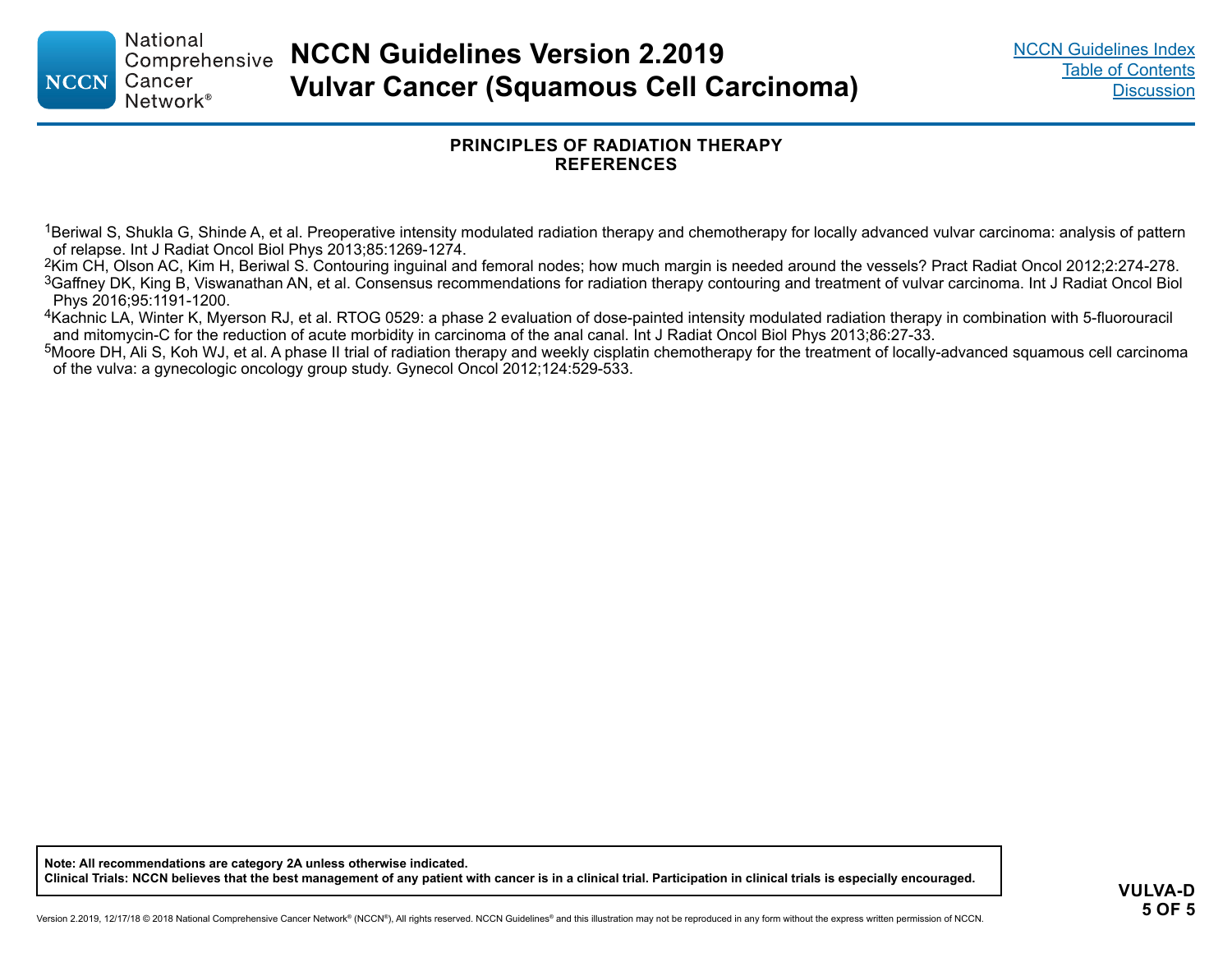#### <span id="page-26-0"></span>**National** Comprehensive Cancer **NCCN** Network<sup>®</sup>

#### **SYSTEMIC THERAPY<sup>1</sup>**

| <b>Chemoradiation</b>                                                                                                                                                    | <b>Chemotherapy for Advanced, Recurrent/Metastatic Disease</b>                                                                                                                                                                                                                                                                                                                                                                                                                                                                 |
|--------------------------------------------------------------------------------------------------------------------------------------------------------------------------|--------------------------------------------------------------------------------------------------------------------------------------------------------------------------------------------------------------------------------------------------------------------------------------------------------------------------------------------------------------------------------------------------------------------------------------------------------------------------------------------------------------------------------|
| • Preferred Regimens<br>$\triangleright$ Cisplatin<br>• Other Recommended Regimens<br>$\triangleright$ Fluorouracil/mitomycin-C <sup>2</sup><br>▶ Cisplatin/fluorouracil | • Preferred Regimens<br>$\triangleright$ Cisplatin<br>▶ Carboplatin<br>▶ Cisplatin/paclitaxel<br>▶ Carboplatin/paclitaxel<br>▶ Cisplatin/paclitaxel/bevacizumab<br>• Other Recommended Regimens<br>▶ Paclitaxel<br>▶ Cisplatin/vinorelbine<br>Erlotinib (category 2B) <sup>3</sup><br>▶ Cisplatin/gemcitabine (category 2B)<br>▶ Carboplatin/paclitaxel/bevacizumab (category 2B)<br>• Useful In Certain Circumstances<br>▶ Pembrolizumab<br>(second-line therapy for PD-L1–positive <sup>4</sup> or MSI-H/dMMR tumors) $\mid$ |

<sup>1</sup>Reade CJ, Eiriksson LR, Mackay H. Systemic chemotherapy in squamous cell carcinoma of the vulva: current status and future directions. Gynecol Oncol 2014;132:780-789.

<sup>2</sup>Anal cancer literature supports the use of mitomycin-based regimens based on high-quality evidence. Chin JY, Hong TS, Ryan DP. Mitomycin in anal cancer: still the standard of care. J Clin Oncol 2012;30:4297-4301.

<sup>3</sup>Horowitz NS, Olawaiye AB, Borger DR, et al. Phase II trial of erlotinib in women with squamous cell carcinoma of the vulva. Gynecol Oncol 2012;127:141-146. <sup>4</sup>Recommended for disease progression on or after chemotherapy in patients whose tumors express PD-L1 (CPS ≥1) as determined by an FDA-approved test.

**Note: All recommendations are category 2A unless otherwise indicated.**

**Clinical Trials: NCCN believes that the best management of any patient with cancer is in a clinical trial. Participation in clinical trials is especially encouraged.**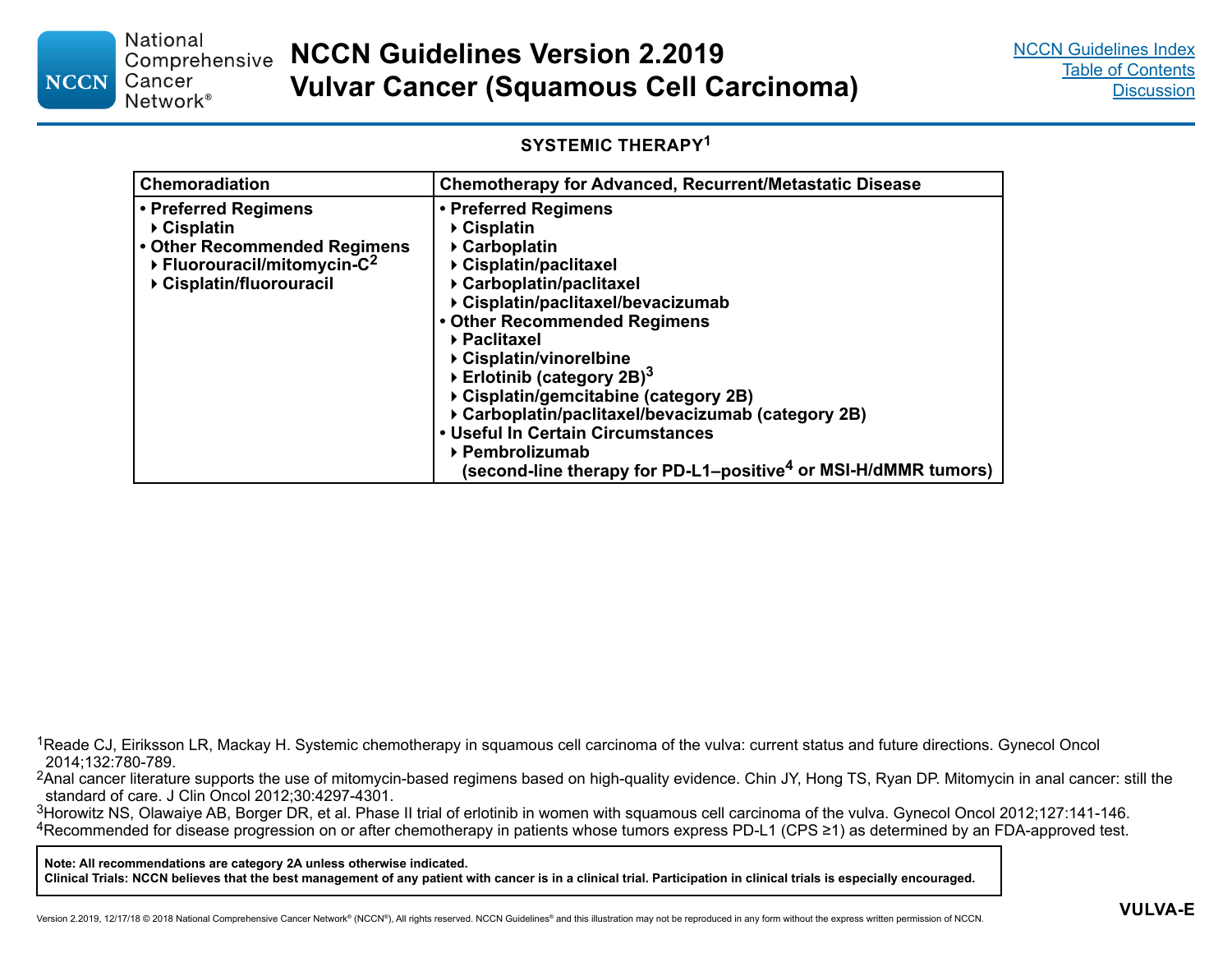#### **Staging-Vulvar Cancer**

<span id="page-27-0"></span>**NCCN** 

**National** 

Cancer

*Table 1.* **AJCC Tumor-Node-Metastases (TNM) and International Federation of Gynecology and Obstetrics (FIGO) Surgical Staging Systems for Carcinoma of the Vulva**

|                     | <b>FIGO</b><br><b>Stage</b> | <b>Primary Tumor</b>                                                                                                                                                                                                                                                                                                                                                                                                                   |
|---------------------|-----------------------------|----------------------------------------------------------------------------------------------------------------------------------------------------------------------------------------------------------------------------------------------------------------------------------------------------------------------------------------------------------------------------------------------------------------------------------------|
| TХ                  |                             | Primary tumor cannot be assessed                                                                                                                                                                                                                                                                                                                                                                                                       |
| T0                  |                             | No evidence of primary tumor                                                                                                                                                                                                                                                                                                                                                                                                           |
| T1                  |                             | Tumor confined to the vulva and/or perineum.<br>Multifocal lesions should be designated as such. The largest lesion or the lesion with the greatest depth of invasion will be the target<br>lesion identified to address the highest pT stage. Depth of invasion is defined as the measurement of the tumor from the epithelial-<br>stromal junction of the adjacent most superficial dermal papilla to the deepest point of invasion. |
| T <sub>1</sub> a IA |                             | Lesions 2 cm or less, confined to the vulva and/or perineum, and with stromal invasion of 1.0 mm or less                                                                                                                                                                                                                                                                                                                               |
| T1b                 | -lB                         | Lesions more than 2 cm, or any size with stromal invasion of more than 1.0 mm, confined to the vulva and/or perineum                                                                                                                                                                                                                                                                                                                   |
| T2                  | Ш                           | Tumor of any size with extension to adjacent perineal structures<br>(lower/distal third of the urethra, lower/distal third of the vagina, anal involvement)                                                                                                                                                                                                                                                                            |
| T3                  | <b>IVA</b>                  | Tumor of any size with extension to any of the following—upper/proximal two thirds of the urethra, upper/proximal two thirds of the<br>vagina, bladder mucosa, or rectal mucosa-or fixed to pelvic bone                                                                                                                                                                                                                                |

**[Continued](#page-28-0)**

Used with permission of the American College of Surgeons, Chicago, Illinois. The original source for this information is the AJCC Cancer Staging Manual, Eighth Edition (2017) published by Springer International Publishing.

Reprinted from: Pecorelli S. Revised FIGO staging for carcinoma of the vulva, cervix and endometrium. FIGO Committee on Gynecologic Oncology. Int J Gynaecol Obstet 2009;105:103-104. Copyright 2009, with permission from International Federation of Gynecology and Obstetrics.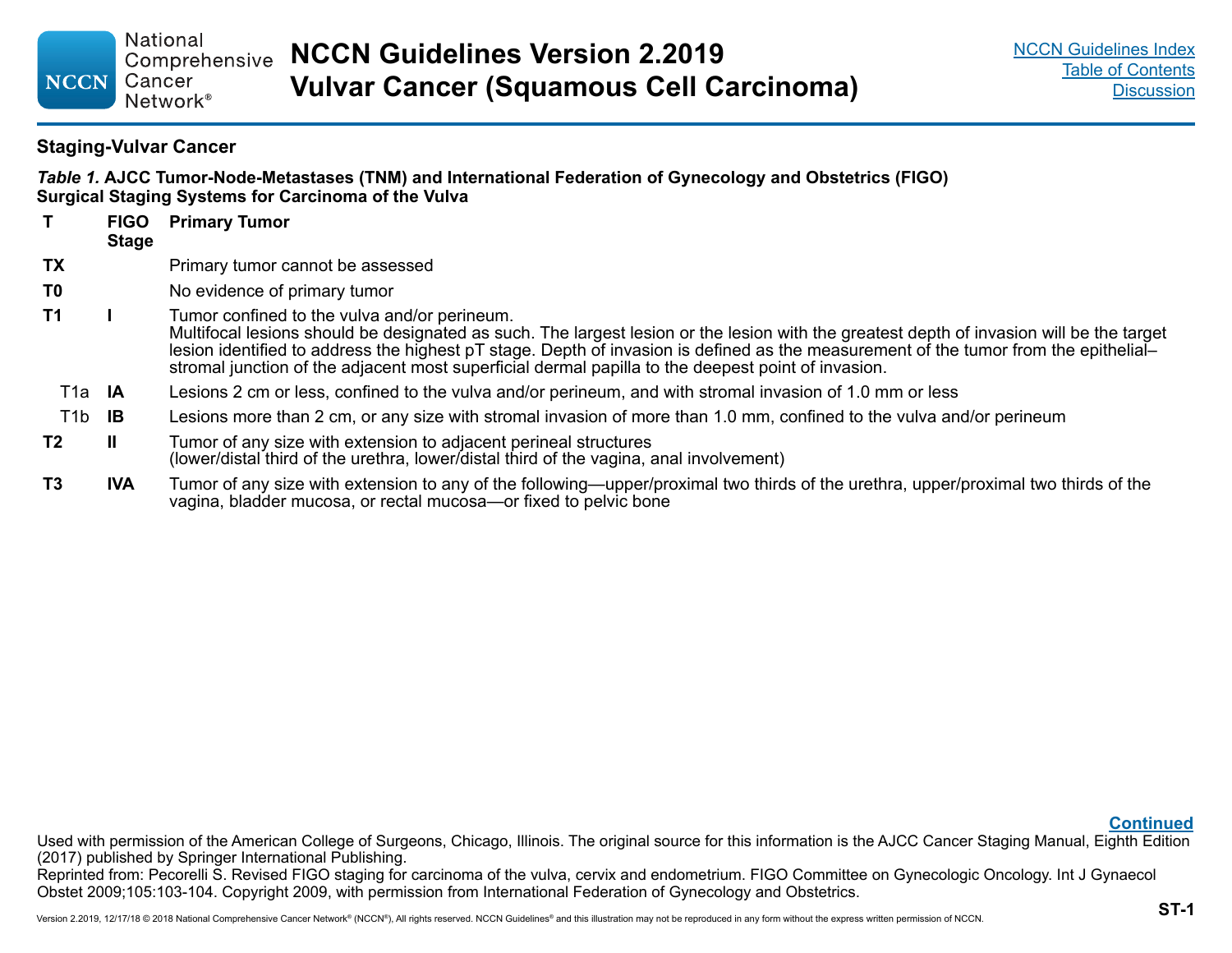<span id="page-28-0"></span>**National** Comprehensive Cancer **NCCN** 

Network<sup>®</sup>

**NCCN Guidelines Version 2.2019 Vulvar Cancer (Squamous Cell Carcinoma)**

#### **Staging-Vulvar Cancer**

| Table 1. (continued) |                             |                                                                                                                                                                                                                      |  |  |
|----------------------|-----------------------------|----------------------------------------------------------------------------------------------------------------------------------------------------------------------------------------------------------------------|--|--|
| N                    | <b>FIGO</b><br><b>Stage</b> | <b>Regional Lymph Nodes</b>                                                                                                                                                                                          |  |  |
| <b>NX</b>            |                             | Regional lymph nodes cannot be assessed                                                                                                                                                                              |  |  |
| N0                   |                             | No regional lymph node metastasis                                                                                                                                                                                    |  |  |
| $N0(i+)$             |                             | Isolated tumor cells in regional lymph node(s) no greater than<br>$0.2$ mm                                                                                                                                           |  |  |
| N1                   | Ш                           | Regional lymph node metastasis with one or two lymph node<br>metastases each less than 5 mm, or one lymph node metastasis<br>greater than or equal to 5 mm                                                           |  |  |
| $N1a^*$              | <b>IIIA</b>                 | One or two lymph node metastases each less than 5 mm                                                                                                                                                                 |  |  |
| N <sub>1</sub> b     | <b>IIIA</b>                 | One lymph node metastasis greater than or equal to 5 mm                                                                                                                                                              |  |  |
| N <sub>2</sub>       |                             | Regional lymph node metastasis with three or more lymph node<br>metastases each less than 5 mm, or two or more lymph node<br>metastases greater than or equal to 5 mm, or lymph node(s) with<br>extranodal extension |  |  |
| $N2a^*$              | <b>IIIB</b>                 | Three or more lymph node metastases each less than<br>$5 \text{ mm}$                                                                                                                                                 |  |  |
| N <sub>2</sub> b     | <b>IIIB</b>                 | Two or more lymph node metastases greater than or equal to<br>$5 \text{ mm}$                                                                                                                                         |  |  |
| N <sub>2c</sub>      | <b>IIIC</b>                 | Lymph node(s) with extranodal extension                                                                                                                                                                              |  |  |
| N3                   | <b>IVA</b>                  | Fixed or ulcerated regional lymph node metastasis                                                                                                                                                                    |  |  |

\*Includes micrometastasis, N1mi and N2mi.

Note: The site, size, and laterality of lymph node metastases should be recorded.

- **M FIGO Distant Metastasis Stage**
- **M0** No distant metastasis (no pathological M0; use clinical M to complete stage group)
- **M1 IVB** Distant metastasis (including pelvic lymph node metastasis)
- **G Histologic Grade**
- **GX** Grade cannot be assessed
- **G1** Well differentiated
- **G2** Moderately differentiated
- **G3** Poorly differentiated or undifferentiated

Used with permission of the American College of Surgeons, Chicago, Illinois. The original source for this information is the AJCC Cancer Staging Manual, Eighth Edition (2017) published by Springer International Publishing.

Reprinted from: Pecorelli S. Revised FIGO staging for carcinoma of the vulva, cervix and endometrium. FIGO Committee on Gynecologic Oncology. Int J Gynaecol Obstet 2009;105:103-104. Copyright 2009, with permission from International Federation of Gynecology and Obstetrics.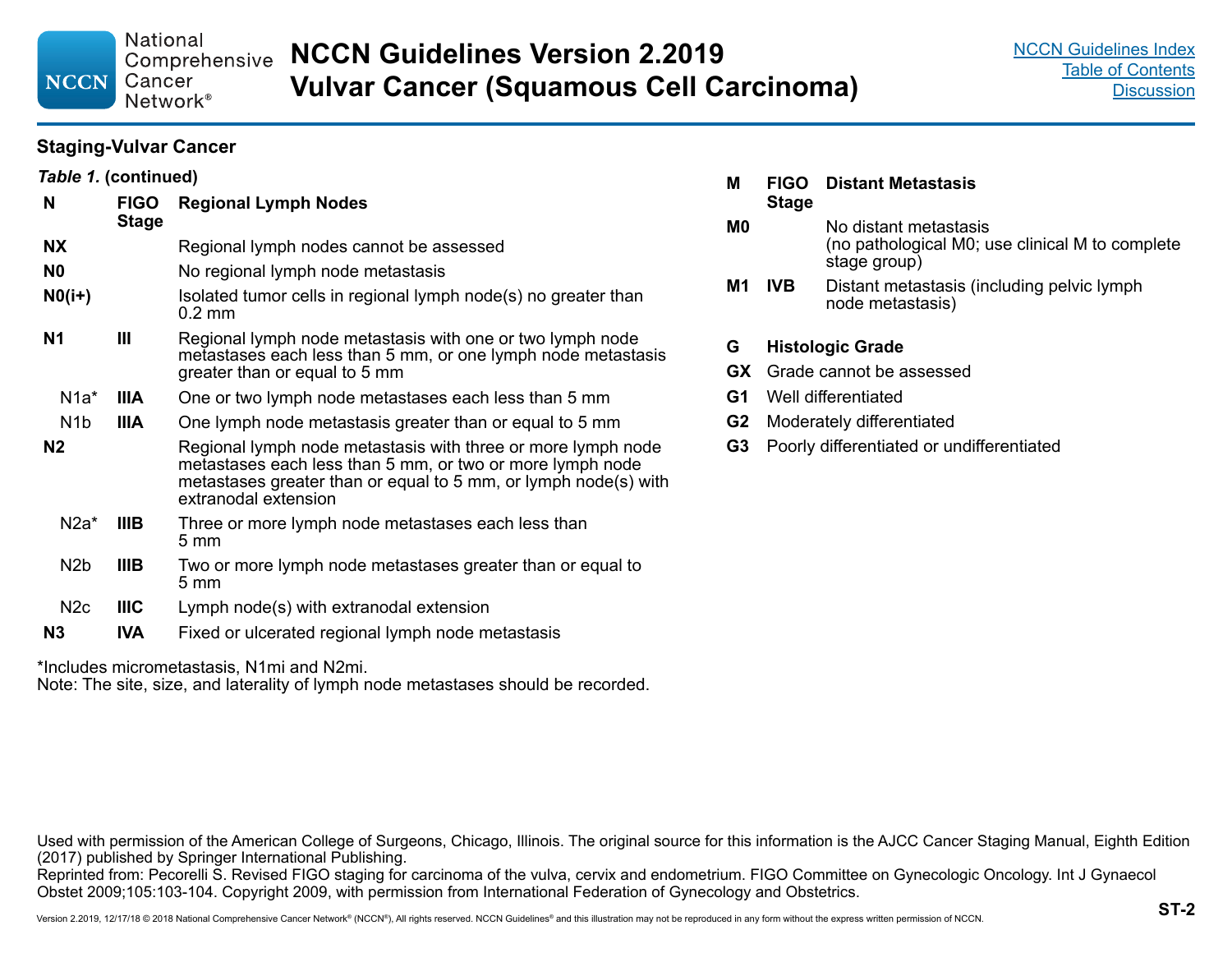**National** 

Cancer Network<sup>®</sup>

## **Discussion**

<span id="page-29-0"></span>**NCCN** 

#### **NCCN Categories of Evidence and Consensus**

**Category 1:** Based upon high-level evidence, there is uniform NCCN consensus that the intervention is appropriate.

**Category 2A:** Based upon lower-level evidence, there is uniform NCCN consensus that the intervention is appropriate.

**Category 2B:** Based upon lower-level evidence, there is NCCN consensus that the intervention is appropriate.

**Category 3:** Based upon any level of evidence, there is major NCCN disagreement that the intervention is appropriate.

**All recommendations are category 2A unless otherwise indicated.**

#### **NCCN Categories of Preference**

**Preferred intervention:** Interventions that are based on superior efficacy, safety, and evidence; and, when appropriate, affordability

**Other recommended intervention:** Other interventions that may be somewhat less efficacious, more toxic, or based on less mature data; or significantly less affordable for similar outcomes

**Useful in certain circumstances:** Other interventions that may be used for selected patient populations (defined with recommendation)

#### **All recommendations are considered appropriate.**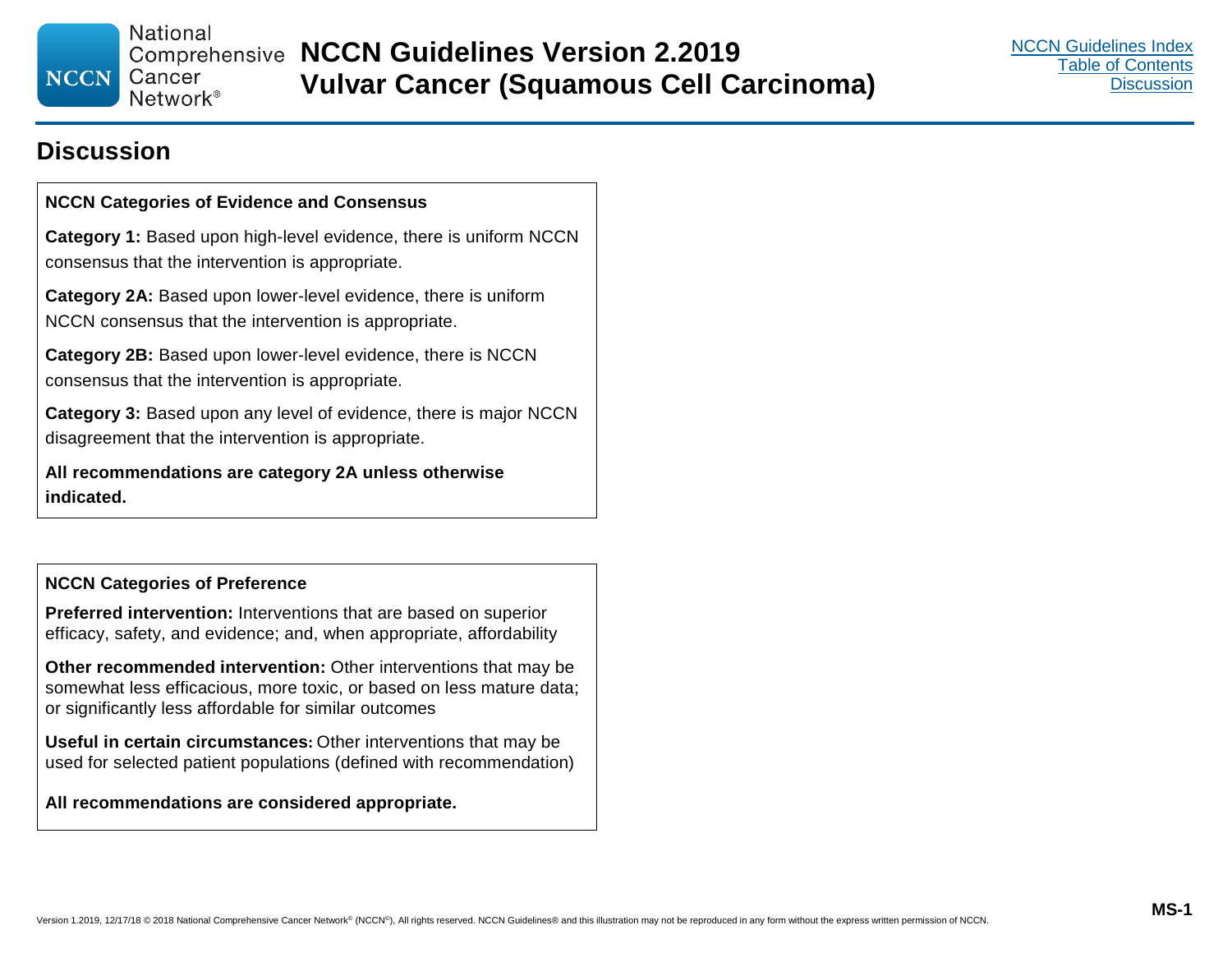National **NCCN** Cancer

Network<sup>®</sup>

# **Comprehensive NCCN Guidelines Version 2.2019 Vulvar Cancer (Squamous Cell Carcinoma)**

### **Table of Contents**

| Literature Search Criteria and Guidelines Update Methodology  MS-3 |  |  |
|--------------------------------------------------------------------|--|--|
|                                                                    |  |  |
|                                                                    |  |  |
|                                                                    |  |  |
|                                                                    |  |  |
|                                                                    |  |  |
|                                                                    |  |  |
|                                                                    |  |  |
|                                                                    |  |  |
|                                                                    |  |  |
|                                                                    |  |  |
|                                                                    |  |  |
|                                                                    |  |  |
|                                                                    |  |  |
|                                                                    |  |  |
|                                                                    |  |  |
|                                                                    |  |  |
|                                                                    |  |  |
|                                                                    |  |  |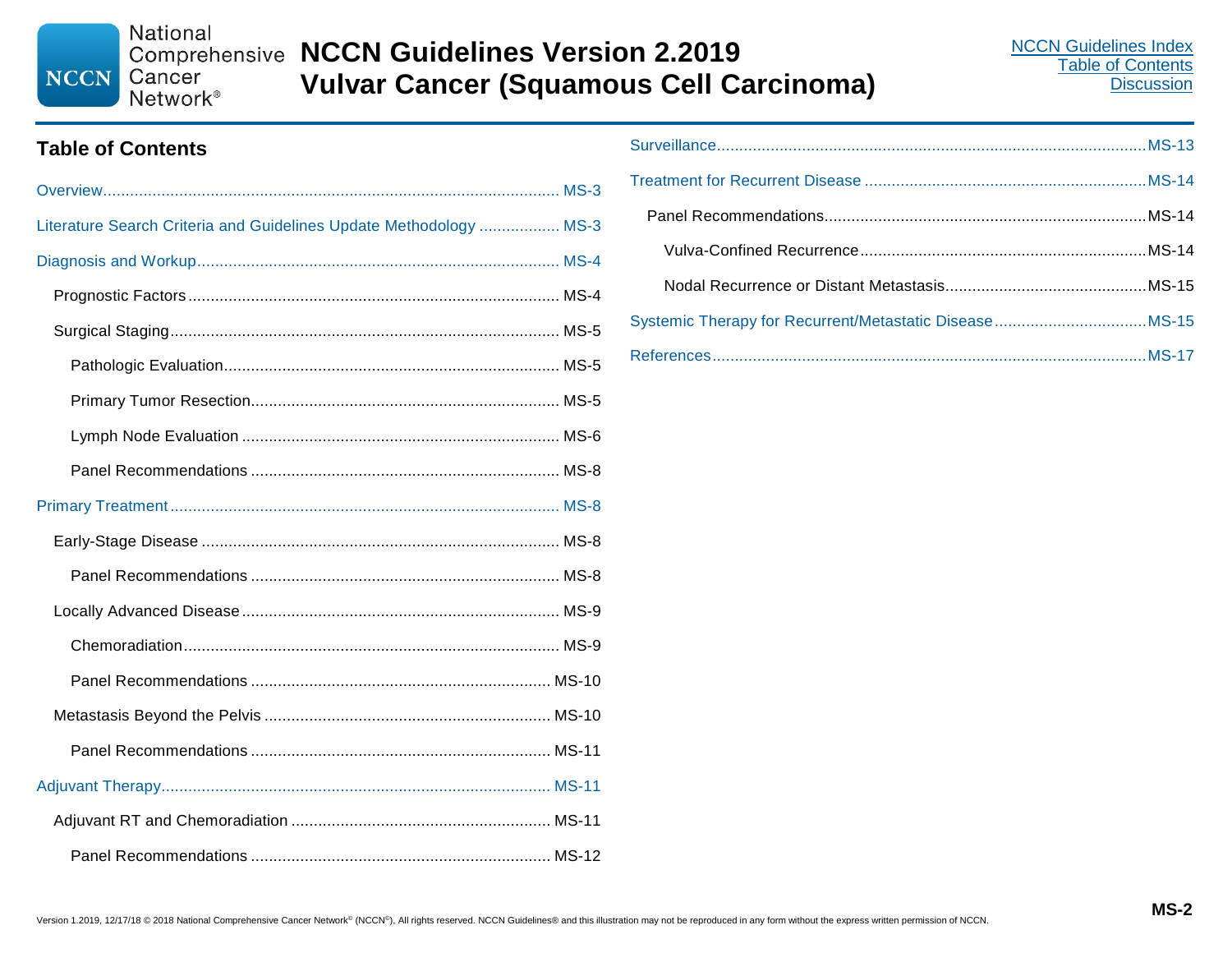**National NCCN** Cancer

Network<sup>®</sup>

#### **Overview**

In 2018, an estimated 6190 women will be diagnosed with vulvar cancer, and 1200 are expected to die from the disease. <sup>1</sup> Vulvar cancer accounts for 4% of gynecologic malignancies and median age of diagnosis is 68 years. Based on data from the SEER database, 5-year survival rates range from 86% for localized disease (stages I/II), to 53% for regional or locally advanced disease (stages III/IVA), and finally to 19% for patients with stage IVB (which includes patients with pelvic nodal disease).<sup>2</sup> Studies of the SEER database and the National Cancer Database (NCDB) have shown that treatment approaches/modalities vary considerably with sociodemographic factors such as race/ethnicity, age, and non-private insurance, particularly for individuals with advanced disease.<sup>3,4</sup>

Ninety percent of vulvar cancers are of squamous cell carcinoma (SCC) histology. <sup>5</sup> Risk factors for the development of vulvar neoplasia include increasing age, infection with human papillomavirus (HPV), cigarette smoking, inflammatory conditions affecting the vulva, and immunodeficiency. Most vulvar neoplasias are diagnosed at early stages.<sup>6</sup> Rarer histologies exist and include melanoma, extramammary Paget's disease, Bartholin gland adenocarcinoma, verrucous carcinoma, basal cell carcinoma, and sarcoma.<sup>7</sup>

The International Society for the Study of Vulvovaginal Disease (ISVVD) has revised the terminology used to characterize vulvar lesions in recent years. In 2004, vulvar intraepithelial neoplasia (VIN) terminology was refined to include 2 types of lesions, usual-type VIN and differentiated VIN.<sup>8</sup> Usual-type VIN was linked to persistent infection with carcinogenic strains of HPV, while differentiated VIN was commonly associated with vulvar dermatologic conditions such as lichen sclerosus. In 2015, the ISVVD updated the description to three classes of vulvar lesions: 1) lowgrade squamous intraepithelial lesion (LSIL) due to flat condyloma or HPV effect; 2) high-grade squamous intraepithelial lesions (HSIL, formerly considered usual-type VIN); and 3) differentiated VIN.<sup>9</sup>

Estimates of the percentage of vulvar cancers attributable to HPV infection range from conservative estimates of 30% to up to 69%, with a recent meta-analysis reporting an HPV prevalence of 39.7%.<sup>10-13</sup> However, HPV infection is detected in 80% to 90% of HSIL. Historically, VIN has been diagnosed in younger women (median age 45–50 years) while vulvar cancers have been diagnosed in older women (median age 65–70 years).14,15 Because a large majority of HPV-related vulvar cancers are associated with HPV-16 and HPV-18 strains, vaccination with currently available HPV vaccines may reduce the burden of HPV-related vulvar cancers in the future. $10,14$ 

By definition, the NCCN Guidelines cannot incorporate all possible clinical variations and are not intended to replace good clinical judgment or individualization of treatments. "Many exceptions to the rule" were discussed among the members of the panel during the process of developing these guidelines. Recommendations in the NCCN Guidelines are category 2A unless otherwise noted.

#### **Literature Search Criteria and Guidelines Update Methodology**

Prior to the creation of this version of the NCCN Guidelines® for Vulvar Cancer, an electronic search of the PubMed database was performed to obtain key literature in cervical cancer published between 2017 and 2018, using the following search terms: vulvar cancer or carcinoma of the vulva. The PubMed database was chosen as it remains the most widely used resource for medical literature and indexes peer-reviewed biomedical literature. The search results were narrowed by selecting studies in humans published in English. Results were confined to the following article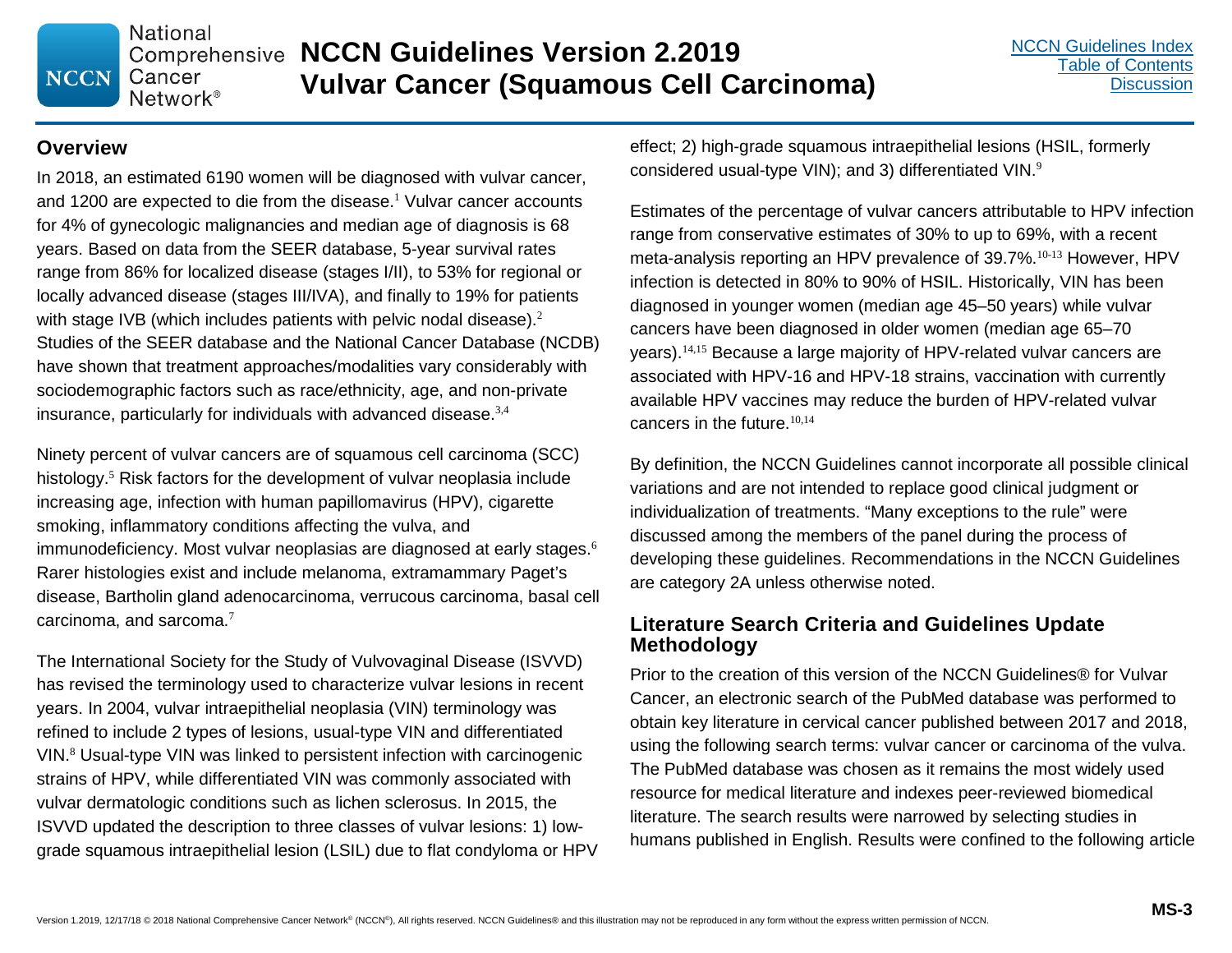**National Comprehensive NCCN Guidelines Version 2.2019** Cancer **Vulvar Cancer (Squamous Cell Carcinoma)** Network<sup>®</sup>

types: Clinical Study; Meta-Analysis; Observational Studies; Systematic Reviews; and Validation Studies.

The PubMed search resulted in 112 citations and their potential relevance was examined. The data from key PubMed articles as well as articles from additional sources deemed as relevant to these guidelines and discussed by the panel have been included in this version of the Discussion section (eg, e-publications ahead of print, meeting abstracts). Recommendations for which high-level evidence is lacking are based on the panel's review of lower-level evidence and expert opinion.

The complete details of the Development and Update of the NCCN Guidelines are available at www.NCCN.org.

### **Diagnosis and Workup**

**NCCN** 

Currently, these guidelines focus on the diagnosis, evaluation, and treatment of vulvar SCC. At this time, the guidelines do not address the evaluation and management of rare, non-SCC histologies. For the purposes of this discussion, vulvar SCC will be generally referred to as "vulvar cancer."

These guidelines utilize the FIGO (International Federation of Gynecology and Obstetrics) and American Joint Committee on Cancer (AJCC) TNM staging systems, which closely align for the staging of vulvar cancer. The FIGO system was updated in 2009;<sup>16,17</sup> the  $8<sup>th</sup>$  edition of the AJCC Cancer Staging Manual was released in 2017.<sup>18</sup> In the updated FIGO system, major changes include the combination of former elements of stage I, II, and III, redefinition of stage III to include only those with positive groin nodes (with subclassification based on the number/size of involved nodes), and shifting away from the previous focus on bilateral lymph node involvement. Patients with positive pelvic nodes, even without distant visceral metastasis, are considered stage IVB.<sup>16</sup> The impact of this revised classification system has been examined.19-21

The presentation of vulvar cancer can be widely varied. The majority of vulvar cancers are located in the labia majora. Other possible sites include the labia minora, clitoris, mons, or perineum. In patients with HPVnegative tumors, vulvar cancer often presents as a single mass or ulcer on the labia majora or minora. In HPV-positive tumors, multifocal lesions and concurrent cervical neoplasia are more common.14,15,22 Although many cases may be asymptomatic, pruritus and pain/irritation is a common symptom; vulvar bleeding or discharge may also occur. A majority of patients present with early-stage (ie, localized) disease.<sup>2</sup>

Diagnosis is made through biopsy of all suspicious areas followed by pathologic review. The College of American Pathologists (CAP) protocol for vulvar carcinoma is a useful guide (https://cap.objects.frb.io/protocols/cp-femalereproductive-vulva-18protocol-4100.pdf). This CAP protocol was revised in August 2018 and reflects recent updates in the AJCC/FIGO staging.

Workup includes history and physical examination, complete blood count (CBC), and liver and renal function tests. In additional to vulva examination, evaluation of the vagina and cervix, including cytologic smears, should be emphasized due to the multifocal nature of squamous cell intraepithelial neoplasia. CT, PET/CT, and MRI may be used to delineate the extent of tumor and/or for treatment planning.<sup>23-27</sup> Examination-under-anesthesia (EUA) cystoscopy or proctoscopy should be considered as indicated. Appropriate patients should receive smoking cessation counseling and HPV testing. Consider HIV testing, especially in younger patients.

#### **Prognostic Factors**

Historically, en bloc vulvectomy with wide margins was combined with complete inguinofemoral lymphadenectomy to treat vulvar SCC. While effective in promoting survival, this approach was associated with serious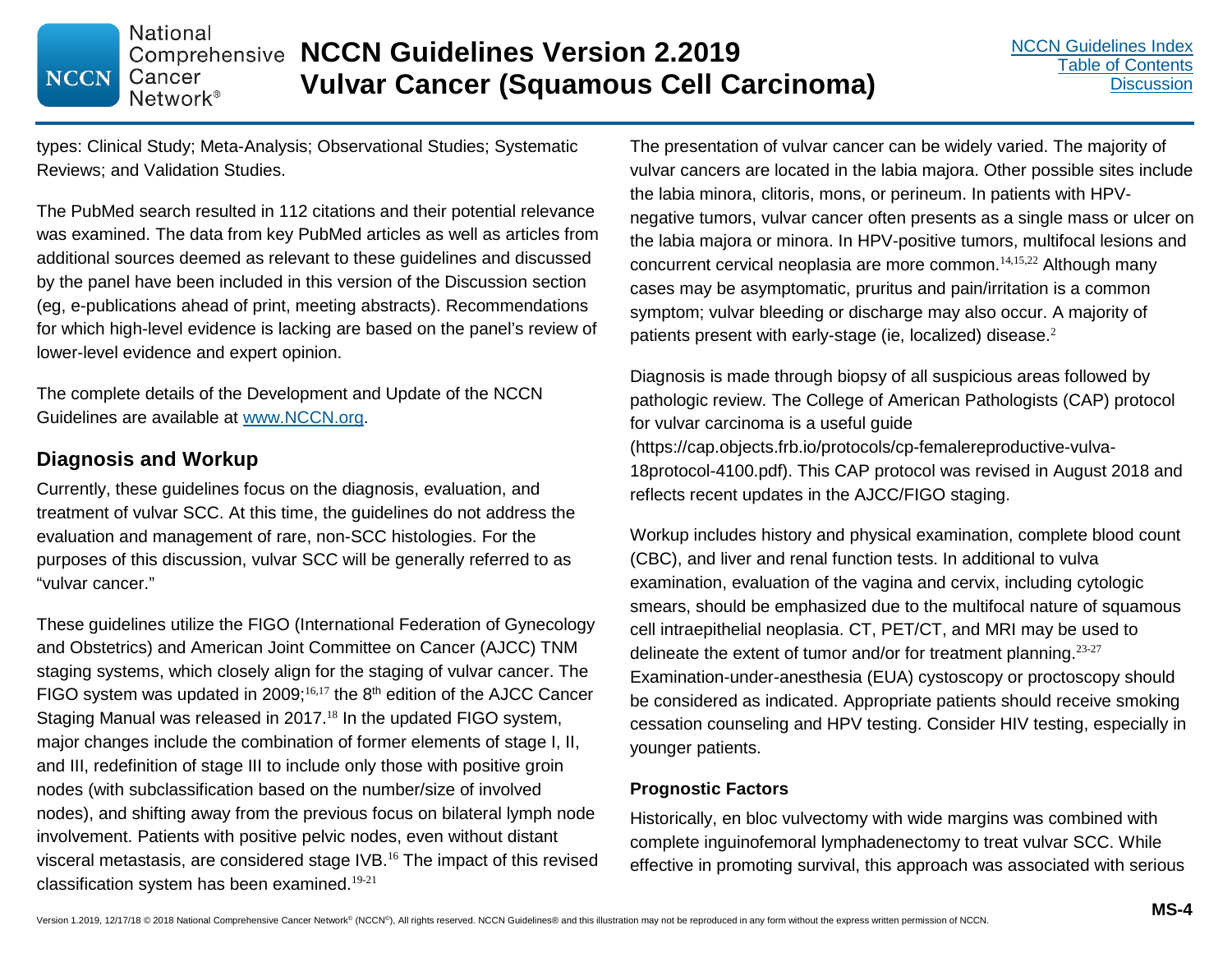short- and long-term morbidity (eg, wound complications, lymphedema, decreased sexual function, adverse impacts on body image). The emergence of data on important prognostic factors in vulvar cancer informed the evolution of surgical staging and primary treatment.<sup>22</sup> Based on a retrospective review of 586 patients enrolled in Gynecologic Oncology Group (GOG) trials through 1984, independent predictors of survival included the presence and number of involved lymph nodes, as well as primary tumor size. $^{28}$  Lymph node metastasis is considered the most important prognostic factor and determinant of treatment in vulvar cancer,29,30 and extracapsular extension has been linked to poorer prognosis.31-34 Factors that may be predictive of recurrence and/or survival include depth of invasion, pathologic margin distance, tumor thickness, and presence of lymphovascular space invasion (LVSI).<sup>14,28,35-40</sup> However, these findings are primarily derived from retrospective analyses. A recent systematic review of the collective data on prognostic factors for local recurrence in vulvar cancer concluded that the weight of each individual prognostic variable remained equivocal when compared to one another. 41

**National** 

Cancer Network<sup>®</sup>

**NCCN** 

**Comprehensive NCCN Guidelines Version 2.2019** 

**Vulvar Cancer (Squamous Cell Carcinoma)**

Prognostic data have guided the shift towards more conservative primary tumor resection and regional lymph node management for early-stage disease.<sup>42</sup> The preferred surgical approach evolved towards vulvar-sparing techniques with separate incisions for lymph node dissection in patients who were clinically node negative.<sup>22,43</sup> Current surgical approaches involve tailored primary tumor resection and lymph node evaluation based on individual patient characteristics.44,45 Data suggest that survival is not negatively impacted by less radical surgical approaches for early-stage cancers.<sup>45</sup>

#### **Surgical Staging**

The AJCC and FIGO systems stage vulvar cancer according to extent of primary tumor (T), lymph node status (N), and distant metastasis (M). Clinical staging alone provides inadequate evaluation of lymph node

involvement. Because lymph node metastasis is a key prognostic factor in vulvar cancer survival,<sup>29,45</sup> these systems use a hybrid surgical and clinical/pathologic approach for more accurate evaluation of nodal status. Complete staging using the existing system requires primary tumor resection and full inguinofemoral lymphadenectomy. However, common practice has increasingly included the use of sentinel lymph node (SLN) biopsy in lieu of complete lymph node dissection, as well as diagnostic imaging to determine extent of disease. $46,47$ 

#### *Pathologic Evaluation*

Surgicopathologic factors may be used to guide the extent of surgical staging and treatment decisions. Findings from pathologic assessment of the surgical specimen should be carefully documented, including procedure type (ie, local excision/wide excision, partial/total/radical vulvectomy). Important elements of primary tumor evaluation include tumor site; size (in multiple dimensions); number of tumor foci; histologic type and grade; depth of stromal invasion; surgical margin status; and the presence of lymphovascular invasion. When resected, the number of lymph nodes with isolated tumor cells, micrometastases, and macrometastases should be recorded. If SLN mapping is performed, SLNs should undergo ultrastaging for detection of low-volume metastasis. Other important factors include tumor involvement of tissues/organs such as the vagina, urethra, anus, bladder mucosa, rectal mucosa, and pelvic bone.

#### *Primary Tumor Resection*

Depending on the size and extent of the primary tumor, radical local excision or modified radical vulvectomy may be required. No prospective data are available to compare outcomes between these resection techniques; however, retrospective data suggest no difference in recurrence and/or survival.48-50 Both surgical approaches involve resection of approximately a 1- to 2-cm radial margin of grossly normal tissue and to the deep fascia or a minimum of 1 cm deep margin.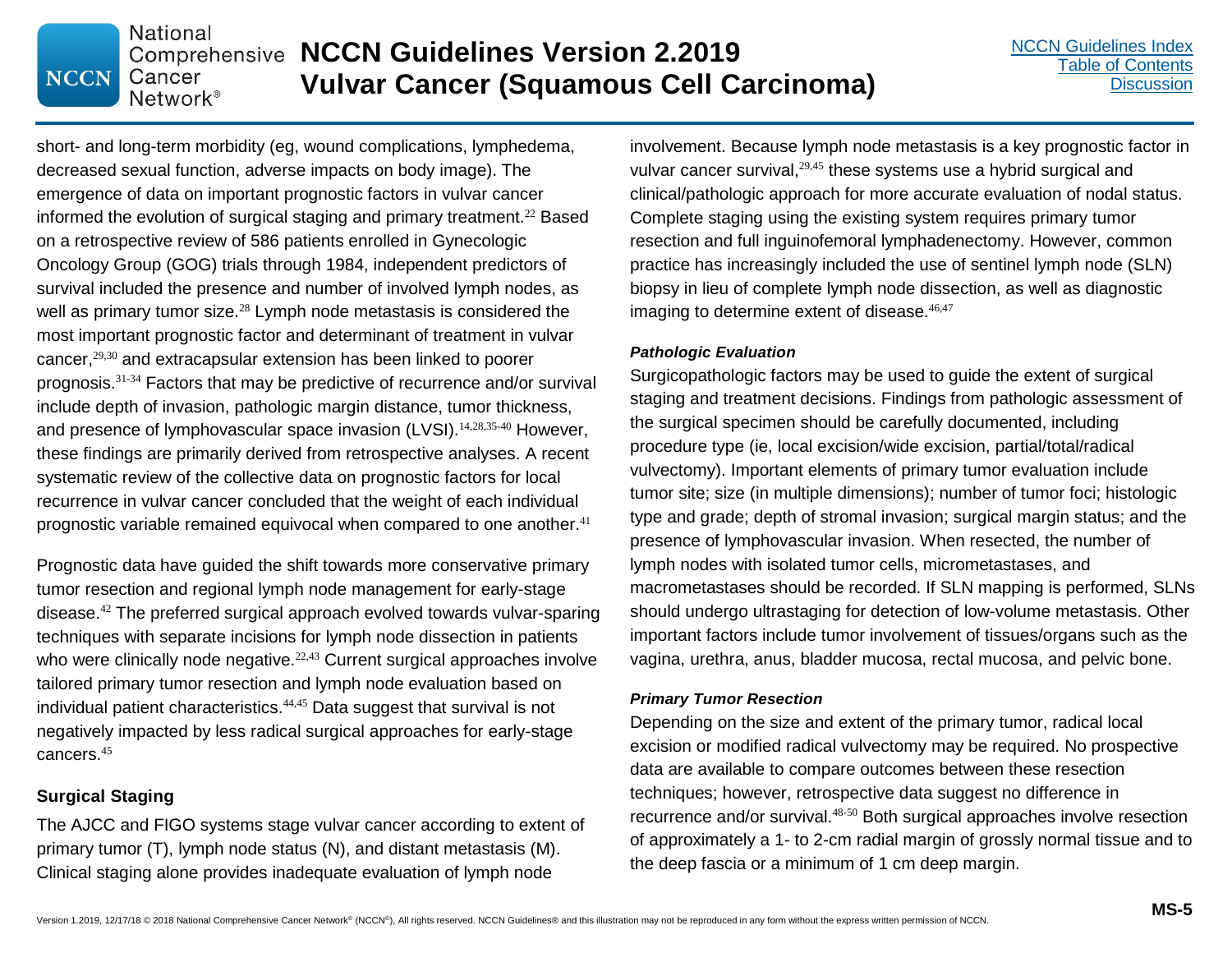Vulvar cancer is associated with significant risk of local recurrence, and data demonstrate tumor margin status to be a significant prognostic factor.35,38,51 A recent review identified 4-year recurrence-free rates of 82%, 63%, and 37% for patients with negative, close, and positive margins, respectively (*P* = .005). The highest risk of recurrence was associated with margins ≤5 mm.<sup>52</sup> The goal of primary tumor resection is complete removal with 1- to 2-cm margins. In the setting of close or positive tumor margins, re-resection to obtain adequate margins or adjuvant local radiation therapy  $(RT)$  are options.<sup>35,53</sup> In a recent study, tumor-free margins of at least 2 mm were associated with lower local recurrence risk.<sup>39</sup>

**Comprehensive NCCN Guidelines Version 2.2019** 

**Vulvar Cancer (Squamous Cell Carcinoma)**

The risk-benefit ratio and morbidity of each approach must be weighed and individualized for each patient. Evidence supports improved recurrence rates and survival with re-resection or adjuvant external beam RT (EBRT) to the primary site.<sup>54</sup> However, for close or positive margins involving the urethra, anus, or vagina, re-resection may incur significant morbidity and negatively impact patient quality of life. Re-resection may also be inappropriate for patients with close or positive margins who have inguinal node involvement requiring adjuvant treatment with EBRT  $\pm$ concurrent chemotherapy.

#### *Lymph Node Evaluation*

**National** 

Cancer Network<sup>®</sup>

**NCCN** 

Because lymph node status is the most important determinant of survival in vulvar cancer, careful evaluation and determination of nodal status is paramount. Lymph node resection is performed through a separate incision from the primary tumor and may entail unilateral or bilateral inguinofemoral lymphadenectomy, or SLN biopsy in select cases. Inguinofemoral lymphadenectomy involves removal of superficial inguinal and deep femoral lymph nodes. Further emphasizing the importance of adequate inguinofemoral lymph node (IFLN) evaluation and treatment at

initial presentation, it has been widely reported that subsequent groin relapses are rarely amenable to successful secondary treatment.

Lymph node dissection in patients with clinically negative groin nodes is informed by the size and location of the primary tumor. Because the risk of lymph node metastasis is less than 1% in patients with stage IA disease,<sup>44</sup> lymphadenectomy or SLN evaluation can be omitted in patients with stage IA (T1A and N0 tumors) primary disease with clinically negative groins. However, inguinofemoral lymphadenectomy is recommended for patients with stage IB/II disease because the risk of nodal metastasis is estimated at greater than 8% for stage IB and even higher for stage II tumors. <sup>44</sup> For primary vulvar tumors <4 cm in diameter, located at least 2 cm from the vulvar midline, with clinically negative IFLNs, unilateral inguinofemoral lymphadenectomy, or SLN biopsy are appropriate.55,56 However, bilateral lymph node evaluation (full dissection or SLN biopsy, if indicated) is recommended for patients with primary tumors that are within 2 cm of, or crossing, the vulvar midline.<sup>56</sup> Lymphadenectomy for stage III/IV disease is individualized, and integrated with combined modality approaches.

#### *SLN Biopsy*

Reported rates of postoperative morbidity with unilateral or bilateral inguinofemoral lymphadenectomy are high. An estimated 20% to 40% of patients have wound complications and 30% to 70% of patients experience lymphedema.57-59 Studies have begun to investigate whether complete inguinofemoral lymphadenectomy could be safely avoided in patients who are determined to have a negative SLN. Several prospective multicenter trials have evaluated the feasibility, safety, validity, and risk of groin recurrences with SLN biopsy in early vulvar cancer.

The safety and accuracy of SLN assessment was examined in a multicenter observational study (GROINSS-VI) of 403 women with primary vulvar tumors <4 cm. Inguinofemoral lymphadenectomy was omitted if SLN(s) were negative on ultrastaging. With a median follow-up period of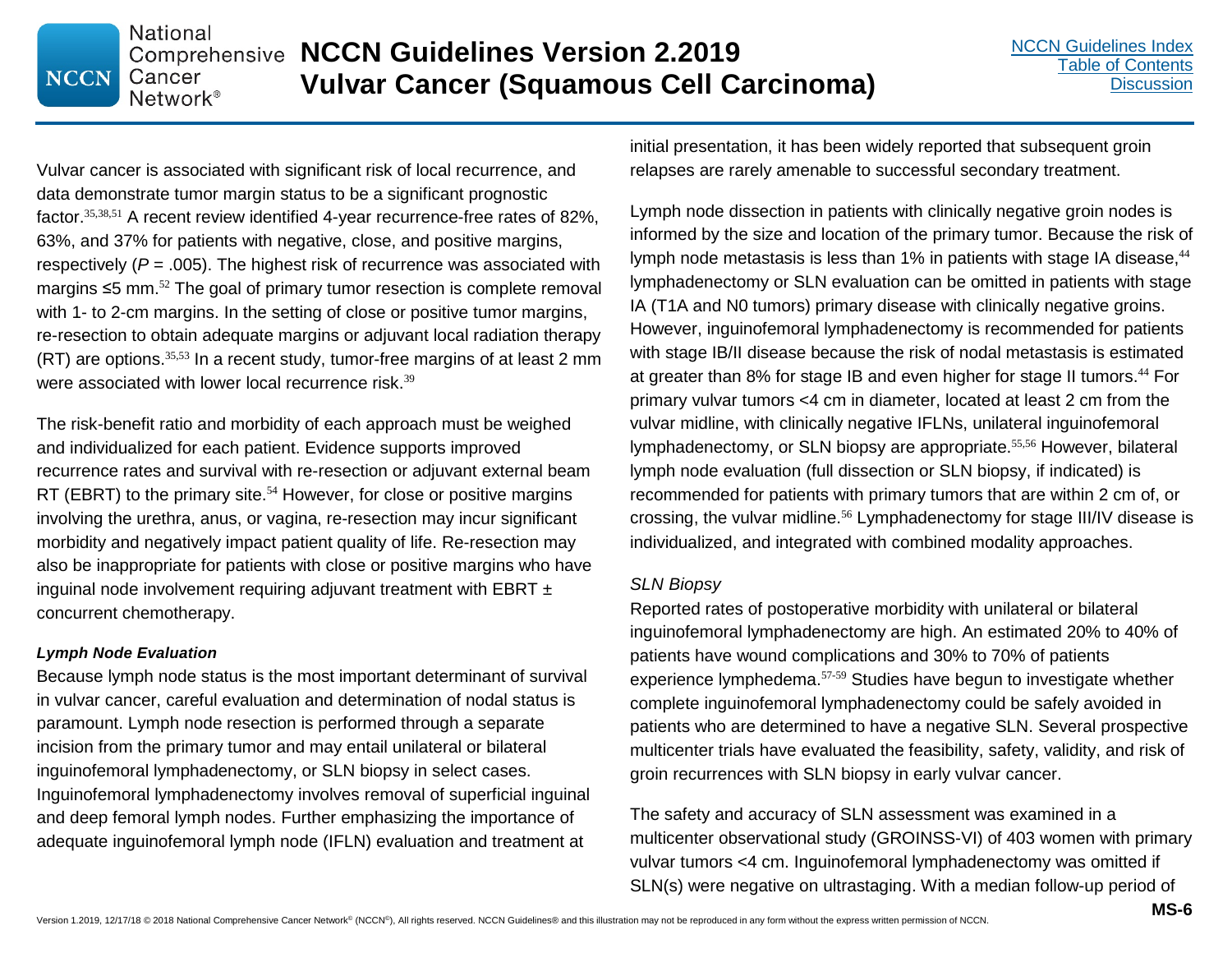35 months (24-month minimum), groin recurrences were detected among 6 of 259 patients (2.3%) with a unifocal primary tumor and negative SLN. The 3-year survival rate was 97%, leading to the conclusion that a negative SLN in this patient population provided sufficient management of the groin(s). Short- and long-term morbidity was reduced if the SLN only was removed compared with SLN removal followed by full groin  $dissection<sup>60</sup>$ 

**National** 

Cancer Network<sup>®</sup>

**NCCN** 

**Comprehensive NCCN Guidelines Version 2.2019** 

**Vulvar Cancer (Squamous Cell Carcinoma)**

In GOG 173, 452 women (with vulva-confined primary tumors 2 cm–6 cm, at least 1-mm invasion, and clinically node negative) underwent SLN mapping and biopsy followed by inguinofemoral lymphadenectomy. SLNs were identified in 418 women, and 132 women were node positive (including 11 false-negative nodes). SLN biopsy had a sensitivity of 91.7%, negative predictive value of 96.3%, and false-negative predictive value of 3.7% overall (2% for primary tumors  $<$  4 cm).  $61$ 

A subgroup analysis of the AGO-CaaRE-1 study compared outcomes of patients with tumors <4 cm who underwent radical LN/SLN dissection with negative findings for LN/SLN metastasis ( $n = 556$ ). The radical dissection cohort had larger tumor diameter (20 mm vs. 13 mm; *P* < .001) and greater depth of invasion (4.0 mm vs. 3.0 mm; *P* = .002), but isolated groin recurrence rates did not differ between the groups. Multivariate analysis controlling for tumor characteristics such as diameter, depth of invasion, grade, and LVSI revealed no statistical differences in PFS and OS between the radical and SLN dissection cohorts.<sup>63</sup>

A recent systematic review and meta-analysis of the cumulative data on SLN biopsy revealed a per-groin detection rate of 87% when using dual tracers, and a false-negative rate of 6.4%. When comparing inguinofemoral lymphadenectomy, superficial inguinofemoral lymphadenectomy, and SLN biopsy, recurrences rates were 1.4%, 6.6%, and 3.4% in patients deemed node-negative by the surgical groin approach used, respectively.<sup>62</sup>

The GROINSS-VI observational study also evaluated patients with positive SLNs. Within the 135 of 403 patients who had positive SLNs (33%), investigators examined the relationship between size of SLN metastasis and risk of non-sentinel node disease among 115 patients who underwent inguinofemoral lymphadenectomy following detection of positive sentinel nodes. Risk of non-SLN involvement increased steadily with the size of SLN metastasis, beginning at 4.2% with detection of isolated tumor cells and increasing to 62.5% with SLN metastases >10 mm, suggesting no disease threshold below which further treatment of a SLN-positive groin could be safely omitted. Disease-specific survival (DSS) was worse among those with SLN metastases >2 mm versus ≤2 mm (69.5% vs. 94.4%,  $P = .001$ ).<sup>64</sup> Patients undergoing SLN biopsy reported less treatment-related morbidity compared with those undergoing IFLN dissection. 65

Long-term follow-up of the GROINSS-VI cohort compared outcomes of SLN-positive patients who underwent completion IFLN dissection with those of SLN-negative patients (no IFLN dissection). At a median followup of 105 months, the data revealed a 5- and 10-year local vulvar recurrence rate of 24.6% and 36.4% for SLN-negative patients, and 33.2% and 46.4% for patients with a positive SLN  $(P = .03)$ . Isolated groin recurrence rate was 2.5% for SLN-negative patients and 8.0% for SLNpositive patients at 5 years, despite more radical treatment in the latter group. DSS at 10 years was 91% in the SLN-negative group and 65% in the SLN-positive group (*P* < .0001), again attesting to the prognostic significance of groin nodal involvement.<sup>66</sup>

The ongoing GROINSS-VII/GOG 270 study (NCT01500512) is comparing radiotherapy of the groin with groin node dissection among patients with SLN metastases.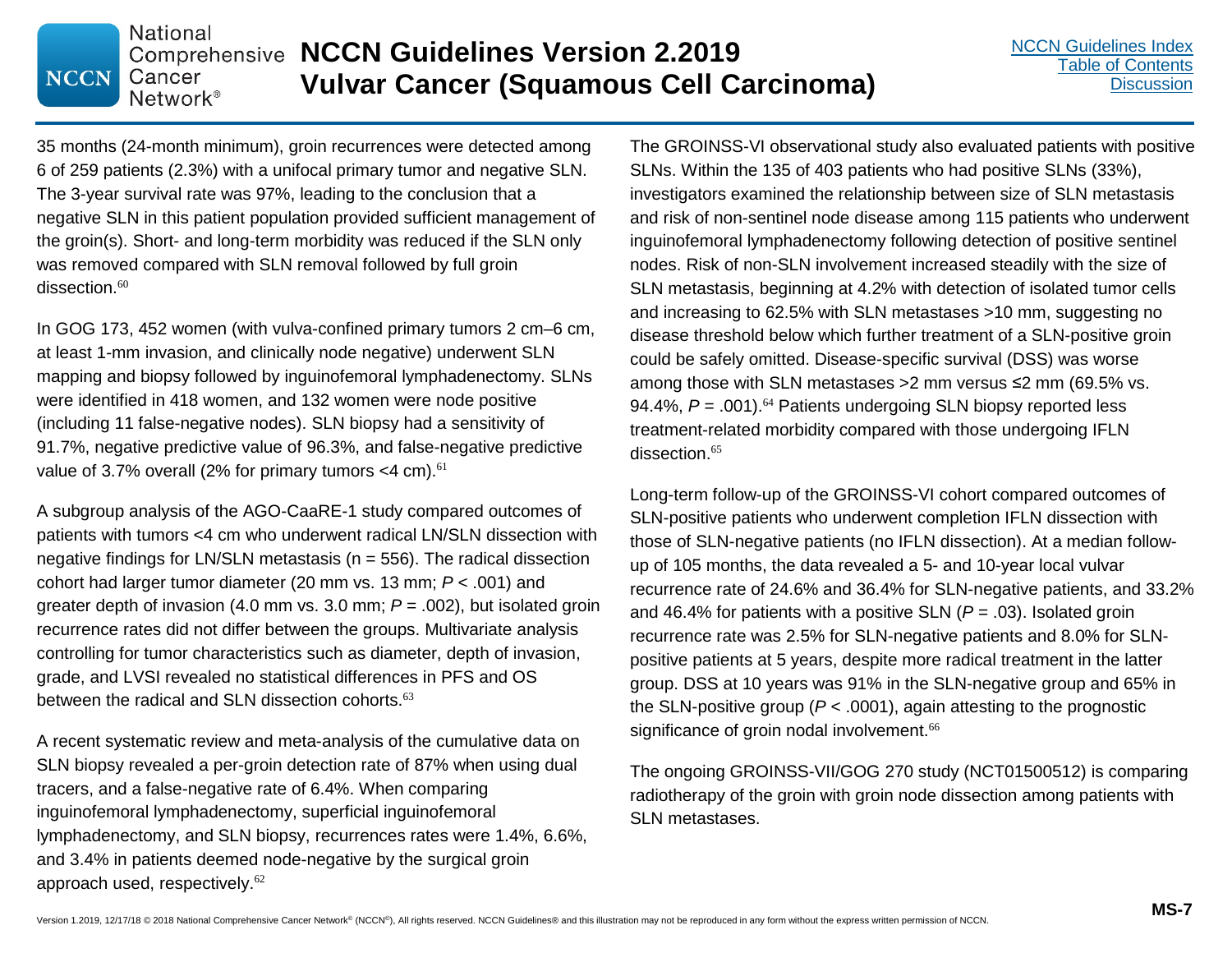#### *Panel Recommendations*

For appropriate individuals, the panel considers SLN mapping and biopsy of the IFLN basin a reasonable alternative approach to decrease postoperative morbidity while maintaining a low of groin recurrences with this surgical approach in vulvar cancer. $60,61,64$ 

Candidates for SLN biopsy should have clinically/radiologically negative groin nodes, unifocal primary tumor less than 4 cm, and no history of previous vulvar surgery.62,64 Mapping and biopsy should be performed by a high-volume SLN surgeon using dual tracers (ie, radiocolloid and dye) to ensure the best detection rates.<sup>61,62</sup> The panel recommends complete inguinofemoral lymphadenectomy if no ipsilateral SLN is detected. If the ipsilateral SLN is positive, completion lymphadenectomy or treatment of the affected groin is warranted. The contralateral groin should be evaluated surgically and/or treated with EBRT. In select cases of a single, small volume, unilateral, positive inguinal node with a well-lateralized primary tumor diameter ≤2 cm and depth of invasion ≤5 mm and with a clinically negative contralateral groin examination, a contralateral groin dissection or radiation may be omitted.<sup>67</sup>

#### **Primary Treatment**

For the purposes of primary treatment, these guidelines provide treatment recommendations by clinical stage, separating patients into those with early-stage (stage I/II), locally advanced (stage III/IVA/IVB with pelvicconfined disease), and distant metastatic disease (extrapelvic stage IVB). Patients with early-stage disease include those with T1 or smaller T2 primary tumors; smaller T2 primary tumors are classified as ≤4 cm with no/minimal involvement of the urethra, vagina, or anus. Patients with locally advanced disease include those with larger T2 (>4 cm and/or involvement of the urethra, vagina, or anus) or T3 primary tumors for whom visceral-sparing primary surgery is not indicated. Patients with distant metastatic disease may fall within any "T" or "N" classification.

#### **Early-Stage Disease**

After careful clinical evaluation and staging, the standard primary treatment of early-stage vulvar SCC is conservative, individualized tumor excision with IFLN evaluation. $43,49,68-71$  Clinicians should strive for primary tumor resection with oncologically appropriate margins of 1 to 2 cm if feasible.35,38,51,53 See *Primary Tumor Resection* and *Lymph Node Evaluation* in this discussion. Although there are no prospective data comparing radical local incision to radical vulvectomy, existing data from retrospective analyses do not demonstrate a difference in recurrence or survival outcomes.<sup>49,50</sup>

Surgical dissection and RT have been evaluated for treatment of the groin in early-stage disease. Limited data suggest that primary groin radiation results in less morbidity than surgical dissection.<sup>72</sup> However, surgical treatment of the groin (followed by tailored adjuvant RT if LN-positive) has been associated with lower groin recurrence rates and remains the preferred approach.<sup>73</sup> Primary radiation may have some benefit for those unable to undergo surgery.  $74,75$ 

#### *Panel Recommendations*

For T1 tumors with ≤1 mm depth of invasion (pT1A), the panel recommends wide local resection or radical local resection; IFLN evaluation is not required due to the low risk of lymph node metastasis in these patients.<sup>44,69,76-79</sup> Patients should be observed following resection. If surgical pathology reveals greater than 1-mm invasion, additional surgery may be indicated.

In treatment for patients with T1b or smaller T2 tumors that have a depth of invasion in excess of 1 mm, primary treatment is dictated by tumor location. Patients with lateralized lesions (>1 mm invasion) located ≥2 cm from the vulvar midline should undergo radical local resection or modified radical vulvectomy accompanied by ipsilateral groin node evaluation.<sup>55,56,76</sup>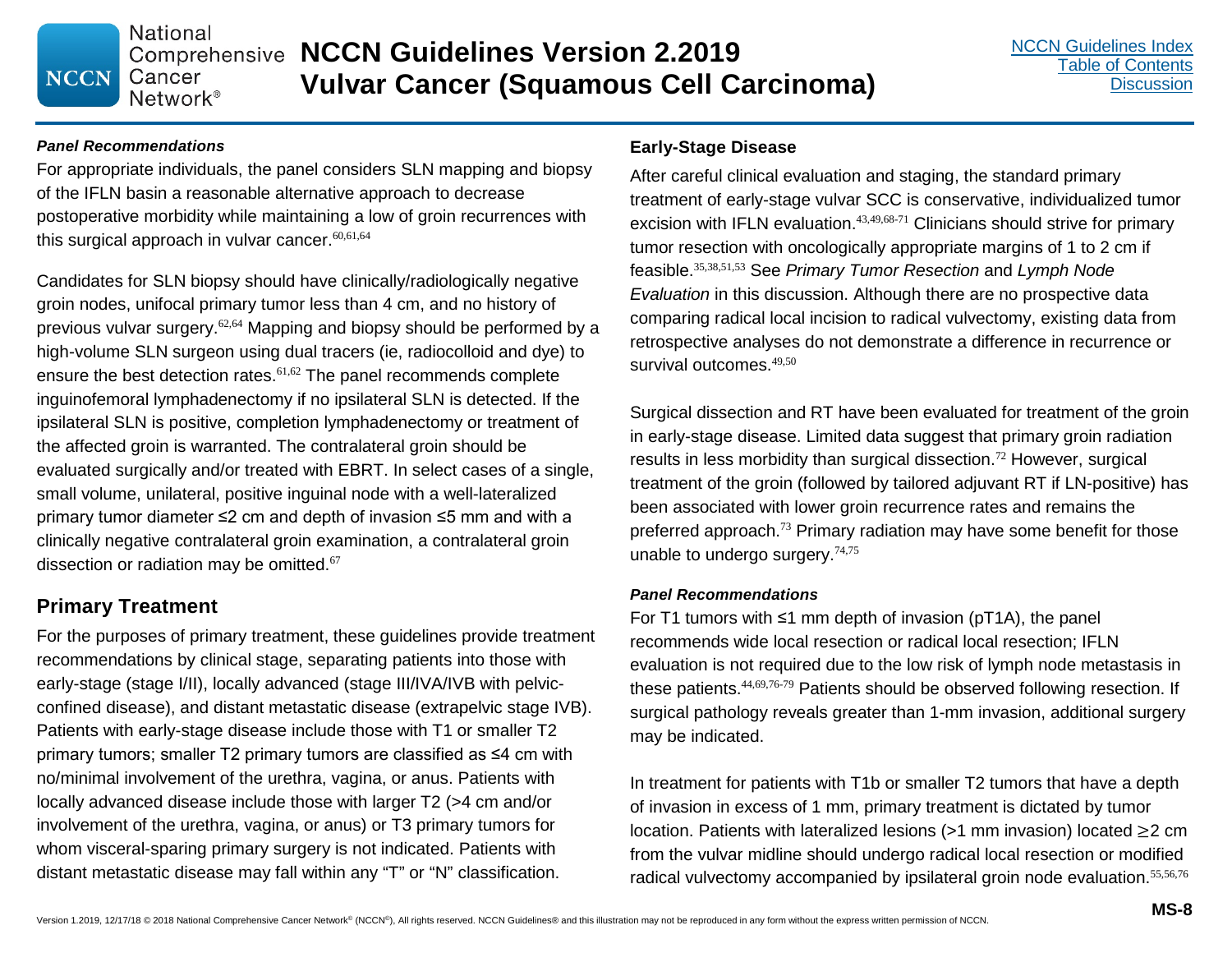Groin evaluation can be performed through SLN biopsy or ipsilateral IFLN dissection. Dissection should be performed if no SLN(s) is/are detected. Adjuvant therapy is informed by primary tumor and nodal surgical pathology. Patients with midline vulvar lesions (>1-mm invasion) should undergo radical local resection or modified radical vulvectomy accompanied by bilateral groin node evaluation consisting of SLN biopsy or ipsilateral IFLN dissection. $49,56,76$  Groin dissection is required on side(s) for which sentinel nodes are not detected. Adjuvant therapy is informed by primary tumor and nodal surgical pathology.

**Comprehensive NCCN Guidelines Version 2.2019** 

**Vulvar Cancer (Squamous Cell Carcinoma)**

#### **Locally Advanced Disease**

**National** 

Cancer Network<sup>®</sup>

**NCCN** 

Historically, locally advanced vulvar cancers were treated primarily with radical surgeries such as en bloc radical vulvectomy with bilateral inguinofemoral lymphadenectomy or pelvic exenteration. These surgeries resulted in some cures, but also led to significant postoperative complications, loss of function, and reduced quality of life.<sup>22,80-82</sup> Additionally, complete resection of locally advanced disease may be complicated by tumor fixed to vital organs or vessels, rendering the disease unresectable.<sup>83</sup> A shift to multimodality treatment was explored to improve organ preservation and reduce surgical treatment morbidity.<sup>84</sup> Preoperative RT was shown in some earlier studies to result in tumor debulking and reduce the extent of surgery required for locally advanced disease.83,85-88 Subsequently, borrowing on experience from advanced cervical and anal cancers, chemotherapy typically has been added as a "radiosensitizer" when radiation is delivered in patients with advanced disease.

#### *Chemoradiation*

Research directly comparing treatment approaches for locally advanced vulvar cancers is limited. Data from small patient cohorts have shown a generally high response rate to chemoradiation among most patients with stage III/IVA disease, as well as the feasibility of resection for residual

disease following chemoradiation. Following chemoradiation, at least partial tumor responses were noted among a wide majority of the patients in these cohorts, <sup>89-93</sup> with several studies revealing complete tumor responses among more than  $60\%$  of the cohort.  $94-98$ 

Primary chemoradiation may confer a survival benefit over primary RT in vulvar cancer. Overall survival (OS) after primary chemoradiation was superior to OS following primary RT in a series of 54 patients with locally advanced disease.<sup>99</sup> A similar survival benefit was recently reported in a study using NCDB data from patients who were not candidates for surgery, comparing cohorts who received primary chemoradiation (n = 999) or primary RT (n = 353). The chemoradiation cohort was younger with more advanced FIGO staging. Chemoradiation was associated with significantly higher 5-year OS than primary RT (49.9% vs. 27.4%, *P* <0.001) and multivariate analysis revealed a reduced hazard of death (hazard ratio [HR]: 0.76 [95% CI, 0.63–0.91], *P* = .003). 100

In the GOG 101 study, preoperative chemoradiation was examined in 73 patients with stage III/IV disease.<sup>91</sup> The study investigated whether chemoradiation allowed for less radical surgery in patients with T3 tumors and avoidance of pelvic exenteration in patients with T4 tumors. Only 3% of patients (2/71) had residual unresectable disease following chemoradiation, and preservation of urinary and/or gastrointestinal continence was possible in 96% of patients (68/71).

Two prospective studies from the GOG more closely examined the benefits of surgery after chemoradiation for patients with locally advanced disease. GOG 101 examined 46 patients with vulvar SCC and N2/N3 nodal involvement.<sup>101</sup> Subsequent surgery was performed on 38 patients with resectable disease after chemoradiation with cisplatin/5-fluorouracil (5-FU). Local control of nodal disease was achieved in 36/37 patients and for the primary tumor in 29/38 patients. More recently, the GOG 205 study examined the feasibility of surgery after chemoradiation with cisplatin in 58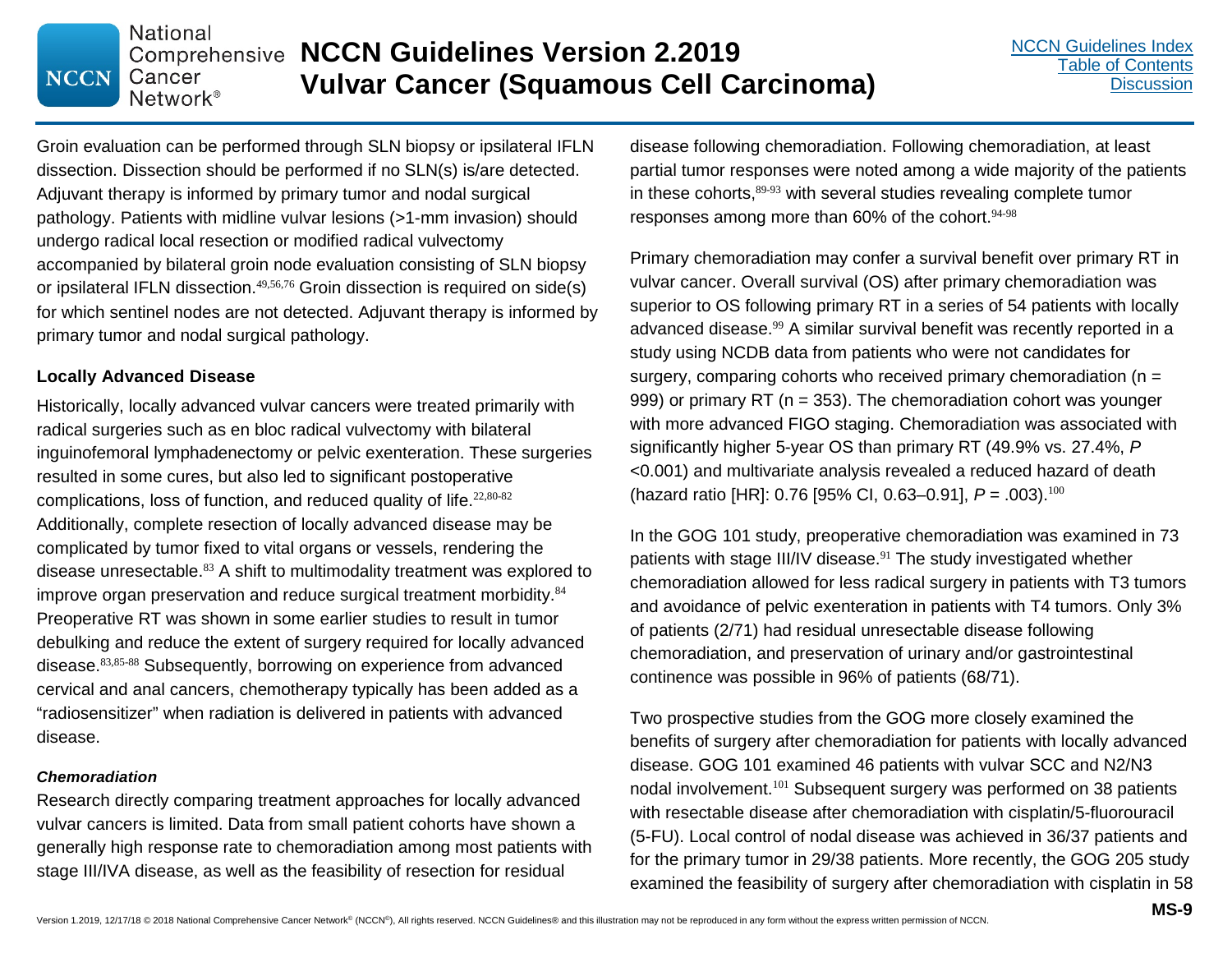# **NCCN**

**National** 

Cancer

#### **Comprehensive NCCN Guidelines Version 2.2019 Vulvar Cancer (Squamous Cell Carcinoma)** Network<sup>®</sup>

patients with T3/T4 tumors that were initially unresectable by radical vulvectomy.<sup>102</sup> Complete clinical response was noted in 64% of patients (37/58), with complete pathologic response in 78% (29/34) of patients undergoing surgical biopsy. The high pathologic complete response (pCR) rates have led many to believe that surgery can be avoided in locally advanced tumors who achieve clinical complete responses.

An analysis of NCDB data (2004–2012) compared outcomes of 2046 women with locally advanced vulvar cancer that received primary radiation (RT or chemoradiation), or preoperative radiation (RT or chemoradiation) followed by surgery. Patients who underwent surgery after RT/chemoradiation had longer OS than patients who underwent primary RT/chemoradiation without subsequent resection (57.1% vs. 41.7% at 3 years, respectively; *P* < .001). However, multivariate analysis revealed a radiation dose-dependent effect, and survival was not significantly worse if the dose exceeded 55 Gy. With sufficient RT dose and concurrent chemotherapy, the primary RT cohort had comparable survival to the group who underwent lower-dose preoperative RT/chemoradiation followed by surgery.<sup>103</sup>

A 2011 Cochrane database review of the existing randomized controlled trial data on 141 women with locally advanced vulvar SCC revealed no difference in OS when comparing primary surgery to primary or neoadjuvant chemoradiation. <sup>104</sup> However, the data did not allow for broad conclusions to be drawn regarding treatment-related quality of life and adverse events. An earlier Cochrane database review of 5 nonrandomized trials suggested that patients with unresectable primary disease and those requiring exenteration may benefit from neoadjuvant chemoradiation if disease was rendered resectable or requiring less radical surgery. 105

The combination regimen used for radiosensitization was most commonly cisplatin/5-FU, $91,92,94,96,97$  but also included 5-FU/mitomycin  $C^{90,93,98}$  or singleagent therapy.<sup>95,102</sup> The selection of radiosensitizing chemotherapy is often based on extrapolation of findings from cervical, anal, or head and neck cancer.

#### *Panel Recommendations*

Patients with larger T2 (>4 cm and/or involvement of the urethra, vagina, or anus) or T3 tumors should undergo radiologic imaging if not previously performed to examine potential nodal involvement. The panel recommends that all patients with locally advanced disease receive EBRT with concurrent chemotherapy. IFLN dissection may be used to assess nodal metastasis to inform RT treatment planning.

If IFLN dissection is not performed, or if positive IFLNs are found upon dissection, EBRT coverage should include the primary tumor, groin, and pelvis. If no positive nodes are detected following inguinofemoral lymphadenectomy, EBRT with concurrent chemotherapy should be provided with RT coverage of the primary tumor, with or without selective coverage of groin lymph nodes.

Patients with radiographically positive nodes (including those with pelvisconfined metastases) should be evaluated for IFLN dissection. If groin node dissection is not performed, fine-needle aspiration (FNA) of enlarged lymph nodes can be considered. Patients should receive EBRT and concurrent chemotherapy; EBRT coverage should include the primary tumor, groin, and pelvis. Selective groin/pelvis RT coverage can be considered if dissection reveals no positive lymph nodes.

Agents recommended by the panel for chemoradiation include cisplatin (preferred), 5-FU/cisplatin, or 5-FU/mitomycin-C.106,107

#### **Metastasis Beyond the Pelvis**

Data on systemic treatments for vulvar SCC with distant metastasis are extremely limited.<sup>108-110</sup> Treatment regimens are often extrapolated from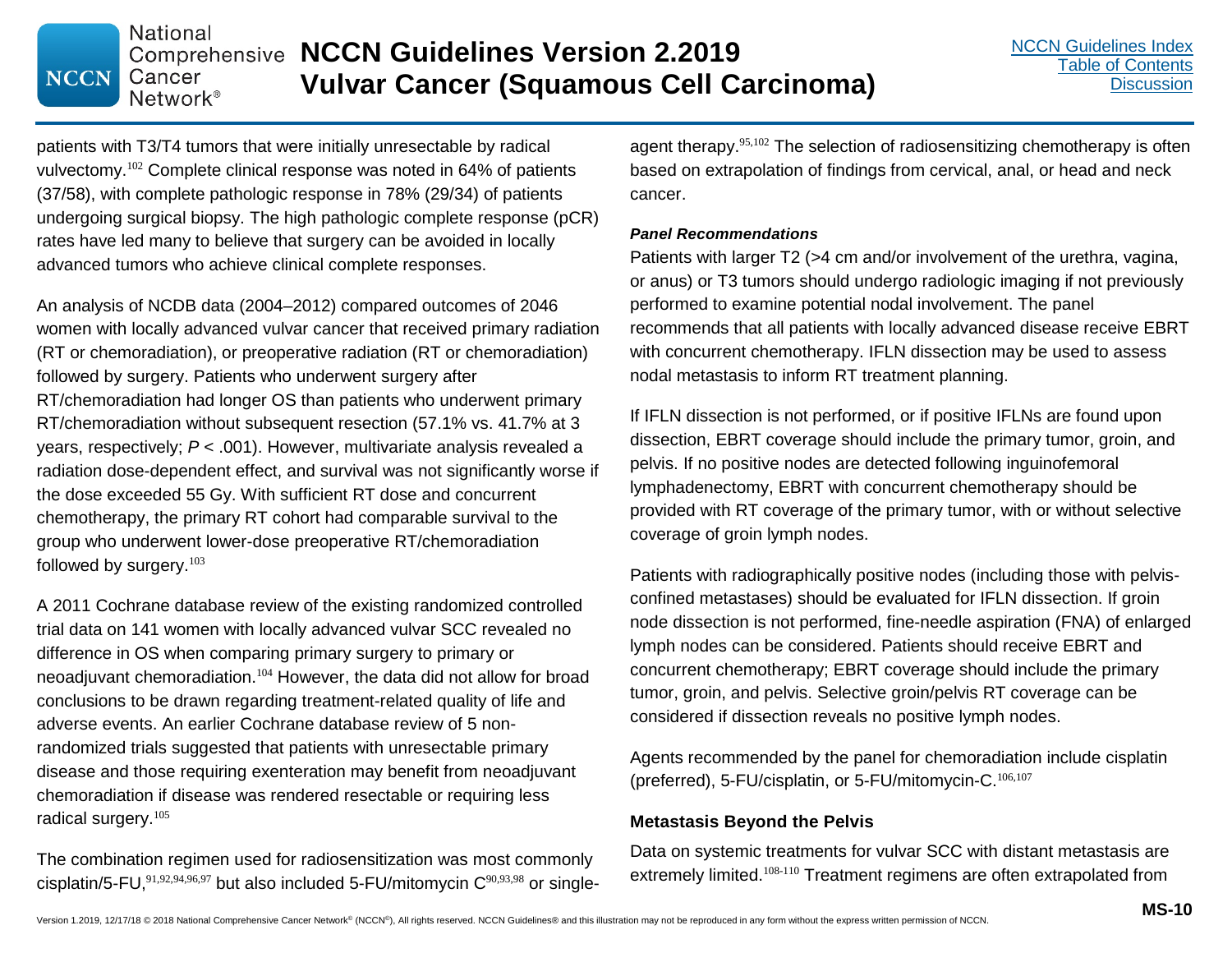**Comprehensive NCCN Guidelines Version 2.2019 Vulvar Cancer (Squamous Cell Carcinoma)**

agents that are active against advanced cervical cancer. See the section on *Systemic Therapy for Recurrent/Metastatic Disease* in this discussion for information about specific regimens.

#### *Panel Recommendations*

**NCCN** 

**National** 

Cancer Network<sup>®</sup>

Primary treatment options for extra-pelvic metastatic disease include EBRT for control of locoregional disease and symptom control, and/or systemic therapy. Best supportive care is also an alternative in this setting. Preferred regimens recommended by the panel for treating advanced, recurrent/metastatic disease include cisplatin and carboplatin as single agents, as well as cisplatin/paclitaxel, carboplatin/paclitaxel, and cisplatin/paclitaxel/bevacizumab. Other recommended regimens include single-agent paclitaxel or erlotinib (category 2B for erlotinib), cisplatin/vinorelbine, cisplatin/gemcitabine (category 2B), or carboplatin/paclitaxel/bevacizumab (category 2B). Pembrolizumab is a recommended regimen that is useful in certain circumstances (ie, PD-L1 positive or MSI-H/dMMR tumors).

#### **Adjuvant Therapy**

Due to the rarity of vulvar cancer, especially advanced disease, prospective randomized trials on adjuvant therapy are extremely limited. Much of the common adjuvant treatment approaches have been drawn from studies describing heterogenous, often individualized treatment approaches, or extrapolated from effective adjuvant therapies for cervical and anal cancers.

#### **Adjuvant RT and Chemoradiation**

Although it is commonly accepted that lymph node involvement is a critical prognostic factor in vulvar SCC, the optimal patient selection criteria and adjuvant therapy regimens to address nodal disease continue to be determined. <sup>111</sup> As previously emphasized, it is crucial to prevent

metachronous groin relapses, as these often prove refractory to secondary management and are often ultimately fatal.

Early randomized trial data on adjuvant RT were published from GOG 37, which enrolled 114 patients with groin node-positive vulvar cancer after radical vulvectomy and bilateral inguinofemoral lymphadenectomy.<sup>112,113</sup> Patients were randomized to receive pelvic node dissection or adjuvant RT to the groin/pelvis. Two- and 6-year survival were superior in the adjuvant RT group, but the most significant survival benefits were observed among patients with ≥2 positive groin nodes or those with fixed ulcerative groin nodes. Long-term follow-up (median = 74 months) revealed higher rates of disease-related death for the group receiving pelvic node resection compared with pelvic/groin RT (51% vs. 29%; HR, 0.49;  $P = .015$ ).<sup>113</sup>

A recent study using SEER-Medicare–linked data examined outcomes for 444 elderly patients (aged  $\geq$  66 years; median age 78) with node-positive vulvar cancer who underwent adjuvant RT. Compared to surgery alone, better disease outcomes were associated with adjuvant RT when the following metrics were met: completion of at least 20 fractions, treatment duration of less than 8 weeks, and less than 1 week of intra-treatment break. However, only half of the cohort that received RT met these treatment benchmarks.<sup>114</sup>

There are conflicting data on the benefit of adjuvant RT in patients with a single positive lymph node. Some studies in patients with a single positive lymph node have reported no benefit of adjuvant RT in this setting.<sup>115,116</sup> However, examination of SEER data from 208 patients with stage III, single node-positive vulvar SCC revealed significant improvements in 5 year DSS with the addition of adjuvant RT compared with those receiving no RT.<sup>117</sup> The survival benefit was more pronounced among patients who underwent less extensive lymphadenectomy (≤12 nodes excised).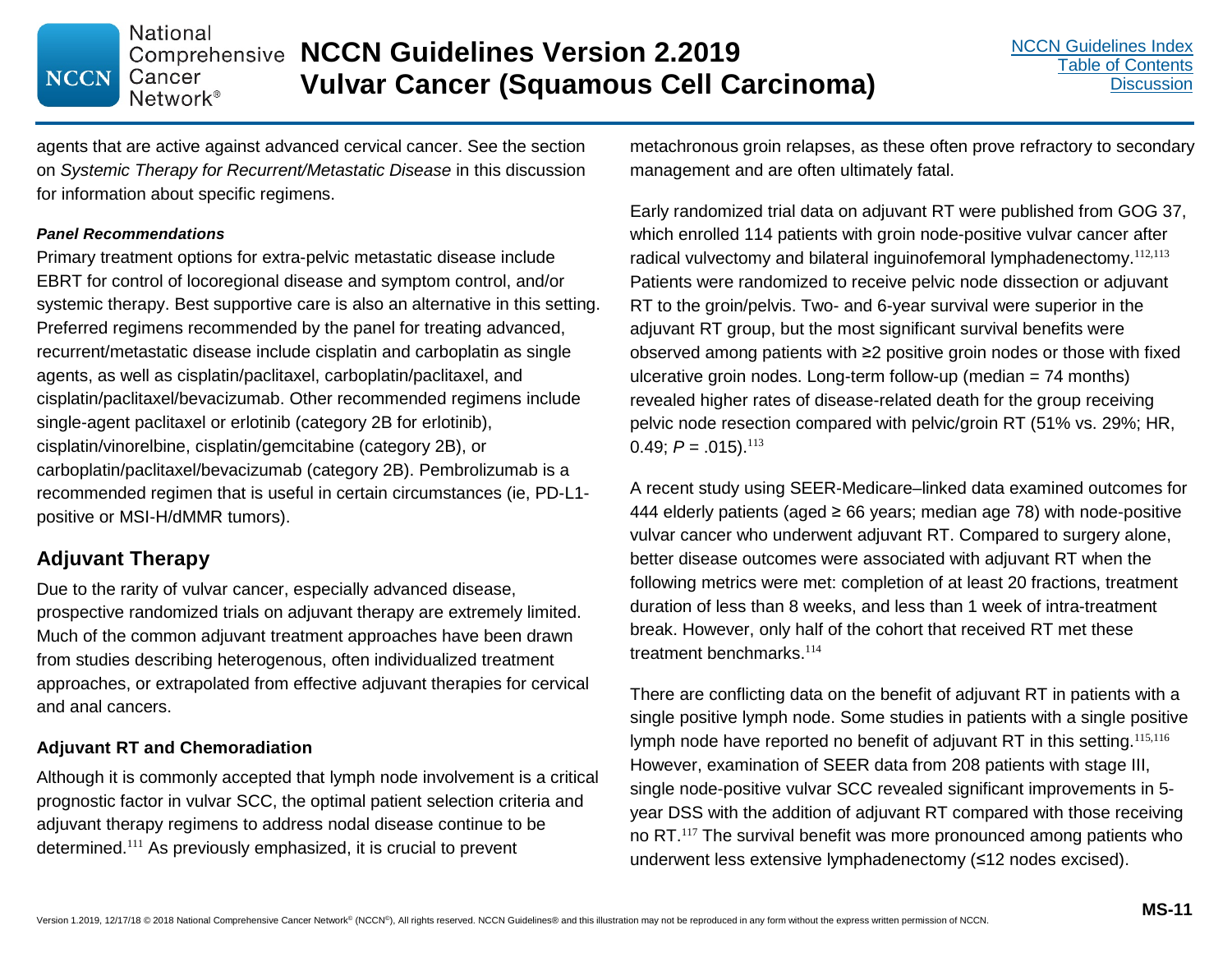In a case series of 157 patients, disease-free survival (DFS) at 2 years was 88% in node-negative patients, but 60%, 43%, and 29% in patients with 1, 2, and  $>2$  positive nodes. The number of involved nodes negatively impacted prognosis in patients receiving no adjuvant RT, but among patients receiving adjuvant RT to the groin/pelvis, the number of metastatic nodes did not harm prognosis.<sup>118</sup>

**National** 

Cancer Network<sup>®</sup>

**NCCN** 

**Comprehensive NCCN Guidelines Version 2.2019** 

**Vulvar Cancer (Squamous Cell Carcinoma)**

The large, multicenter, retrospective AGO-CaRE-1 study reported significant survival benefits in node-positive patients receiving adjuvant RT or chemoradiation (3-year progression-free survival [PFS] of 39.6% vs. 25.9%, *P* = .004; 3-year OS of 57.7% vs. 51.4%, *P* = .17).<sup>116</sup> RT coverage most commonly included the groin and pelvis  $\pm$  coverage of the vulva, with a smaller subset receiving coverage to the groin ± vulvar coverage. Again, the benefits of adjuvant RT were most clear for patients with ≥2 positive lymph nodes.

When adjuvant RT to the lymph nodes is delivered, care should be used to avoid excessive blocking of the central pelvic structures.<sup>119</sup>

Recent examination of data from the NCDB supported the addition of chemotherapy to RT in the adjuvant setting. Among 1797 patients with node-positive vulvar cancer, 26.3% received adjuvant chemotherapy in addition to RT after primary surgery. Adjuvant chemotherapy increased survival time and reduced mortality risk (44 months vs. 29.7 months; HR, 0.62; 95% CI, 0.48–0.79; *P* < .001).<sup>120</sup> Based on SEER data, outcomes of adjuvant RT were examined in 519 patients aged 66 years and older who received primary surgery for node-positive vulvar cancer. Adjuvant RT was associated with improved OS over surgery alone in this cohort of older women (HR, 0.71; 95% CI, 0.57–0.88; *P* = .002) along with a trend towards improved cause-specific survival (CSS) (HR, 0.79; 95% CI, 0.59– 1.05;  $P = .11$ ).<sup>121</sup> Parameters for delivery of RT were important among this cohort; 3-year OS and CSS were significantly improved in patients who

received ≥20 fractions (3-year OS: 34% vs. 26%, *P* = .008; 3-year CSS: 48% vs. 37%, *P* = .03).

Research has also examined the role of adjuvant RT to the primary tumor site. Studies have indicated that isolated primary site recurrences may be addressed effectively by subsequent surgery, or that late recurrences may actually represent secondary tumors. The benefit of adjuvant RT to the vulva in patients with close/positive surgical margins has also been investigated.<sup>122</sup> Among patients with close/positive surgical margins at the primary site, 5-year OS was significantly improved by the addition of adjuvant RT to the primary site (67.6% vs. 29%; HR, 0.36; *P* = .038). Patients receiving adjuvant RT for close/positive margins had a similar 5 year OS to those with negative margins. A retrospective study examined the association of RT dose with vulvar recurrence, revealing lower risk of recurrence in patients receiving doses of ≥56 Gy compared with those receiving ≤50.4 Gy. $52$ 

#### *Panel Recommendations*

For patients with early-stage disease (T1) and a depth of invasion ≤1 mm (pT1a), observation is appropriate following primary surgery. For patients with T1b and T2 disease, surgical evaluation of the groin is indicated in addition to primary site surgery. Nodal status is an important determinant of adjuvant therapy recommendations. For patients with a negative SLN or negative IFLNs, observation can be considered.<sup>60,123-126</sup> Adjuvant therapy is warranted if the SLN or IFLNs contain metastases. Adjuvant therapy for patients with SLN involvement includes: 1) RT with or without concurrent chemotherapy; or 2) completion IFLN dissection followed by EBRT with or without concurrent chemotherapy. Adjuvant therapy for patients who have positive IFLNs detected during groin node dissection includes EBRT (category 1) with or without concurrent chemotherapy. Chemoradiation is strongly recommended for patients with two or more positive IFLNS or a single IFLN with  $>2$ -mm metastasis.<sup>112,116</sup>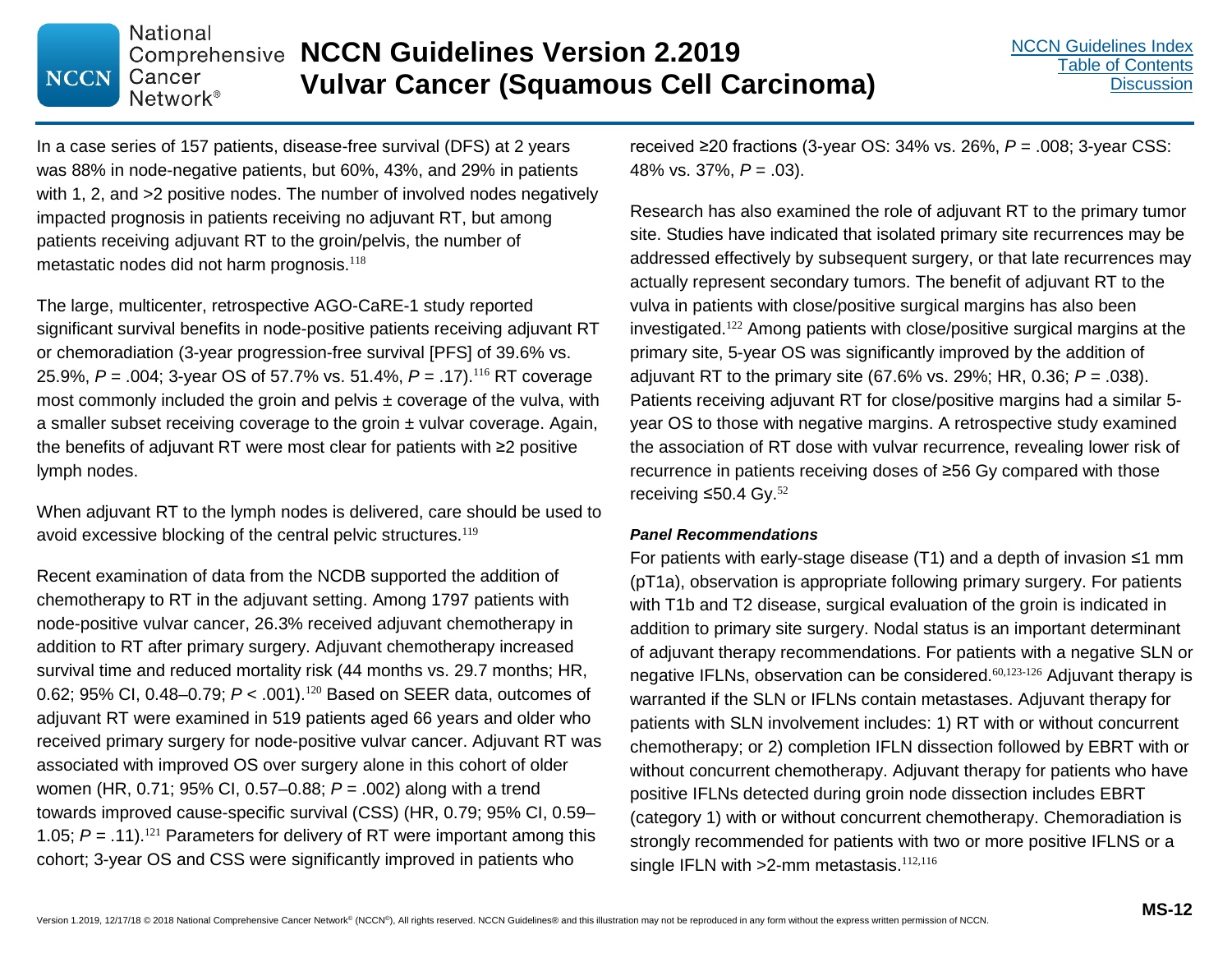In additional to nodal status, a number of primary tumor risk factors may influence adjuvant therapy decisions. These include close tumor margins, LVSI, tumor size, depth of invasion, and pattern of invasion (spray vs. diffuse). Observation is reasonable in the setting of negative primary tumor margins with no additional risk factors. Treatment of patients with primary tumor margins positive for noninvasive disease (eg, HSIL) should be individualized. If surgical margins are positive for invasive disease, reexcision should be considered to achieve oncologically appropriate margins. Patients with continued positive margins after re-excision should receive adjuvant EBRT.<sup>122</sup> Patients with oncologically appropriate margins following re-excision may be candidates for observation unless additional risk factors warrant adjuvant EBRT. For patients with positive margins for invasive disease who are not candidates for re-excision, adjuvant EBRT should be offered.

**National** 

Cancer Network<sup>®</sup>

**NCCN** 

**Comprehensive NCCN Guidelines Version 2.2019** 

For patients with locally advanced disease, adjuvant therapy decisions should be made based on clinical evaluation of treatment response after EBRT with concurrent chemotherapy (potentially preceded by IFLN dissection). These guidelines provide adjuvant therapy recommendations based on whether patients are clinically negative or positive for residual tumor at the primary site and in the groin. Patients with no clinical evidence of residual tumor after EBRT with concurrent chemotherapy should undergo surveillance. Biopsy of the tumor bed can also be considered to confirm pCR. Patients with residual tumor should be considered for resection. In the case of positive margins on resection, providers should consider additional surgery, additional EBRT, and/or systemic therapy, or best supportive care. For unresectable residual disease, providers should consider additional EBRT and/or systemic therapy, or best supportive care.

#### **Surveillance**

**Vulvar Cancer (Squamous Cell Carcinoma)**

Most recurrences of vulvar cancer occur within the first one to two years, although recurrences beyond 5 years have been observed in a significant subset of patients.<sup>127,128</sup> Accordingly, long-term follow-up is indicated. Definitive data on an optimal surveillance strategy are lacking.<sup>129</sup> However, the panel concurs with the updated Society of Gynecologic Oncology recommendations for post-treatment surveillance.<sup>130</sup>

The recommended surveillance is based on the patient's risk for recurrence and personal preferences. History and physical examination is recommended every 3 to 6 months for 2 years, every 6 to 12 months for another 3 to 5 years, and then annually (see *Surveillance* in the NCCN Guidelines for Vulvar Cancer). Patients with high-risk disease can be assessed more frequently (eg, every 3 months for the first 2 years) than patients with low-risk disease (eg, every 6 months).

Annual cervical/vaginal cytology tests can be considered as indicated for detection of lower genital tract dysplasia, although its value in detecting recurrent cancers is limited and the likelihood of detecting asymptomatic recurrence is low. Imaging (ie, chest radiography, CT, PET/CT, MRI) and laboratory testing (ie, CBC, blood urea nitrogen [BUN], creatinine) are recommended as indicated by suspicious examination findings or symptoms of recurrence.

Patient education regarding symptoms suggestive of recurrence or vulvar dystrophy is recommended, as well as periodic self-examination. Patients should also be counseled on healthy lifestyle, obesity, nutrition, exercise, and sexual health (including vaginal dilator use and lubricants/moisturizers). For information on these and other issues related to survivorship (ie, pain/neuropathy, fear of recurrence, and depression), see the NCCN Guidelines for Survivorship. Smoking cessation and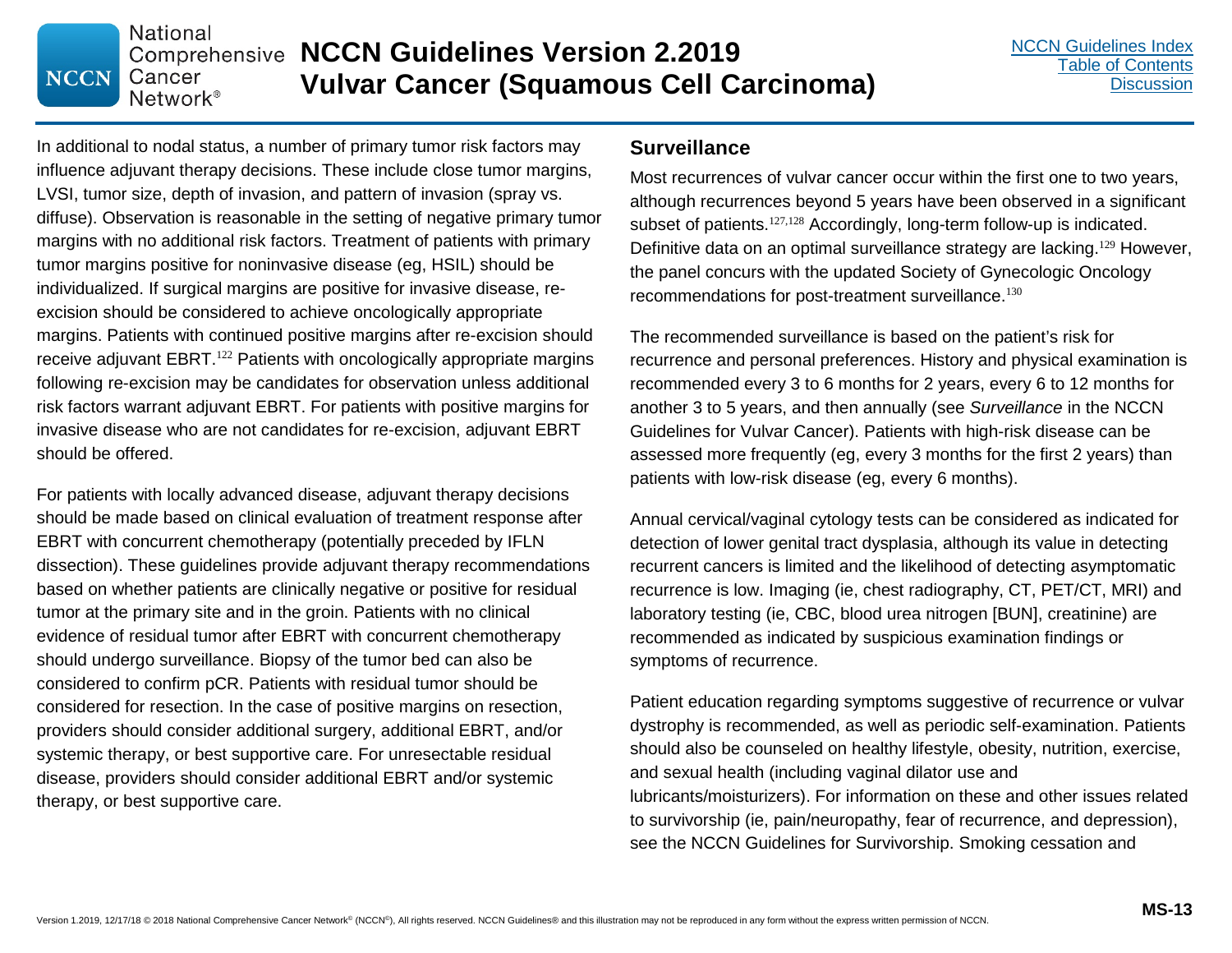**National Comprehensive NCCN Guidelines Version 2.2019** Cancer **Vulvar Cancer (Squamous Cell Carcinoma)** Network<sup>®</sup>

abstinence should be encouraged; see the NCCN Guidelines for Smoking Cessation (www.NCCN.org).

Sexual dysfunction and low body image are unfortunately common among women who have undergone vulvectomy and/or RT of the groin/pelvis.<sup>59,131,132</sup> Patients who received RT for vulvar cancer may experience vaginal stenosis and dryness and should receive education on important issues regarding sexual health and vaginal health. Providers should inform patients about regular vaginal intercourse and/or vaginal dilator use and on the use of vaginal moisturizers/lubricants (eg, estrogen creams as well as non-hormonal options). Anecdotal evidence suggests that vaginal dilators may be used to prevent or treat vaginal stenosis. Dilator use can start 2 to 4 weeks after RT is completed and can be performed indefinitely (https://www.mskcc.org/clinical-updates/improvingwomen-s-sexual-health-after-cancer-treatment).

If persistent or recurrent disease is suspected, patients should be evaluated using additional imaging studies and biopsy as outlined in the next section.

#### **Treatment for Recurrent Disease**

**NCCN** 

A multicenter case series evaluated the rate and patterns of recurrence among 502 patients, 187 (37%) of who developed a recurrent vulvar SCC. Just over half of recurrences were vulvar (53.4%), followed by inguinal (18.7%), multi-site (14.2%), distant (7.9%), and pelvic (5.7%). Survival rates at 5 years were 60% for vulvar recurrence, 27% for inguinal/pelvic, 15% for distant sites, and 14% for multiple sites. <sup>30</sup> While localized vulvar recurrences can be successfully addressed with subsequent surgery, some studies have suggested higher risk of cancer-related death.

Given the rarity of primary vulvar cancer, data for treating recurrences are even scarcer and no clear standard of care exists.<sup>133</sup> Treatment approach and patient outcomes depend on the site and extent of recurrent

disease.133,134 Isolated local recurrences can often be treated successfully with radical local excision, $30,128,135$  and RT with or without chemotherapy provided some degree of DFS in several studies.87,88 A retrospective review of patients with locoregional recurrences were managed with chemoradiation, neoadjuvant chemotherapy, or RT alone. Five-year DFS and OS were around 20%; however, those with single-site recurrence and lesions ≤3 cm who received RT dose at or above 64.8 Gy remained disease-free at 5 years.<sup>136</sup> Conversely, another series noted decline in survival with the presence of nodal metastases, tumors >3 cm, or highgrade lesions.<sup>137</sup> For central/large recurrences, pelvic exenteration has been shown to prolong survival when performed on carefully selected patients.80,81,138 Regardless of treatment approach, prognosis for nodal recurrences was very poor.<sup>128,135,137,139,140</sup>

#### **Panel Recommendations**

If recurrence is suspected, the panel recommends workup for metastatic disease with imaging studies to include chest/abdominal/pelvic CT or whole-body PET/CT. Biopsy can be considered to confirm local and/or distant metastasis. Treatment recommendations for recurrent disease are outlined according to site of recurrence and previous therapies received.

#### *Vulva-Confined Recurrence*

If recurrence is clinically limited to the vulva with clinically negative nodes, and the patient did not receive prior RT, the panel recommends surgical and RT treatment pathways. Surgical recommendations include radical excision ± unilateral or bilateral IFLN dissection. Pelvic exenteration can be considered for select cases with a central recurrence. Additional therapy is indicated by margin status and nodal status. Observation or EBRT is appropriate for negative margins and nodes. In patients with positive margins but no evidence of nodal involvement, options include reexcision or EBRT with or without brachytherapy and/or concurrent chemotherapy (category 2B for chemotherapy). EBRT with or without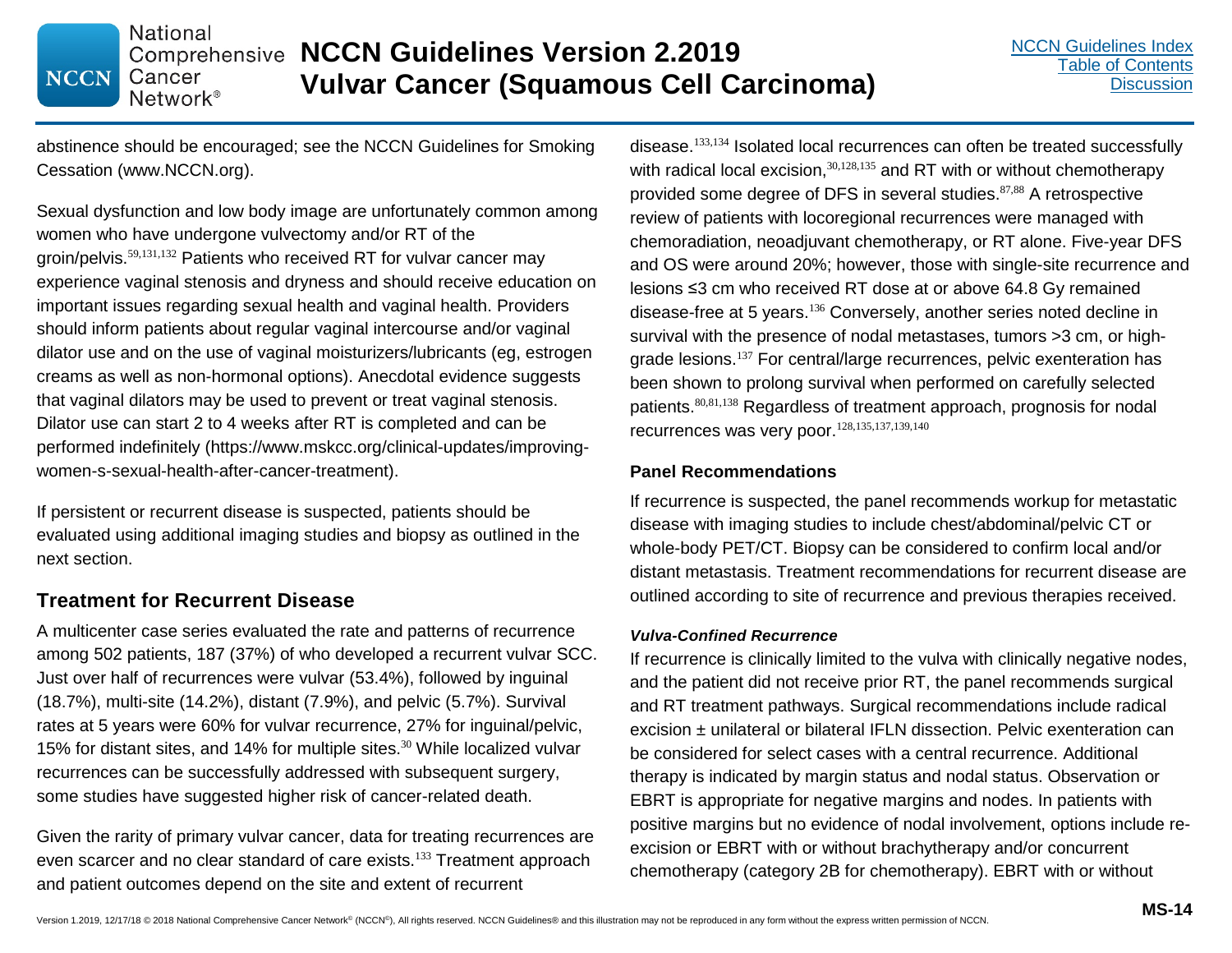chemotherapy is recommended for patients with negative surgical margins but surgically positive IFLNs. In patients with both positive margins and surgically positive IFLNs, the panel recommends EBRT, with or without brachytherapy, concurrent chemotherapy, and/or re-excision as needed/appropriate.

**Comprehensive NCCN Guidelines Version 2.2019** 

**Vulvar Cancer (Squamous Cell Carcinoma)**

Nonsurgical therapy for recurrence includes EBRT with or without brachytherapy and/or concurrent chemotherapy. Resection can be considered for patients with gross residual tumor. When feasible, resection is also indicated for patients with vulva-confined recurrence who were previously irradiated. After treatment for recurrence, patients should undergo surveillance.

#### *Nodal Recurrence or Distant Metastasis*

**National** 

Cancer Network<sup>®</sup>

**NCCN** 

Systemic therapy, palliative/best supportive care, or clinical trial enrollment is recommended for patients experiencing recurrence who received prior pelvic EBRT, and for patients with multiple positive pelvic nodes or distant metastasis. Resection followed by systemic therapy can be considered for select cases of isolated groin/pelvic recurrence that were previously irradiated.

If recurrence is limited to the groin and no prior RT was given, then consider resection of positive nodes followed by EBRT ± concurrent chemotherapy. For unresectable nodes, EBRT with or without concurrent chemotherapy is appropriate. All patients should undergo surveillance following treatment for recurrent disease.

#### **Systemic Therapy for Recurrent/Metastatic Disease**

No standard systemic therapy regimens exist for treating advanced or recurrent/metastatic disease. Several reports provide anecdotal evidence for various regimens, at times extrapolating from regimens with known activity in advanced cervical and anal cancers, as well as other SCCs. See the review article by Reade et al for an overview of systemic therapies that

have been utilized to treat vulvar SCC.<sup>106</sup> Preferred regimens recommended by the panel for treating advanced, recurrent/metastatic disease include cisplatin and carboplatin as single agents, as well as cisplatin/paclitaxel, carboplatin/paclitaxel, and cisplatin/paclitaxel/bevacizumab. Other recommended regimens include single-agent paclitaxel or erlotinib (category 2B for erlotinib), cisplatin/vinorelbine, cisplatin/gemcitabine (category 2B), or carboplatin/paclitaxel/bevacizumab (category 2B). Pembrolizumab is a recommended regimen that is useful in certain circumstances, for PD-L1 positive or MSI-H/dMMR tumors.

Cisplatin (preferred) is a commonly employed radiosensitizing agent in locally advanced vulvar cancer, and is recommended for single-agent or combination chemotherapy for treatment of metastatic disease. 83,141 Cisplatin/paclitaxel and cisplatin/paclitaxel/bevacizumab are also preferred regimens based on extrapolation of randomized phase III trial data in advanced or recurrent/metastatic cervical cancer.<sup>142,143</sup>

Carboplatin is an alternative platinum agent active in metastatic cervical cancer that can be used as a single agent (preferred) or in combination. A small series in 6 patients with advanced or recurrent/metastatic vulvar cancer noted limited clinical benefit of the combination regimen;<sup>108</sup> however, it has been included in these guidelines based on data from patients with advanced or recurrent/metastatic cervical cancer that suggest non-inferiority to cisplatin.<sup>144,145</sup> Carboplatin-based combination regimens recommended in the guidelines include carboplatin/paclitaxel (preferred) and carboplatin/paclitaxel/bevacizumab (category 2B).

Single-agent paclitaxel was modestly active in a phase II trial of 31 women with advanced, recurrent/metastatic vulvar cancer, generating a response rate of 14% and PFS of 2.6 months.<sup>109</sup> Cisplatin/vinorelbine was studied in a small case series of patients with recurrent disease, producing a 40% response rate, 10-month PFS, and 19-month OS.<sup>146</sup> Erlotinib was studied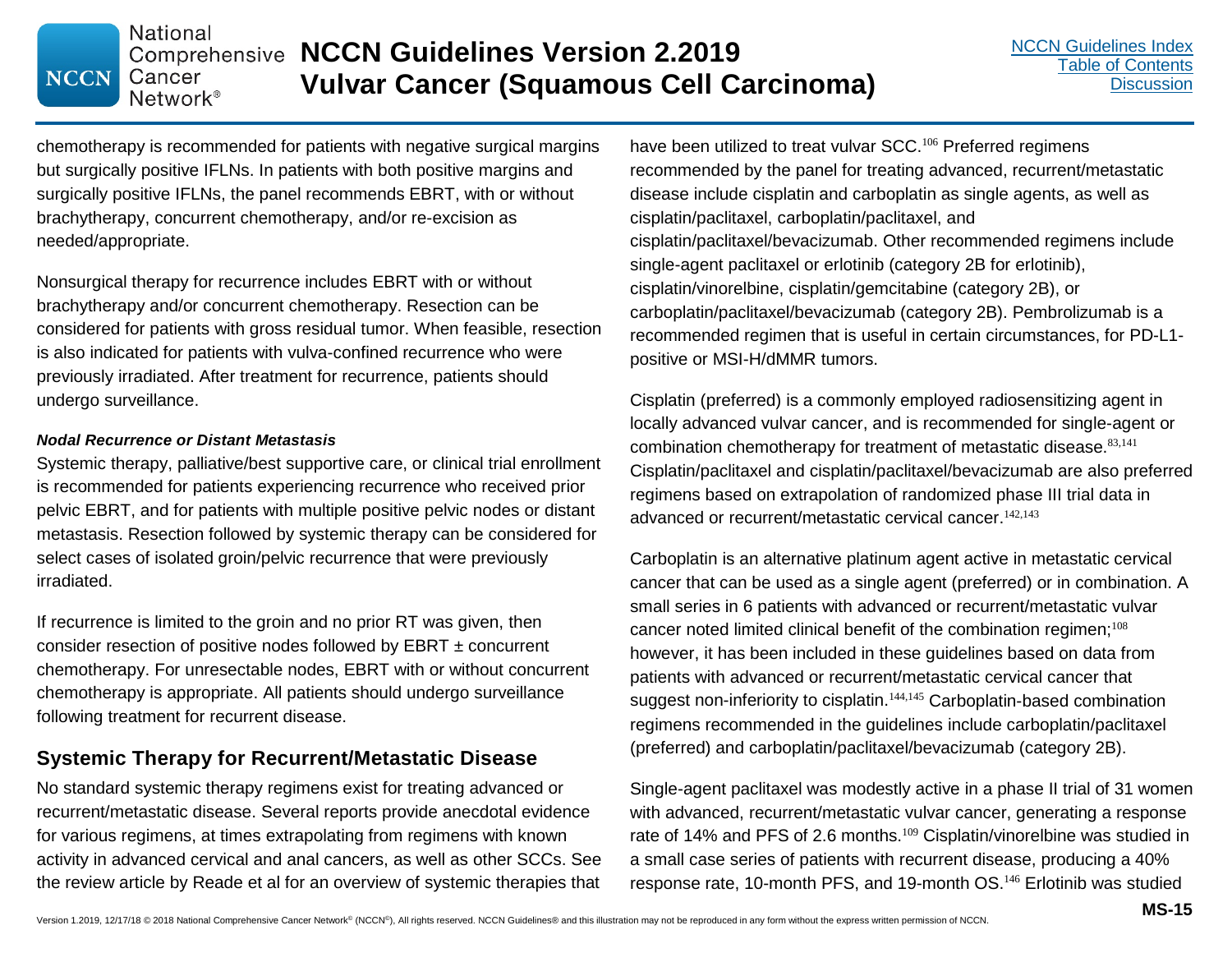in a phase II trial that included a cohort of women with metastatic disease. Short-duration responses were observed, with partial responses and stable disease noted in 27.5% and 40% of enrolled patients, respectively.<sup>110</sup> Cisplatin/gemcitabine is also included as a category 2B option extrapolating from cervical cancer data; however, findings from case reports have been mixed.<sup>147,148</sup>

Pembrolizumab has been studied and is approved as a second-line therapy for PD-L1–positive or dMMR/MSI-H cervical cancers. 149-151 Based on these data, pembrolizumab is also included in these guidelines as a second-line therapy for PD-L1–positive or MSI-H/dMMR vulvar tumors. Early studies suggest that PD-L1–positive vulvar cancers could be candidates for anti-PD-1 therapy, and the ongoing KEYNOTE-158 trial is enrolling patients with advanced vulvar cancer to receive pembrolizumab therapy (NCT02628067).152,153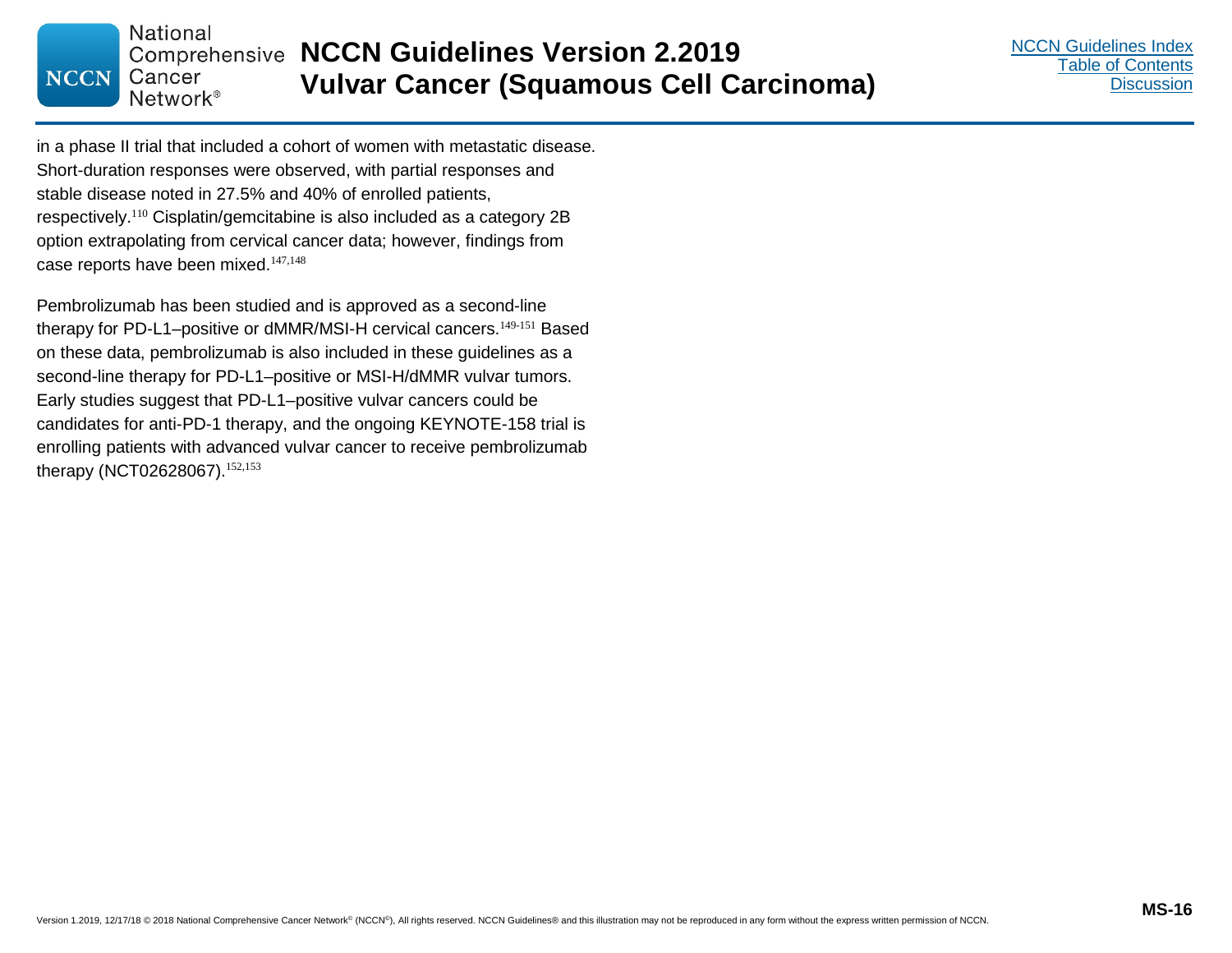**National NCCN** Cancer

Network<sup>®</sup>

**Comprehensive NCCN Guidelines Version 2.2019 Vulvar Cancer (Squamous Cell Carcinoma)**

#### **References**

1. Siegel RL, Miller KD, Jemal A. Cancer statistics, 2018. CA Cancer J Clin 2018;68:7-30. Available at: https://www.ncbi.nlm.nih.gov/pubmed/29313949.

2. SEER Cancer Statistics Factsheets: Vulvar Cancer. Bethesda, MD: National Cancer Institute; Available at: http://seer.cancer.gov/statfacts/html/vulva.html. Accessed Sept 6, 2018.

3. Tergas AI, Tseng JH, Bristow RE. Impact of race and ethnicity on treatment and survival of women with vulvar cancer in the United States. Gynecol Oncol 2013;129:154-158. Available at: http://www.ncbi.nlm.nih.gov/pubmed/23274562.

4. Chase DM, Lin CC, Craig CD, et al. Disparities in vulvar cancer reported by the National Cancer Database: influence of sociodemographic factors. Obstet Gynecol 2015;126:792-802. Available at: http://www.ncbi.nlm.nih.gov/pubmed/26348176.

5. Vulvar Cancer Treatment- for health professionals (PDQ®). Bethesda, MD: 2015. Available at: http://www.cancer.gov/types/vulvar/hp/vulvartreatment-pdq#section/\_1. Accessed August 3, 2015.

6. Stroup AM, Harlan LC, Trimble EL. Demographic, clinical, and treatment trends among women diagnosed with vulvar cancer in the United States. Gynecol Oncol 2008;108:577-583. Available at: http://www.ncbi.nlm.nih.gov/pubmed/18155274.

7. Figge DC. Rare Vulvar Malignancies. In: Greer BE, Berek JS, eds. Current Topics In Obstetrics And Gynecology: Gynecologic Oncology: Treatment Rationale And Techniques.: Elsevier; 1991:239-257.

8. Sideri M, Jones RW, Wilkinson EJ, et al. Squamous vulvar intraepithelial neoplasia: 2004 modified terminology, ISSVD Vulvar Oncology Subcommittee. J Reprod Med 2005;50:807-810. Available at: https://www.ncbi.nlm.nih.gov/pubmed/16419625.

9. Bornstein J, Bogliatto F, Haefner HK, et al. The 2015 International Society for the Study of Vulvovaginal Disease (ISSVD) Terminology of Vulvar Squamous Intraepithelial Lesions. Obstet Gynecol 2016;127:264- 268. Available at: http://www.ncbi.nlm.nih.gov/pubmed/26942352.

10. Gillison ML, Chaturvedi AK, Lowy DR. HPV prophylactic vaccines and the potential prevention of noncervical cancers in both men and women. Cancer 2008;113:3036-3046. Available at: https://www.ncbi.nlm.nih.gov/pubmed/18980286.

11. Watson M, Saraiya M, Ahmed F, et al. Using population-based cancer registry data to assess the burden of human papillomavirus-associated cancers in the United States: overview of methods. Cancer 2008;113:2841-2854. Available at: http://www.ncbi.nlm.nih.gov/pubmed/18980203.

12. Gargano JW, Wilkinson EJ, Unger ER, et al. Prevalence of human papillomavirus types in invasive vulvar cancers and vulvar intraepithelial neoplasia 3 in the United States before vaccine introduction. J Low Genit Tract Dis 2012;16:471-479. Available at:

http://www.ncbi.nlm.nih.gov/pubmed/22652576.

13. Faber MT, Sand FL, Albieri V, et al. Prevalence and type distribution of human papillomavirus in squamous cell carcinoma and intraepithelial neoplasia of the vulva. Int J Cancer 2017;141:1161-1169. Available at: https://www.ncbi.nlm.nih.gov/pubmed/28577297.

14. Eifel PJ, Berek JS, Markman MA. Cancer of the cervix, vagina, and vulva. In: DeVita VT, Lawrence TS, Rosenberg SA, eds. Principles and Practice of Oncology (ed 9). Philadelphia, PA: Lippincott Williams & Wilkins; 2011:1311-1344.

15. Hampl M, Deckers-Figiel S, Hampl JA, et al. New aspects of vulvar cancer: changes in localization and age of onset. Gynecol Oncol 2008;109:340-345. Available at:

http://www.ncbi.nlm.nih.gov/pubmed/18407339.

16. Hacker NF. Revised FIGO staging for carcinoma of the vulva. Int J Gynaecol Obstet 2009;105:105-106. Available at: http://www.ncbi.nlm.nih.gov/pubmed/19329116.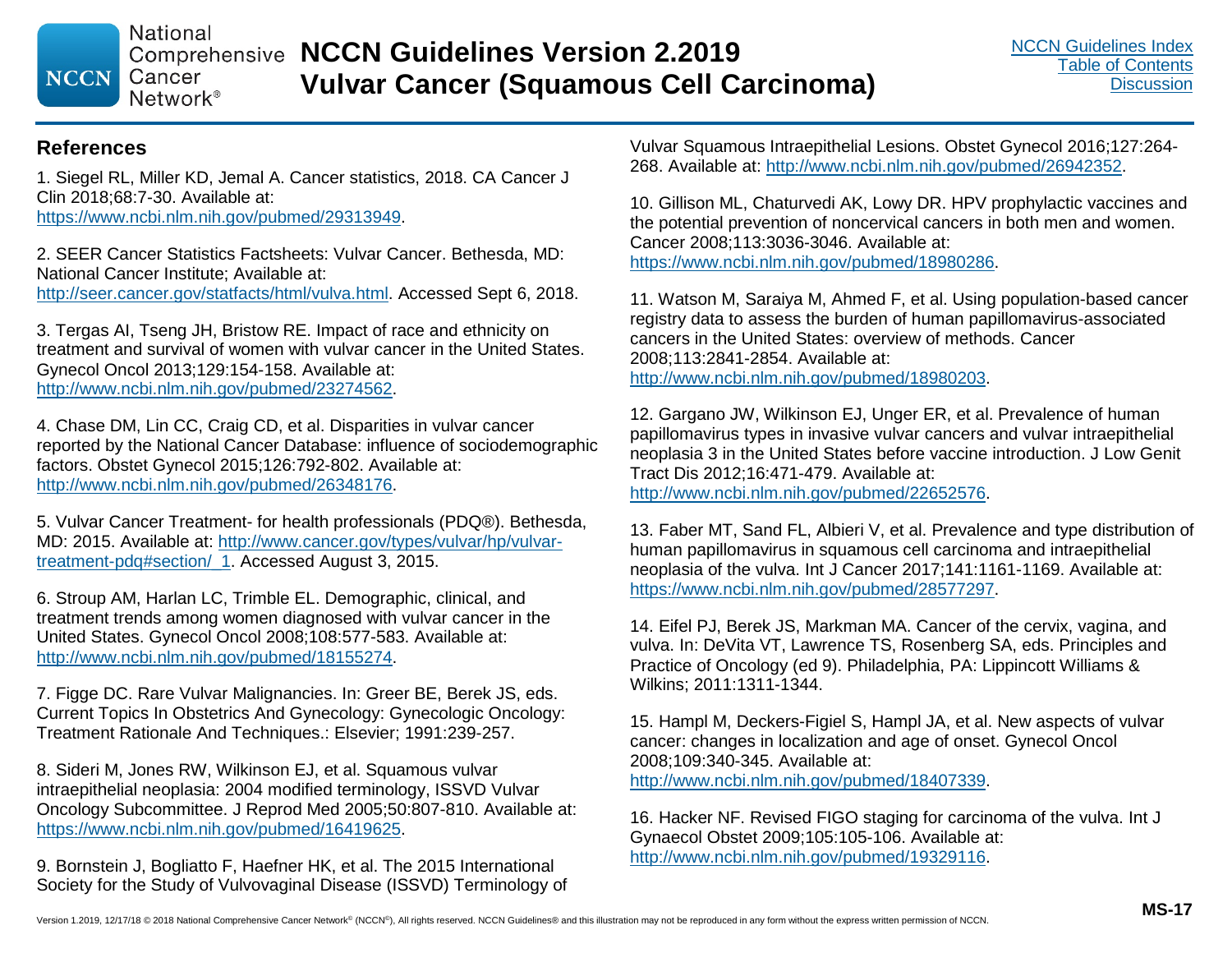**Comprehensive NCCN Guidelines Version 2.2019 Vulvar Cancer (Squamous Cell Carcinoma)**

17. Pecorelli S. Revised FIGO staging for carcinoma of the vulva, cervix, and endometrium. Int J Gynaecol Obstet 2009;105:103-104. Available at: http://www.ncbi.nlm.nih.gov/pubmed/19367689.

18. Amin MB, Edge SB, Greene FL, et al. AJCC Cancer Staging Manual, 8th edition. (ed 8). New York: Springer; 2016.

19. Li J, Cai Y, Ke G, et al. Validation of the new FIGO staging system (2009) for vulvar cancer in the Chinese population. Gynecol Oncol 2015;137:274-279. Available at: http://www.ncbi.nlm.nih.gov/pubmed/25759305.

20. Tabbaa ZM, Gonzalez J, Sznurkowski JJ, et al. Impact of the new FIGO 2009 staging classification for vulvar cancer on prognosis and stage distribution. Gynecol Oncol 2012;127:147-152. Available at: http://www.ncbi.nlm.nih.gov/pubmed/22704951.

21. Tan J, Chetty N, Kondalsamy-Chennakesavan S, et al. Validation of the FIGO 2009 staging system for carcinoma of the vulva. Int J Gynecol Cancer 2012;22:498-502. Available at: http://www.ncbi.nlm.nih.gov/pubmed/22367324.

22. Greer BE, Berek JS. Evolution of the Primary Treatment of Invasive Squamous Cell Carcinoma of the Vulva. In: Greer BE, Berek JS, eds. Current Topics In Obstetrics And Gynecology: Gynecologic Oncology: Treatment Rationale And Techniques: Elsevier; 1991:227-238.

23. Kataoka MY, Sala E, Baldwin P, et al. The accuracy of magnetic resonance imaging in staging of vulvar cancer: a retrospective multi-centre study. Gynecol Oncol 2010;117:82-87. Available at: http://www.ncbi.nlm.nih.gov/pubmed/20092880.

24. Cohn DE, Dehdashti F, Gibb RK, et al. Prospective evaluation of positron emission tomography for the detection of groin node metastases from vulvar cancer. Gynecol Oncol 2002;85:179-184. Available at: http://www.ncbi.nlm.nih.gov/pubmed/11925141.

25. Kamran MW, O'Toole F, Meghen K, et al. Whole-body [18F]fluoro-2 deoxyglucose positron emission tomography scan as combined PET-CT staging prior to planned radical vulvectomy and inguinofemoral lymphadenectomy for squamous vulvar cancer: a correlation with groin node metastasis. Eur J Gynaecol Oncol 2014;35:230-235. Available at: http://www.ncbi.nlm.nih.gov/pubmed/24984533.

26. Peiro V, Chiva L, Gonzalez A, et al. [Utility of the PET/CT in vulvar cancer management]. Rev Esp Med Nucl Imagen Mol 2014;33:87-92. Available at: http://www.ncbi.nlm.nih.gov/pubmed/24095821.

27. Robertson NL, Hricak H, Sonoda Y, et al. The impact of FDG-PET/CT in the management of patients with vulvar and vaginal cancer. Gynecol Oncol 2016;140:420-424. Available at: https://www.ncbi.nlm.nih.gov/pubmed/26790773.

28. Homesley HD, Bundy BN, Sedlis A, et al. Assessment of current International Federation of Gynecology and Obstetrics staging of vulvar carcinoma relative to prognostic factors for survival (a Gynecologic Oncology Group study). Am J Obstet Gynecol 1991;164:997-1003; discussion 1003-1004. Available at: http://www.ncbi.nlm.nih.gov/pubmed/2014852.

29. Burger MP, Hollema H, Emanuels AG, et al. The importance of the groin node status for the survival of T1 and T2 vulval carcinoma patients. Gynecol Oncol 1995;57:327-334. Available at: http://www.ncbi.nlm.nih.gov/pubmed/7774836.

30. Maggino T, Landoni F, Sartori E, et al. Patterns of recurrence in patients with squamous cell carcinoma of the vulva. A multicenter CTF Study. Cancer 2000;89:116-122. Available at: http://www.ncbi.nlm.nih.gov/pubmed/10897008.

31. van der Velden J, van Lindert AC, Lammes FB, et al. Extracapsular growth of lymph node metastases in squamous cell carcinoma of the vulva. The impact on recurrence and survival. Cancer 1995;75:2885-2890. Available at: http://www.ncbi.nlm.nih.gov/pubmed/7773938.

32. Luchini C, Nottegar A, Solmi M, et al. Prognostic implications of extranodal extension in node-positive squamous cell carcinoma of the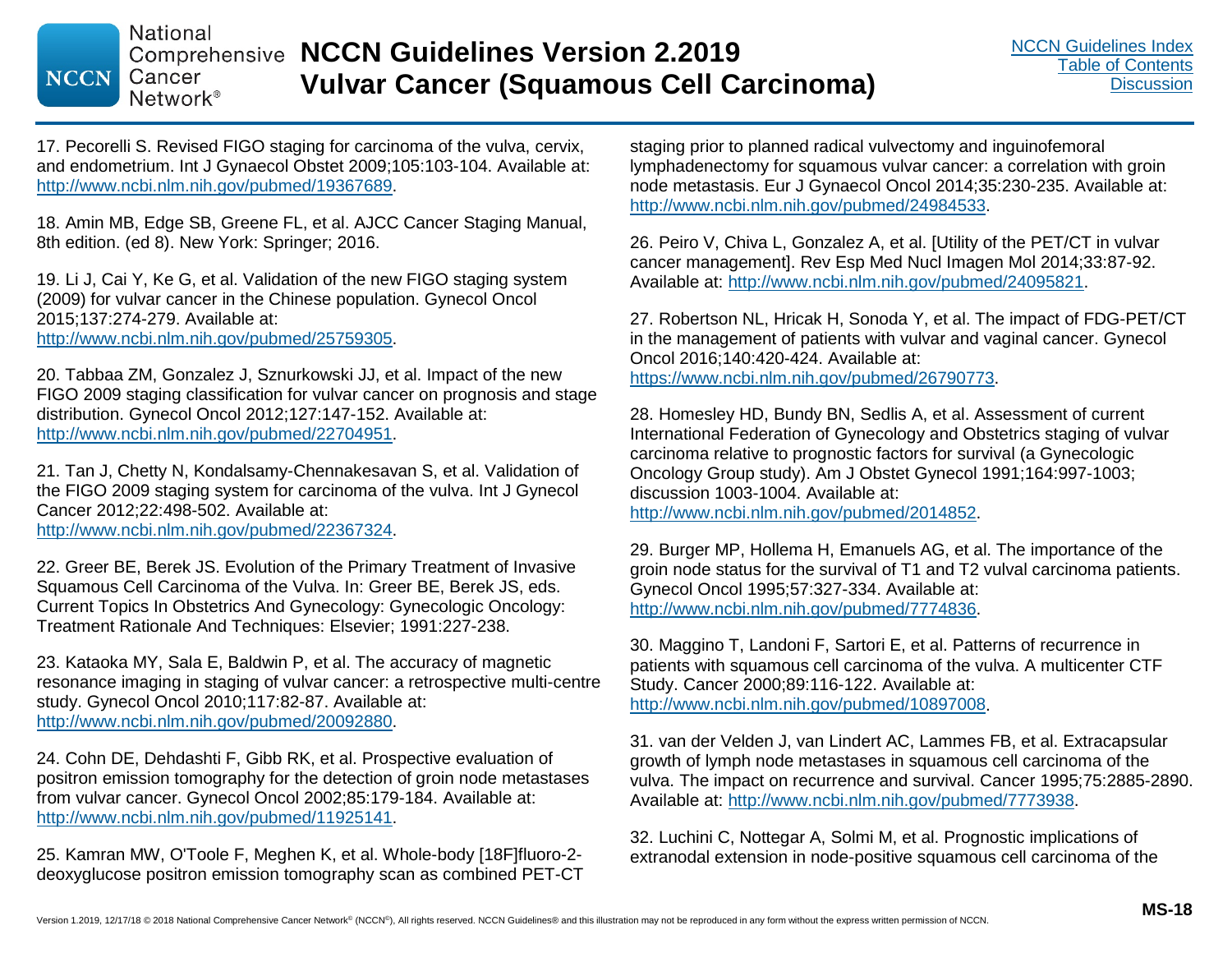vulva: A systematic review and meta-analysis. Surg Oncol 2016;25:60-65. Available at: http://www.ncbi.nlm.nih.gov/pubmed/26394825.

33. Origoni M, Sideri M, Garsia S, et al. Prognostic value of pathological patterns of lymph node positivity in squamous cell carcinoma of the vulva stage III and IVA FIGO. Gynecol Oncol 1992;45:313-316. Available at: http://www.ncbi.nlm.nih.gov/pubmed/1612509.

34. Raspagliesi F, Hanozet F, Ditto A, et al. Clinical and pathological prognostic factors in squamous cell carcinoma of the vulva. Gynecol Oncol 2006;102:333-337. Available at:

http://www.ncbi.nlm.nih.gov/pubmed/16466657.

35. Heaps JM, Fu YS, Montz FJ, et al. Surgical-pathologic variables predictive of local recurrence in squamous cell carcinoma of the vulva. Gynecol Oncol 1990;38:309-314. Available at: http://www.ncbi.nlm.nih.gov/pubmed/2227541.

36. Homesley HD, Bundy BN, Sedlis A, et al. Prognostic factors for groin node metastasis in squamous cell carcinoma of the vulva (a Gynecologic Oncology Group study). Gynecol Oncol 1993;49:279-283. Available at: http://www.ncbi.nlm.nih.gov/pubmed/8314530.

37. Aragona AM, Cuneo NA, Soderini AH, Alcoba EB. An analysis of reported independent prognostic factors for survival in squamous cell carcinoma of the vulva: is tumor size significance being underrated? Gynecol Oncol 2014;132:643-648. Available at: http://www.ncbi.nlm.nih.gov/pubmed/24418199.

38. Rouzier R, Haddad B, Plantier F, et al. Local relapse in patients treated for squamous cell vulvar carcinoma: incidence and prognostic value. Obstet Gynecol 2002;100:1159-1167. Available at: http://www.ncbi.nlm.nih.gov/pubmed/12468158.

39. Arvas M, Kahramanoglu I, Bese T, et al. The Role of Pathological Margin Distance and Prognostic Factors After Primary Surgery in Squamous Cell Carcinoma of the Vulva. Int J Gynecol Cancer 2018;28:623-631. Available at: https://www.ncbi.nlm.nih.gov/pubmed/29324545.

40. Bogani G, Cromi A, Serati M, et al. Predictors and Patterns of Local, Regional, and Distant Failure in Squamous Cell Carcinoma of the Vulva. Am J Clin Oncol 2017;40:235-240. Available at: https://www.ncbi.nlm.nih.gov/pubmed/25503429.

41. Te Grootenhuis NC, Pouwer AW, de Bock GH, et al. Prognostic factors for local recurrence of squamous cell carcinoma of the vulva: A systematic review. Gynecol Oncol 2018;148:622-631. Available at:

42. Figge DC, Tamimi HK, Greer BE. Lymphatic spread in carcinoma of the vulva. Am J Obstet Gynecol 1985;152:387-394. Available at: http://www.ncbi.nlm.nih.gov/pubmed/4014331.

43. Farias-Eisner R, Cirisano FD, Grouse D, et al. Conservative and individualized surgery for early squamous carcinoma of the vulva: the treatment of choice for stage I and II (T1-2N0-1M0) disease. Gynecol Oncol 1994;53:55-58. Available at:

http://www.ncbi.nlm.nih.gov/pubmed/8175023.

44. Stehman FB, Look KY. Carcinoma of the vulva. Obstet Gynecol 2006;107:719-733. Available at: http://www.ncbi.nlm.nih.gov/pubmed/16507947.

45. Landrum LM, Lanneau GS, Skaggs VJ, et al. Gynecologic Oncology Group risk groups for vulvar carcinoma: improvement in survival in the modern era. Gynecol Oncol 2007;106:521-525. Available at: http://www.ncbi.nlm.nih.gov/pubmed/17540438.

46. Kim KW, Shinagare AB, Krajewski KM, et al. Update on imaging of vulvar squamous cell carcinoma. AJR Am J Roentgenol 2013;201:W147- 157. Available at: http://www.ncbi.nlm.nih.gov/pubmed/23789687.

47. Slomovitz BM, Coleman RL, Oonk MH, et al. Update on sentinel lymph node biopsy for early-stage vulvar cancer. Gynecol Oncol 2015;138:472- 477. Available at: http://www.ncbi.nlm.nih.gov/pubmed/26022527.

48. Magrina JF, Gonzalez-Bosquet J, Weaver AL, et al. Primary squamous cell cancer of the vulva: radical versus modified radical vulvar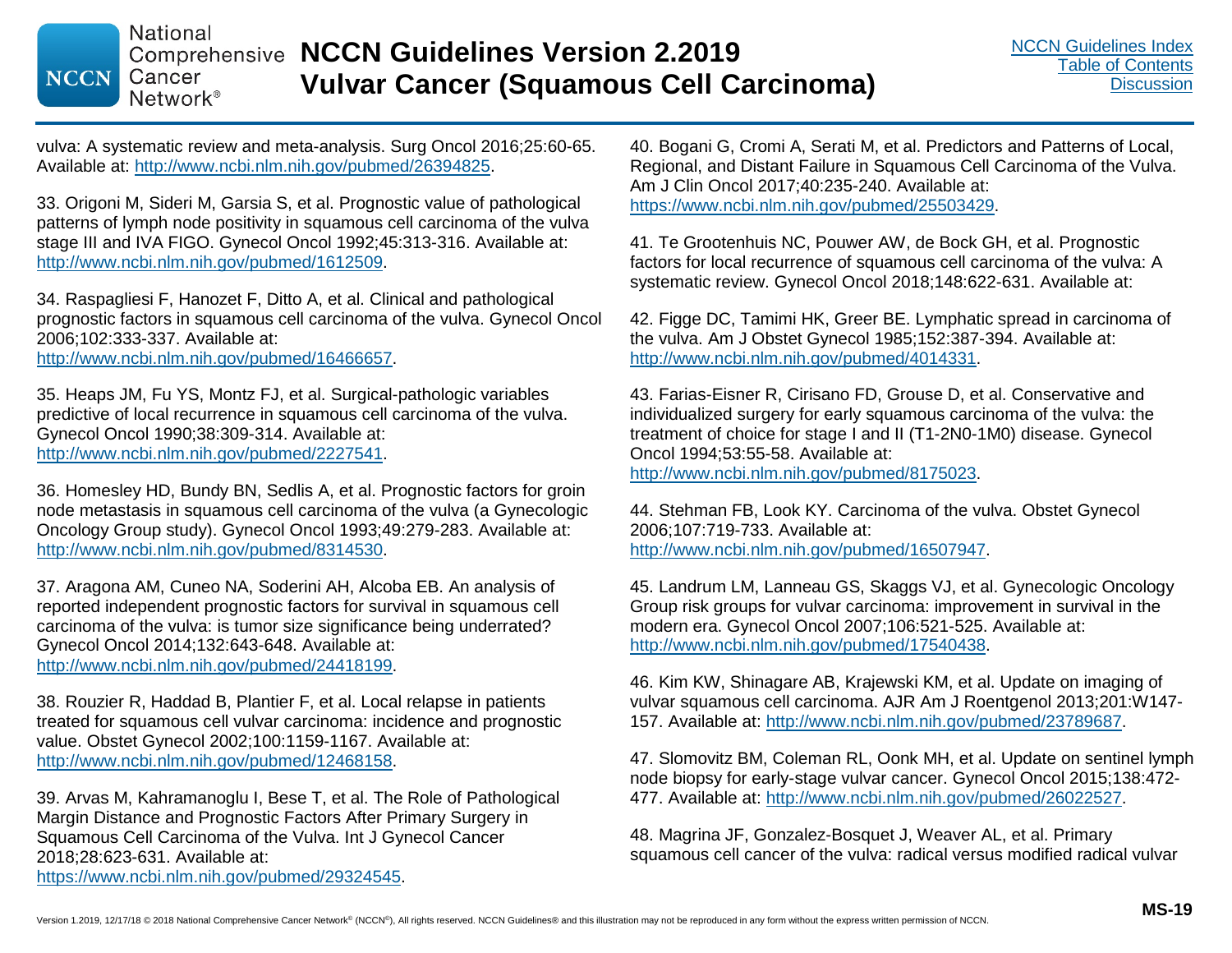**Comprehensive NCCN Guidelines Version 2.2019 Vulvar Cancer (Squamous Cell Carcinoma)**

surgery. Gynecol Oncol 1998;71:116-121. Available at: http://www.ncbi.nlm.nih.gov/pubmed/9784331.

49. Ansink A, van der Velden J. Surgical interventions for early squamous cell carcinoma of the vulva. Cochrane Database Syst Rev 2000:CD002036. Available at: http://www.ncbi.nlm.nih.gov/pubmed/10796849.

50. DeSimone CP, Van Ness JS, Cooper AL, et al. The treatment of lateral T1 and T2 squamous cell carcinomas of the vulva confined to the labium majus or minus. Gynecol Oncol 2007;104:390-395. Available at: http://www.ncbi.nlm.nih.gov/pubmed/17027067.

51. De Hullu JA, Hollema H, Lolkema S, et al. Vulvar carcinoma. The price of less radical surgery. Cancer 2002;95:2331-2338. Available at: http://www.ncbi.nlm.nih.gov/pubmed/12436439.

52. Viswanathan AN, Pinto AP, Schultz D, et al. Relationship of margin status and radiation dose to recurrence in post-operative vulvar carcinoma. Gynecol Oncol 2013;130:545-549. Available at: http://www.ncbi.nlm.nih.gov/pubmed/23747330.

53. Chan JK, Sugiyama V, Pham H, et al. Margin distance and other clinico-pathologic prognostic factors in vulvar carcinoma: a multivariate analysis. Gynecol Oncol 2007;104:636-641. Available at: http://www.ncbi.nlm.nih.gov/pubmed/17095080.

54. Faul CM, Mirmow D, Huang Q, et al. Adjuvant radiation for vulvar carcinoma: improved local control. Int J Radiat Oncol Biol Phys 1997;38:381-389. Available at: http://www.ncbi.nlm.nih.gov/pubmed/9226327.

55. Woelber L, Eulenburg C, Grimm D, et al. The risk of contralateral nonsentinel metastasis in patients with primary vulvar cancer and unilaterally positive sentinel node. Ann Surg Oncol 2016. Available at: http://www.ncbi.nlm.nih.gov/pubmed/26856721.

56. Coleman RL, Ali S, Levenback CF, et al. Is bilateral lymphadenectomy for midline squamous carcinoma of the vulva always necessary? An

analysis from Gynecologic Oncology Group (GOG) 173. Gynecol Oncol 2013;128:155-159. Available at: http://www.ncbi.nlm.nih.gov/pubmed/23201592.

57. Hayes SC, Janda M, Ward LC, et al. Lymphedema following gynecological cancer: Results from a prospective, longitudinal cohort study on prevalence, incidence and risk factors. Gynecol Oncol 2017;146:623-629. Available at: https://www.ncbi.nlm.nih.gov/pubmed/28624154.

58. DiSaia PJ, Creasman WT, Rich WM. An alternate approach to early cancer of the vulva. Am J Obstet Gynecol 1979;133:825-832. Available at: http://www.ncbi.nlm.nih.gov/pubmed/434024.

59. Wills A, Obermair A. A review of complications associated with the surgical treatment of vulvar cancer. Gynecol Oncol 2013;131:467-479. Available at: http://www.ncbi.nlm.nih.gov/pubmed/23863358.

60. Van der Zee AG, Oonk MH, De Hullu JA, et al. Sentinel node dissection is safe in the treatment of early-stage vulvar cancer. J Clin Oncol 2008;26:884-889. Available at: http://www.ncbi.nlm.nih.gov/pubmed/18281661.

61. Levenback CF, Ali S, Coleman RL, et al. Lymphatic mapping and sentinel lymph node biopsy in women with squamous cell carcinoma of the vulva: a gynecologic oncology group study. J Clin Oncol 2012;30:3786- 3791. Available at: http://www.ncbi.nlm.nih.gov/pubmed/22753905.

62. Covens A, Vella ET, Kennedy EB, et al. Sentinel lymph node biopsy in vulvar cancer: Systematic review, meta-analysis and guideline recommendations. Gynecol Oncol 2015;137:351-361. Available at: http://www.ncbi.nlm.nih.gov/pubmed/25703673.

63. Klapdor R, Hillemanns P, Wolber L, et al. Outcome After Sentinel Lymph Node Dissection in Vulvar Cancer: A Subgroup Analysis of the AGO-CaRE-1 Study. Ann Surg Oncol 2017;24:1314-1321. Available at: https://www.ncbi.nlm.nih.gov/pubmed/27896515.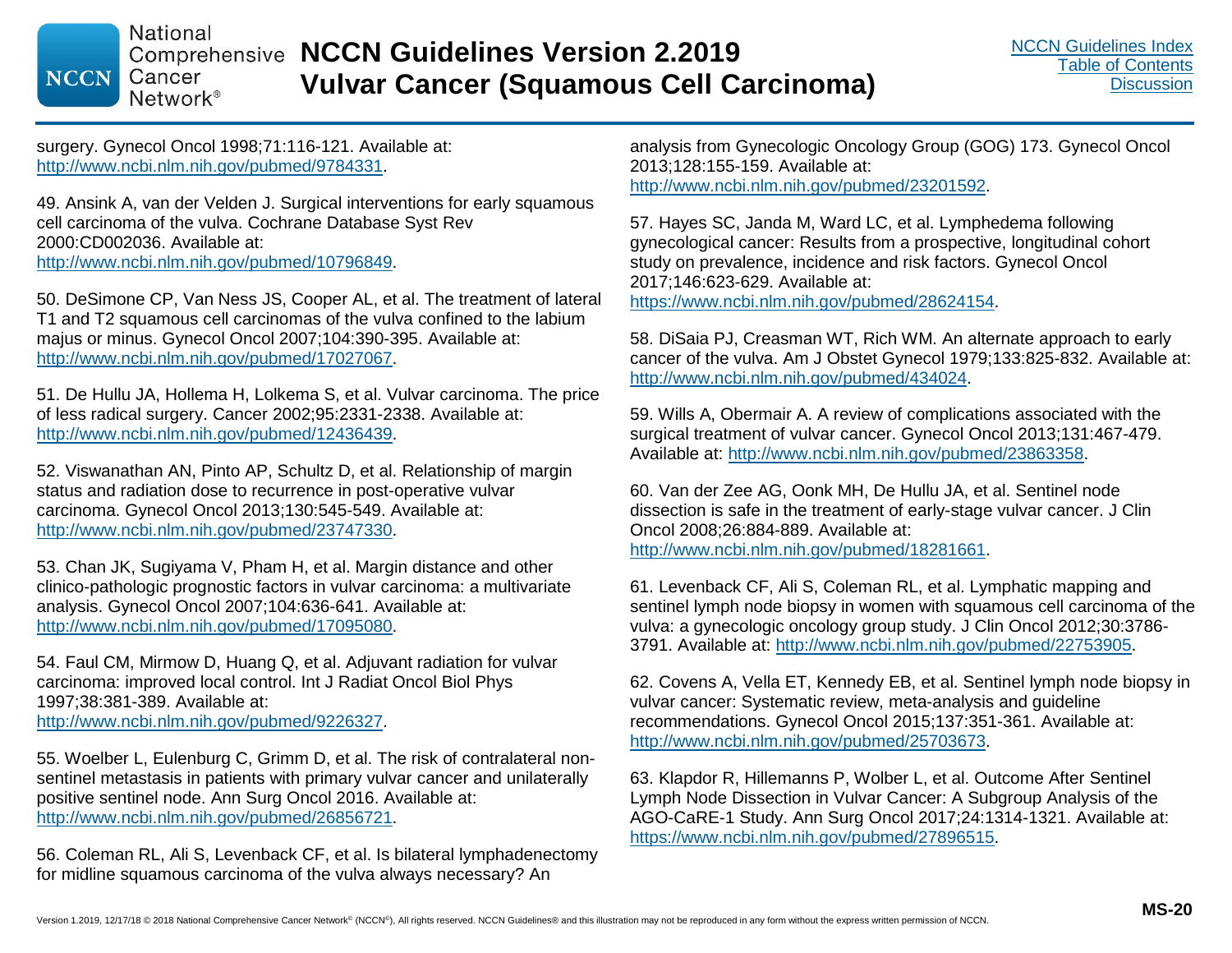64. Oonk MH, van Hemel BM, Hollema H, et al. Size of sentinel-node metastasis and chances of non-sentinel-node involvement and survival in early stage vulvar cancer: results from GROINSS-V, a multicentre observational study. Lancet Oncol 2010;11:646-652. Available at: http://www.ncbi.nlm.nih.gov/pubmed/20537946.

65. Oonk MH, van Os MA, de Bock GH, et al. A comparison of quality of life between vulvar cancer patients after sentinel lymph node procedure only and inguinofemoral lymphadenectomy. Gynecol Oncol 2009;113:301- 305. Available at: http://www.ncbi.nlm.nih.gov/pubmed/19297013.

66. Te Grootenhuis NC, van der Zee AG, van Doorn HC, et al. Sentinel nodes in vulvar cancer: Long-term follow-up of the GROningen INternational Study on Sentinel nodes in Vulvar cancer (GROINSS-V) I. Gynecol Oncol 2016;140:8-14. Available at: http://www.ncbi.nlm.nih.gov/pubmed/26428940.

67. Gonzalez Bosquet J, Magrina JF, Magtibay PM, et al. Patterns of inguinal groin metastases in squamous cell carcinoma of the vulva. Gynecol Oncol 2007;105:742-746. Available at: https://www.ncbi.nlm.nih.gov/pubmed/17379281.

68. Hacker NF, Berek JS, Lagasse LD, et al. Individualization of treatment for stage I squamous cell vulvar carcinoma. Obstet Gynecol 1984;63:155- 162. Available at: http://www.ncbi.nlm.nih.gov/pubmed/6694808.

69. Burke TW, Levenback C, Coleman RL, et al. Surgical therapy of T1 and T2 vulvar carcinoma: further experience with radical wide excision and selective inguinal lymphadenectomy. Gynecol Oncol 1995;57:215-220. Available at: http://www.ncbi.nlm.nih.gov/pubmed/7729737.

70. Hacker NF, Van der Velden J. Conservative management of early vulvar cancer. Cancer 1993;71:1673-1677. Available at: http://www.ncbi.nlm.nih.gov/pubmed/8431905.

71. Morgan MA, Mikuta JJ. Surgical management of vulvar cancer. Semin Surg Oncol 1999;17:168-172. Available at: http://www.ncbi.nlm.nih.gov/pubmed/10504664.

72. van der Velden J, Fons G, Lawrie TA. Primary groin irradiation versus primary groin surgery for early vulvar cancer. Cochrane Database Syst Rev 2011:CD002224. Available at: http://www.ncbi.nlm.nih.gov/pubmed/21563133.

73. Stehman FB, Bundy BN, Thomas G, et al. Groin dissection versus groin radiation in carcinoma of the vulva: a Gynecologic Oncology Group study. Int J Radiat Oncol Biol Phys 1992;24:389-396. Available at: http://www.ncbi.nlm.nih.gov/pubmed/1526880.

74. Hallak S, Ladi L, Sorbe B. Prophylactic inguinal-femoral irradiation as an alternative to primary lymphadenectomy in treatment of vulvar carcinoma. Int J Oncol 2007;31:1077-1085. Available at: http://www.ncbi.nlm.nih.gov/pubmed/17912433.

75. Petereit DG, Mehta MP, Buchler DA, Kinsella TJ. Inguinofemoral radiation of N0,N1 vulvar cancer may be equivalent to lymphadenectomy if proper radiation technique is used. Int J Radiat Oncol Biol Phys 1993;27:963-967. Available at: http://www.ncbi.nlm.nih.gov/pubmed/8244830.

76. Rouzier R, Haddad B, Atallah D, et al. Surgery for vulvar cancer. Clin Obstet Gynecol 2005;48:869-878. Available at: http://www.ncbi.nlm.nih.gov/pubmed/16286833.

77. Magrina JF, Gonzalez-Bosquet J, Weaver AL, et al. Squamous cell carcinoma of the vulva stage IA: long-term results. Gynecol Oncol 2000;76:24-27. Available at: http://www.ncbi.nlm.nih.gov/pubmed/10620436.

78. Yoder BJ, Rufforny I, Massoll NA, Wilkinson EJ. Stage IA vulvar squamous cell carcinoma: an analysis of tumor invasive characteristics and risk. Am J Surg Pathol 2008;32:765-772. Available at: http://www.ncbi.nlm.nih.gov/pubmed/18379417.

79. Wilkinson EJ. Superficial invasive carcinoma of the vulva. Clin Obstet Gynecol 1985;28:188-195. Available at: http://www.ncbi.nlm.nih.gov/pubmed/3987129.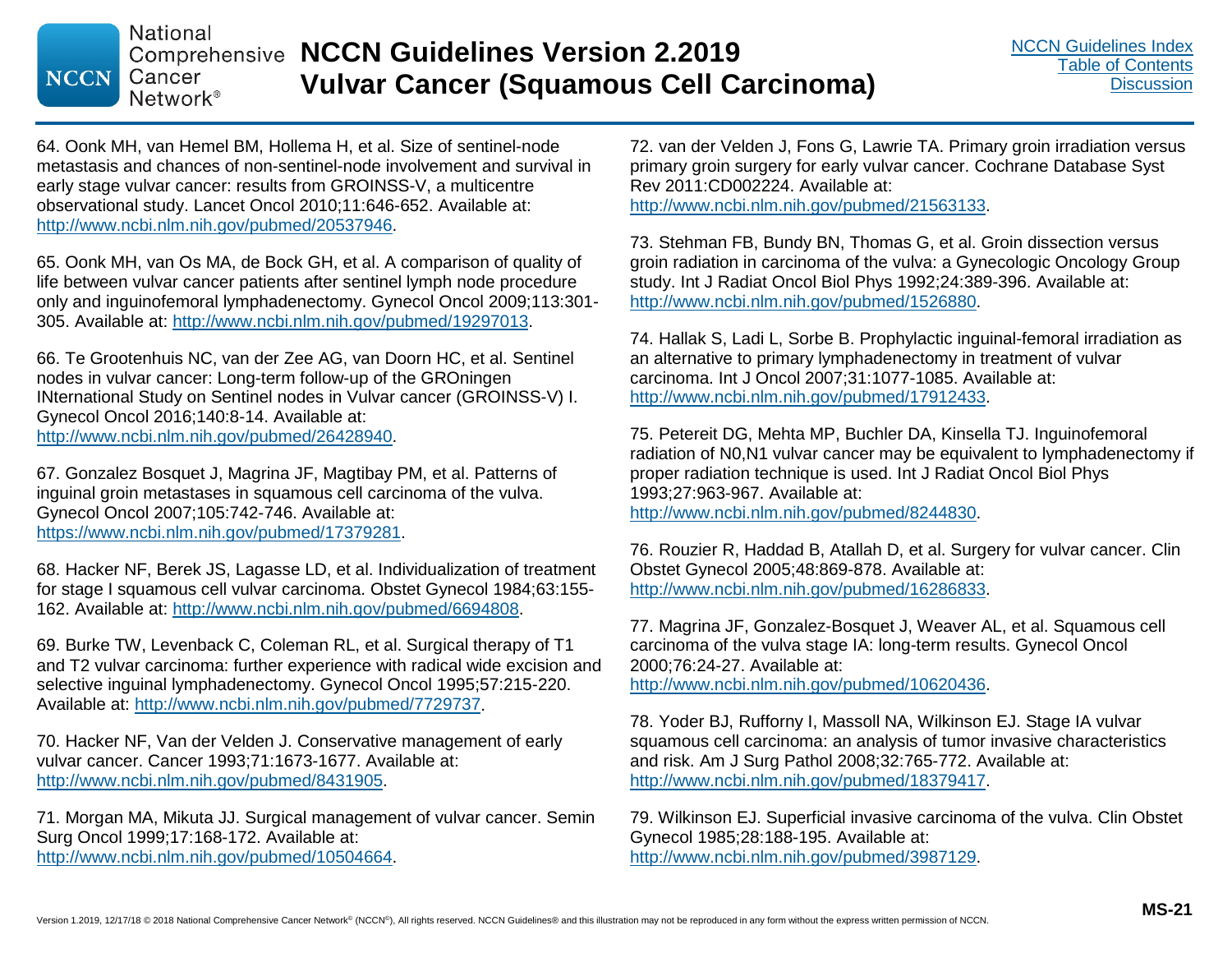80. Forner DM, Lampe B. Exenteration in the treatment of Stage III/IV vulvar cancer. Gynecol Oncol 2012;124:87-91. Available at: http://www.ncbi.nlm.nih.gov/pubmed/21992967.

81. Miller B, Morris M, Levenback C, et al. Pelvic exenteration for primary and recurrent vulvar cancer. Gynecol Oncol 1995;58:202-205. Available at: http://www.ncbi.nlm.nih.gov/pubmed/7622106.

82. Hoffman MS, Cavanagh D, Roberts WS, et al. Ultraradical surgery for advanced carcinoma of the vulva: an update. Int J Gynecol Cancer 1993;3:369-372. Available at: http://www.ncbi.nlm.nih.gov/pubmed/11578371.

83. Gadducci A, Cionini L, Romanini A, et al. Old and new perspectives in the management of high-risk, locally advanced or recurrent, and metastatic vulvar cancer. Crit Rev Oncol Hematol 2006;60:227-241. Available at: http://www.ncbi.nlm.nih.gov/pubmed/16945551.

84. Boronow RC. Combined therapy as an alternative to exenteration for locally advanced vulvo-vaginal cancer: rationale and results. Cancer 1982;49:1085-1091. Available at:

http://www.ncbi.nlm.nih.gov/pubmed/7059935.

85. Fuh KC, Berek JS. Current management of vulvar cancer. Hematol Oncol Clin North Am 2012;26:45-62. Available at: http://www.ncbi.nlm.nih.gov/pubmed/22244661.

86. Leiserowitz GS, Russell AH, Kinney WK, et al. Prophylactic chemoradiation of inguinofemoral lymph nodes in patients with locally extensive vulvar cancer. Gynecol Oncol 1997;66:509-514. Available at: http://www.ncbi.nlm.nih.gov/pubmed/9299268.

87. Russell AH, Mesic JB, Scudder SA, et al. Synchronous radiation and cytotoxic chemotherapy for locally advanced or recurrent squamous cancer of the vulva. Gynecol Oncol 1992;47:14-20. Available at: http://www.ncbi.nlm.nih.gov/pubmed/1427394.

88. Thomas G, Dembo A, DePetrillo A, et al. Concurrent radiation and chemotherapy in vulvar carcinoma. Gynecol Oncol 1989;34:263-267. Available at: http://www.ncbi.nlm.nih.gov/pubmed/2504651.

89. Eifel PJ, Morris M, Burke TW, et al. Prolonged continuous infusion cisplatin and 5-fluorouracil with radiation for locally advanced carcinoma of the vulva. Gynecol Oncol 1995;59:51-56. Available at: http://www.ncbi.nlm.nih.gov/pubmed/7557615.

90. Lupi G, Raspagliesi F, Zucali R, et al. Combined preoperative chemoradiotherapy followed by radical surgery in locally advanced vulvar carcinoma. A pilot study. Cancer 1996;77:1472-1478. Available at: http://www.ncbi.nlm.nih.gov/pubmed/8608531.

91. Moore DH, Thomas GM, Montana GS, et al. Preoperative chemoradiation for advanced vulvar cancer: a phase II study of the Gynecologic Oncology Group. Int J Radiat Oncol Biol Phys 1998;42:79-85. Available at: http://www.ncbi.nlm.nih.gov/pubmed/9747823.

92. Geisler JP, Manahan KJ, Buller RE. Neoadjuvant chemotherapy in vulvar cancer: avoiding primary exenteration. Gynecol Oncol 2006;100:53- 57. Available at: http://www.ncbi.nlm.nih.gov/pubmed/16257042.

93. Landoni F, Maneo A, Zanetta G, et al. Concurrent preoperative chemotherapy with 5-fluorouracil and mitomycin C and radiotherapy (FUMIR) followed by limited surgery in locally advanced and recurrent vulvar carcinoma. Gynecol Oncol 1996;61:321-327. Available at: http://www.ncbi.nlm.nih.gov/pubmed/8641609.

94. Berek JS, Heaps JM, Fu YS, et al. Concurrent cisplatin and 5 fluorouracil chemotherapy and radiation therapy for advanced-stage squamous carcinoma of the vulva. Gynecol Oncol 1991;42:197-201. Available at: http://www.ncbi.nlm.nih.gov/pubmed/1955180.

95. Koh WJ, Wallace HJ, 3rd, Greer BE, et al. Combined radiotherapy and chemotherapy in the management of local-regionally advanced vulvar cancer. Int J Radiat Oncol Biol Phys 1993;26:809-816. Available at: http://www.ncbi.nlm.nih.gov/pubmed/8344850.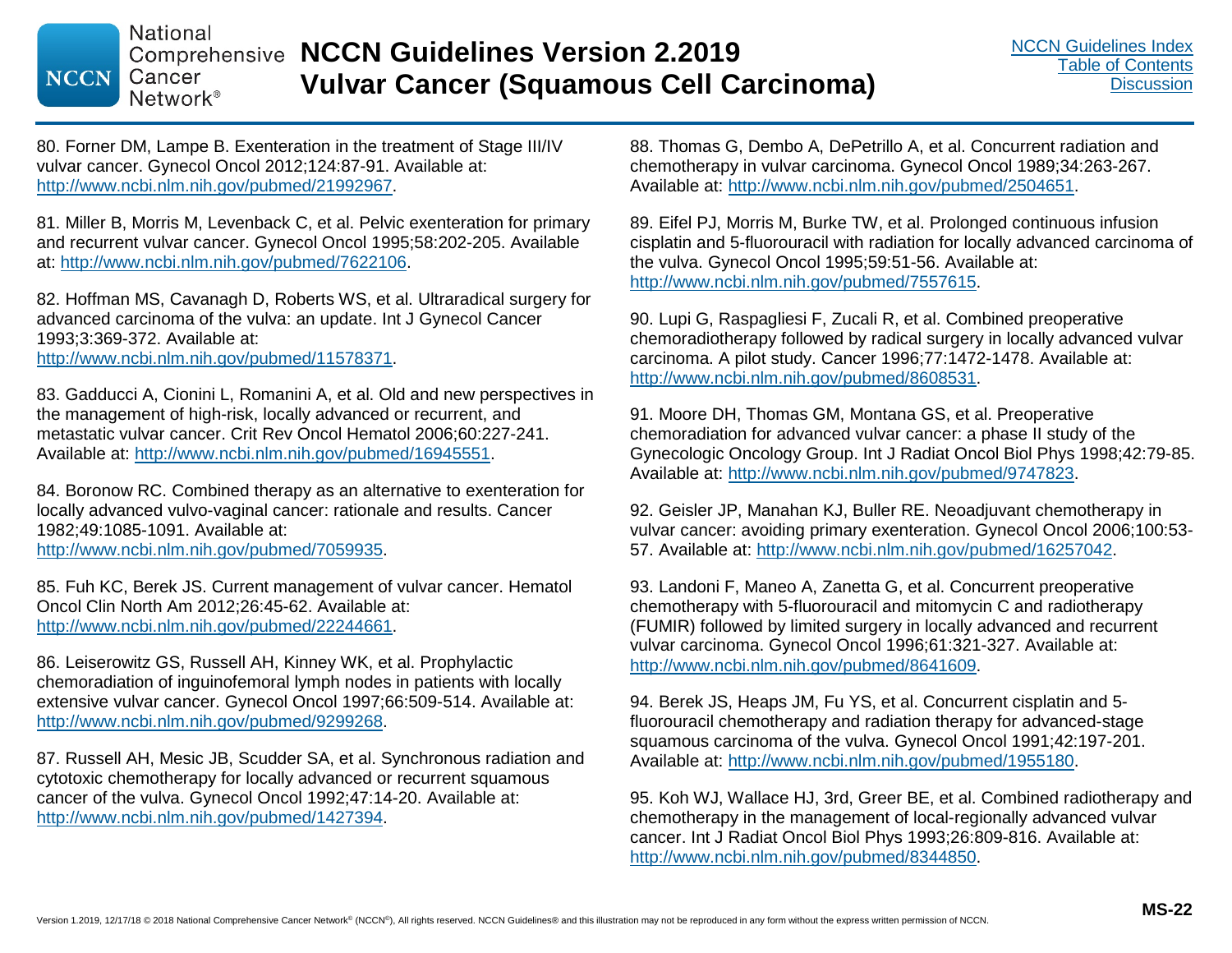# **Comprehensive NCCN Guidelines Version 2.2019 Vulvar Cancer (Squamous Cell Carcinoma)**

96. Cunningham MJ, Goyer RP, Gibbons SK, et al. Primary radiation, cisplatin, and 5-fluorouracil for advanced squamous carcinoma of the vulva. Gynecol Oncol 1997;66:258-261. Available at: http://www.ncbi.nlm.nih.gov/pubmed/9264573.

97. Gerszten K, Selvaraj RN, Kelley J, Faul C. Preoperative chemoradiation for locally advanced carcinoma of the vulva. Gynecol Oncol 2005;99:640-644. Available at: http://www.ncbi.nlm.nih.gov/pubmed/16169579.

98. Tans L, Ansink AC, van Rooij PH, et al. The role of chemoradiotherapy in the management of locally advanced carcinoma of the vulva: single institutional experience and review of literature. Am J Clin Oncol 2011;34:22-26. Available at: http://www.ncbi.nlm.nih.gov/pubmed/20087157.

99. Han SC, Kim DH, Higgins SA, et al. Chemoradiation as primary or adjuvant treatment for locally advanced carcinoma of the vulva. Int J Radiat Oncol Biol Phys 2000;47:1235-1244. Available at: http://www.ncbi.nlm.nih.gov/pubmed/10889377.

100. Rao YJ, Chin RI, Hui C, et al. Improved survival with definitive chemoradiation compared to definitive radiation alone in squamous cell carcinoma of the vulva: A review of the National Cancer Database. Gynecol Oncol 2017;146:572-579. Available at: https://www.ncbi.nlm.nih.gov/pubmed/28662775.

101. Montana GS, Thomas GM, Moore DH, et al. Preoperative chemoradiation for carcinoma of the vulva with N2/N3 nodes: a gynecologic oncology group study. Int J Radiat Oncol Biol Phys 2000;48:1007-1013. Available at: http://www.ncbi.nlm.nih.gov/pubmed/11072157.

102. Moore DH, Ali S, Koh WJ, et al. A phase II trial of radiation therapy and weekly cisplatin chemotherapy for the treatment of locally-advanced squamous cell carcinoma of the vulva: a gynecologic oncology group study. Gynecol Oncol 2012;124:529-533. Available at: http://www.ncbi.nlm.nih.gov/pubmed/22079361.

103. Natesan D, Hong JC, Foote J, et al. Primary Versus Preoperative Radiation for Locally Advanced Vulvar Cancer. Int J Gynecol Cancer 2017;27:794-804. Available at: https://www.ncbi.nlm.nih.gov/pubmed/28333840.

104. Shylasree TS, Bryant A, Howells RE. Chemoradiation for advanced primary vulval cancer. Cochrane Database Syst Rev 2011:CD003752. Available at: http://www.ncbi.nlm.nih.gov/pubmed/21491387.

105. van Doorn HC, Ansink A, Verhaar-Langereis M, Stalpers L. Neoadjuvant chemoradiation for advanced primary vulvar cancer. Cochrane Database Syst Rev 2006:CD003752. Available at: http://www.ncbi.nlm.nih.gov/pubmed/16856018.

106. Reade CJ, Eiriksson LR, Mackay H. Systemic therapy in squamous cell carcinoma of the vulva: current status and future directions. Gynecol Oncol 2014;132:780-789. Available at: http://www.ncbi.nlm.nih.gov/pubmed/24296343.

107. Chin JY, Hong TS, Ryan DP. Mitomycin in anal cancer: still the standard of care. J Clin Oncol 2012;30:4297-4301. Available at: http://www.ncbi.nlm.nih.gov/pubmed/23150704.

108. Han SN, Vergote I, Amant F. Weekly paclitaxel/carboplatin in the treatment of locally advanced, recurrent, or metastatic vulvar cancer. Int J Gynecol Cancer 2012;22:865-868. Available at: http://www.ncbi.nlm.nih.gov/pubmed/22552830.

109. Witteveen PO, van der Velden J, Vergote I, et al. Phase II study on paclitaxel in patients with recurrent, metastatic or locally advanced vulvar cancer not amenable to surgery or radiotherapy: a study of the EORTC-GCG (European Organisation for Research and Treatment of Cancer-- Gynaecological Cancer Group). Ann Oncol 2009;20:1511-1516. Available at: http://www.ncbi.nlm.nih.gov/pubmed/19487487.

110. Horowitz NS, Olawaiye AB, Borger DR, et al. Phase II trial of erlotinib in women with squamous cell carcinoma of the vulva. Gynecol Oncol 2012;127:141-146. Available at: http://www.ncbi.nlm.nih.gov/pubmed/22750258.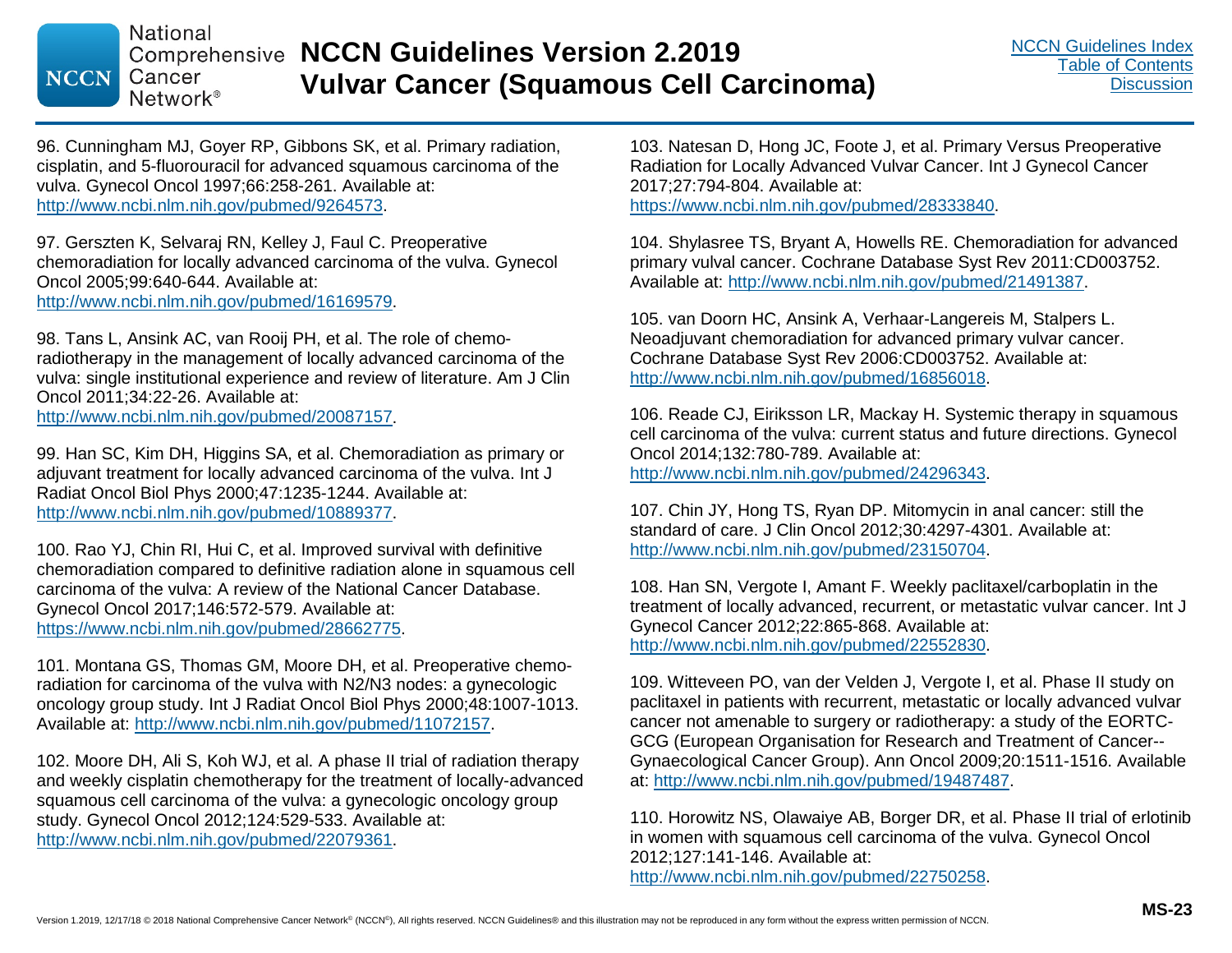111. Jolly S, Soni P, Gaffney DK, et al. ACR Appropriateness Criteria(R) Adjuvant Therapy in Vulvar Cancer. Oncology (Williston Park) 2015;29:867-872, 874-865. Available at: http://www.ncbi.nlm.nih.gov/pubmed/26568534.

112. Homesley HD, Bundy BN, Sedlis A, Adcock L. Radiation therapy versus pelvic node resection for carcinoma of the vulva with positive groin nodes. Obstet Gynecol 1986;68:733-740. Available at: http://www.ncbi.nlm.nih.gov/pubmed/3785783.

113. Kunos C, Simpkins F, Gibbons H, et al. Radiation therapy compared with pelvic node resection for node-positive vulvar cancer: a randomized controlled trial. Obstet Gynecol 2009;114:537-546. Available at: http://www.ncbi.nlm.nih.gov/pubmed/19701032.

114. Swanick CW, Eifel PJ, Huo J, et al. Challenges to delivery and effectiveness of adjuvant radiation therapy in elderly patients with nodepositive vulvar cancer. Gynecol Oncol 2017;146:87-93. Available at: https://www.ncbi.nlm.nih.gov/pubmed/28506563.

115. Fons G, Groenen SM, Oonk MH, et al. Adjuvant radiotherapy in patients with vulvar cancer and one intra capsular lymph node metastasis is not beneficial. Gynecol Oncol 2009;114:343-345. Available at: http://www.ncbi.nlm.nih.gov/pubmed/19481242.

116. Mahner S, Jueckstock J, Hilpert F, et al. Adjuvant therapy in lymph node-positive vulvar cancer: the AGO-CaRE-1 study. J Natl Cancer Inst 2015;107. Available at: http://www.ncbi.nlm.nih.gov/pubmed/25618900.

117. Parthasarathy A, Cheung MK, Osann K, et al. The benefit of adjuvant radiation therapy in single-node-positive squamous cell vulvar carcinoma. Gynecol Oncol 2006;103:1095-1099. Available at: http://www.ncbi.nlm.nih.gov/pubmed/16889821.

118. Woelber L, Eulenburg C, Choschzick M, et al. Prognostic role of lymph node metastases in vulvar cancer and implications for adjuvant treatment. Int J Gynecol Cancer 2012;22:503-508. Available at: http://www.ncbi.nlm.nih.gov/pubmed/22266935.

119. Dusenbery KE, Carlson JW, LaPorte RM, et al. Radical vulvectomy with postoperative irradiation for vulvar cancer: therapeutic implications of a central block. Int J Radiat Oncol Biol Phys 1994;29:989-998. Available at: http://www.ncbi.nlm.nih.gov/pubmed/8083101.

120. Gill BS, Bernard ME, Lin JF, et al. Impact of adjuvant chemotherapy with radiation for node-positive vulvar cancer: A National Cancer Data Base (NCDB) analysis. Gynecol Oncol 2015;137:365-372. Available at: http://www.ncbi.nlm.nih.gov/pubmed/25868965.

121. Swanick CW, Smith GL, Huo J, et al. (P021) Delivery and outcomes of adjuvant radiation therapy in older women with node-positive vulvar cancer. Oncology (Williston Park) 2016;30. Available at: http://www.ncbi.nlm.nih.gov/pubmed/27083660.

122. Ignatov T, Eggemann H, Burger E, et al. Adjuvant radiotherapy for vulvar cancer with close or positive surgical margins. J Cancer Res Clin Oncol 2016;142:489-495. Available at: http://www.ncbi.nlm.nih.gov/pubmed/26498775.

123. van Beekhuizen HJ, Auzin M, van den Einden LC, et al. Lymph node count at inguinofemoral lymphadenectomy and groin recurrences in vulvar cancer. Int J Gynecol Cancer 2014;24:773-778. Available at: http://www.ncbi.nlm.nih.gov/pubmed/24662136.

124. Bell JG, Lea JS, Reid GC. Complete groin lymphadenectomy with preservation of the fascia lata in the treatment of vulvar carcinoma. Gynecol Oncol 2000;77:314-318. Available at: http://www.ncbi.nlm.nih.gov/pubmed/10785485.

125. Stehman FB, Bundy BN, Dvoretsky PM, Creasman WT. Early stage I carcinoma of the vulva treated with ipsilateral superficial inguinal lymphadenectomy and modified radical hemivulvectomy: a prospective study of the Gynecologic Oncology Group. Obstet Gynecol 1992;79:490- 497. Available at: http://www.ncbi.nlm.nih.gov/pubmed/1553164.

126. Kirby TO, Rocconi RP, Numnum TM, et al. Outcomes of Stage I/II vulvar cancer patients after negative superficial inguinal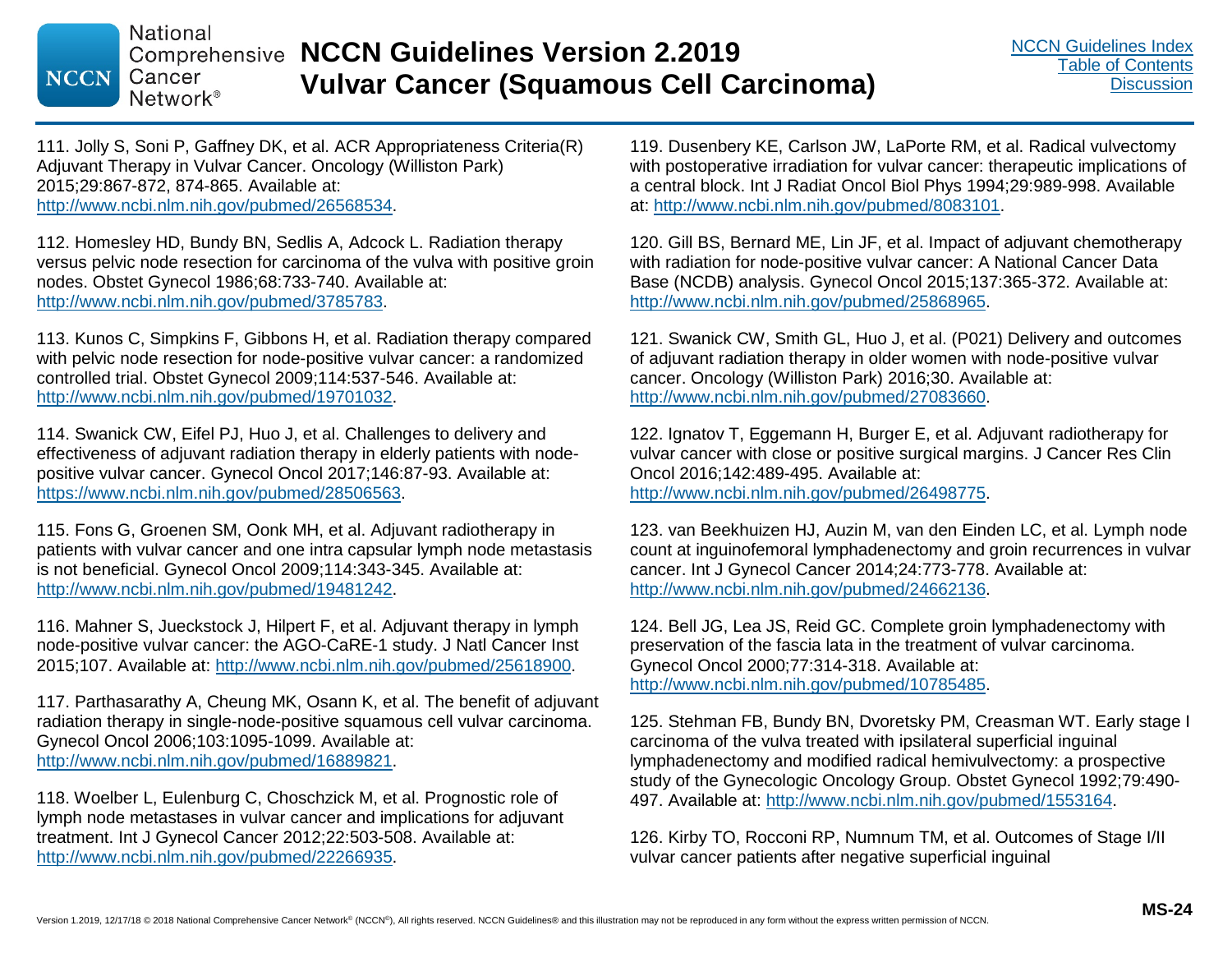lymphadenectomy. Gynecol Oncol 2005;98:309-312. Available at: http://www.ncbi.nlm.nih.gov/pubmed/15975642.

127. Gonzalez Bosquet J, Magrina JF, Gaffey TA, et al. Long-term survival and disease recurrence in patients with primary squamous cell carcinoma of the vulva. Gynecol Oncol 2005;97:828-833. Available at: http://www.ncbi.nlm.nih.gov/pubmed/15896831.

128. Nooij LS, Brand FA, Gaarenstroom KN, et al. Risk factors and treatment for recurrent vulvar squamous cell carcinoma. Crit Rev Oncol Hematol 2016;106:1-13. Available at: https://www.ncbi.nlm.nih.gov/pubmed/27637349.

129. Elit L, Reade CJ. Recommendations for Follow-up Care for Gynecologic Cancer Survivors. Obstet Gynecol 2015;126:1207-1214. Available at: http://www.ncbi.nlm.nih.gov/pubmed/26551194.

130. Salani R, Khanna N, Frimer M, et al. An update on post-treatment surveillance and diagnosis of recurrence in women with gynecologic malignancies: Society of Gynecologic Oncology (SGO) recommendations. Gynecol Oncol 2017;146:3-10. Available at: https://www.ncbi.nlm.nih.gov/pubmed/28372871.

131. Hazewinkel MH, Laan ET, Sprangers MA, et al. Long-term sexual function in survivors of vulvar cancer: a cross-sectional study. Gynecol Oncol 2012;126:87-92. Available at:

http://www.ncbi.nlm.nih.gov/pubmed/22516660.

132. Westin SN, Sun CC, Tung CS, et al. Survivors of gynecologic malignancies: impact of treatment on health and well-being. J Cancer Surviv 2016;10:261-270. Available at: http://www.ncbi.nlm.nih.gov/pubmed/26245979.

133. Mahner S, Prieske K, Grimm D, et al. Systemic treatment of vulvar cancer. Expert Rev Anticancer Ther 2015;15:629-637. Available at: http://www.ncbi.nlm.nih.gov/pubmed/25997120.

134. Salom EM, Penalver M. Recurrent vulvar cancer. Curr Treat Options Oncol 2002;3:143-153. Available at: http://www.ncbi.nlm.nih.gov/pubmed/12057077.

135. Piura B, Masotina A, Murdoch J, et al. Recurrent squamous cell carcinoma of the vulva: a study of 73 cases. Gynecol Oncol 1993;48:189- 195. Available at: http://www.ncbi.nlm.nih.gov/pubmed/8428690.

136. Raffetto N, Tombolini V, Santarelli M, et al. Radiotherapy alone and chemoirradiation in recurrent squamous cell carcinoma of the vulva. Anticancer Res 2003;23:3105-3108. Available at: http://www.ncbi.nlm.nih.gov/pubmed/12926170.

137. Podratz KC, Symmonds RE, Taylor WF, Williams TJ. Carcinoma of the vulva: analysis of treatment and survival. Obstet Gynecol 1983;61:63- 74. Available at: http://www.ncbi.nlm.nih.gov/pubmed/6823350.

138. Chiantera V, Rossi M, De Iaco P, et al. Morbidity after pelvic exenteration for gynecological malignancies: a retrospective multicentric study of 230 patients. Int J Gynecol Cancer 2014;24:156-164. Available at: http://www.ncbi.nlm.nih.gov/pubmed/24362721.

139. Stehman FB, Bundy BN, Ball H, Clarke-Pearson DL. Sites of failure and times to failure in carcinoma of the vulva treated conservatively: a Gynecologic Oncology Group study. Am J Obstet Gynecol 1996;174:1128- 1132; discussion 1132-1123. Available at: http://www.ncbi.nlm.nih.gov/pubmed/8623839.

140. Hopkins MP, Reid GC, Morley GW. The surgical management of recurrent squamous cell carcinoma of the vulva. Obstet Gynecol 1990;75:1001-1005. Available at: https://www.ncbi.nlm.nih.gov/pubmed/2342725.

141. Bellati F, Angioli R, Manci N, et al. Single agent cisplatin chemotherapy in surgically resected vulvar cancer patients with multiple inguinal lymph node metastases. Gynecol Oncol 2005;96:227-231. Available at: http://www.ncbi.nlm.nih.gov/pubmed/15589606.